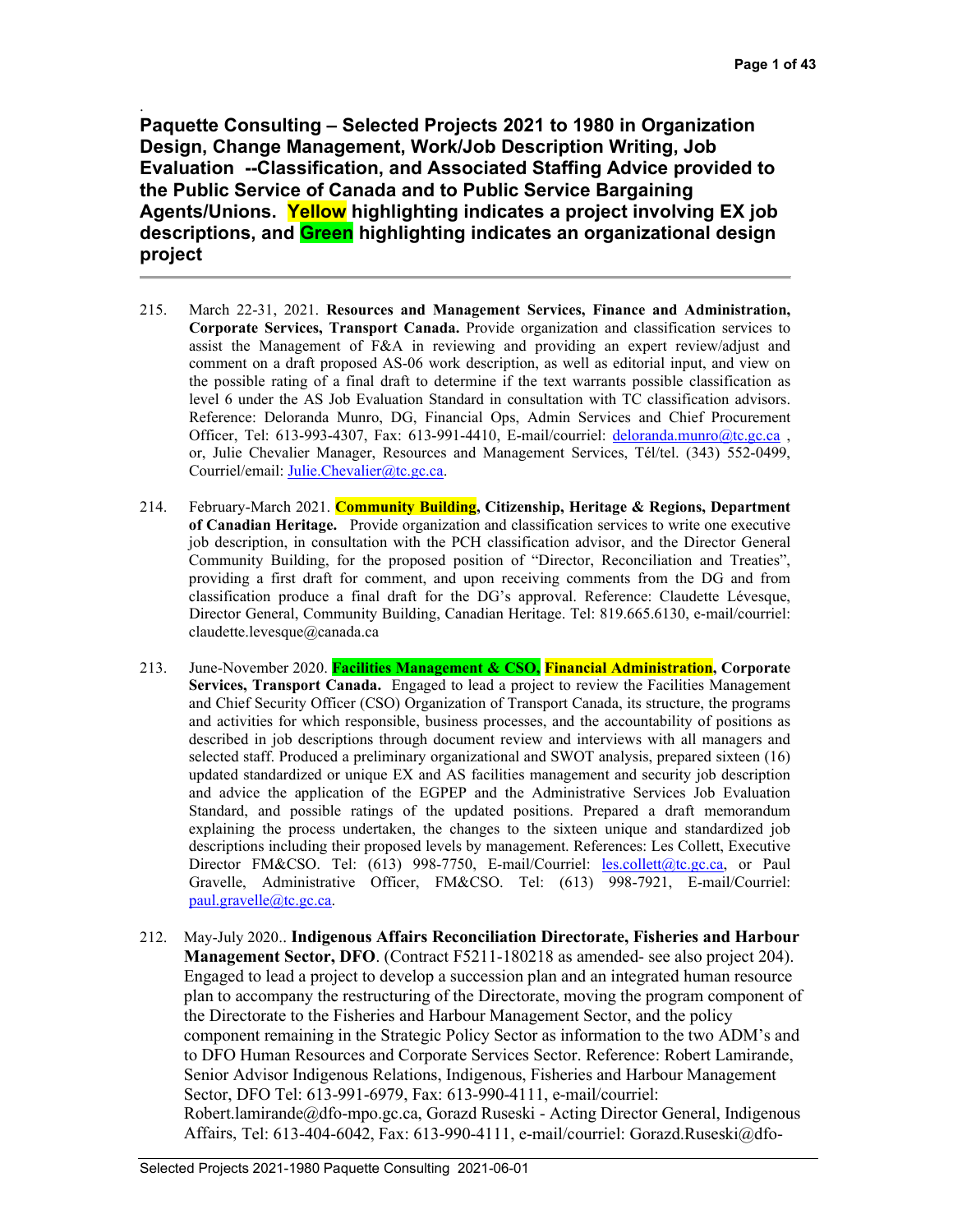mpo.gc.ca, or Kevin Fram, Senior Director, Indigenous Programs, Indigenous Affairs Directorate, Fisheries and Harbour Management Sector, DFO. Tel: 613-993-3096, Fax: 613-993-7651, e-mail/courriel: [Kevin.Fram@dfo-mpo.gc.ca](mailto:Kevin.Fram@dfo-mpo.gc.ca) , or Christina King, Program Management Advisor. Tel: 613-762-2899, e-mail/courriel: [Christina.King@dfo-mpo.gc.ca](mailto:Christina.King@dfo-mpo.gc.ca)

- 211. February-March 2020. **Ministerial Services Division, Corporate Services, Immigration, Refugees and Citizenship Canada.** Provide organization and classification advice in the appropriate occupational group allocation of the MED positions, based on experience required, work assigned, knowledge required, inclusion and exclusion statements of possible occupational groups, and prepare proposed standardized IS-05, IS-04, and IS-03 job descriptions demonstrating their equivalency to the IS benchmarks. Reference: Neil Walsh, Director, Ministerial Enquiries Division. Tel: 613-437-7066, Email/Courriel: <mailto:Neil.Walsh@cic.gc.ca>
- 210. January 2019 January 2020. **Office of the Executive Director, Canadian Association of Professional Employees.** Provided organization and classification services and advice on updating the CAPE Job Classification Standard to reflect changes in the pay structure of CAPE to recognize the one position class of the President and the Executive Director under the Ontario Pay Equity Act, and wrote a number of new or updated job descriptions, including those of the President and Executive Director and prepared draft job evaluations, and as requested, staffing posters, Developed and delivered a presentation on the CAPE Job Classification System, its legal basis under the Pay Equity Act and Pay Equity Commission, and its functionality. Reference; Claude Vezina, Executive Director, ACEP-CAPE. Tel: 613-236-9181, x244. E-mail/Courriel; [cvezina@acep-cape.ca](mailto:cvezina@acep-cape.ca)
- 209. June October 2019. Communications Branch, Canadian Heritage. Provide organization and classification services to the Director General, Communications to incorporate policy, program and technological changes to the senior management positions of the Branch, i.e. the Director General's EX-03, the Deputy Director Strategic Communications (EX-02), the Director Creative Solutions, Outreach (EX-01), and the Director, Issues Management and Ministerial Services. Only the DDG's job was not updated as the incumbent left the position. Reference; Chantal Reinert, DG Communications. Tel: 919-997-0231. Fax: 819 953-1599 E-mail/Courriel; [chantal.reinert@canada.ca](mailto:chantal.reinert@canada.ca)
- 208. May 2019- January 2020. **Strategic and Service Policy Branch, Employment and Social Development Canada.** Provide organization and classification services to assist the Senior Assistant Deputy Minister and her Directors General and Directors review the structure of up to nine directorates, and review, update, or write new executive job descriptions. Met with the proposed Executive Director, Indigenous Early Learning and Child Care (IELCC) Secretariat (EX-03), and her two proposed subordinate EX-01's the proposed Director, IELCC Horizontal Policy and Metis Relationships, and the proposed Director, IELCC Implementation and First Nations and Inuit Partnerships. Also met with the Director General, Corporate Planning and Management (EX-03) and three of his four directors, i.e., the Director, Corporate Planning (EX-01). the Director, Policy Lenses and Research (EX-01, and the Director, Performance (EX-01). Provided advice on the structuring of these two directorates, on organization design, and drafted new or revised job descriptions for six EX positions, advising on how EX job descriptions are rated, on issues of overlap and on the creation of positions responsible for new federal policy initiatives outside of the scope of existing benchmarks, and how they might be evaluated (i.e. draft evaluation rationales). Reference: Dawn Rest, A/Director, Business Management Services, Corporate Planning and Management Directorate, Strategic and Service Policy Branch T: 819-654-2604; Email:  $dawn.rest@hrsdc-rhdcc.gc.ca$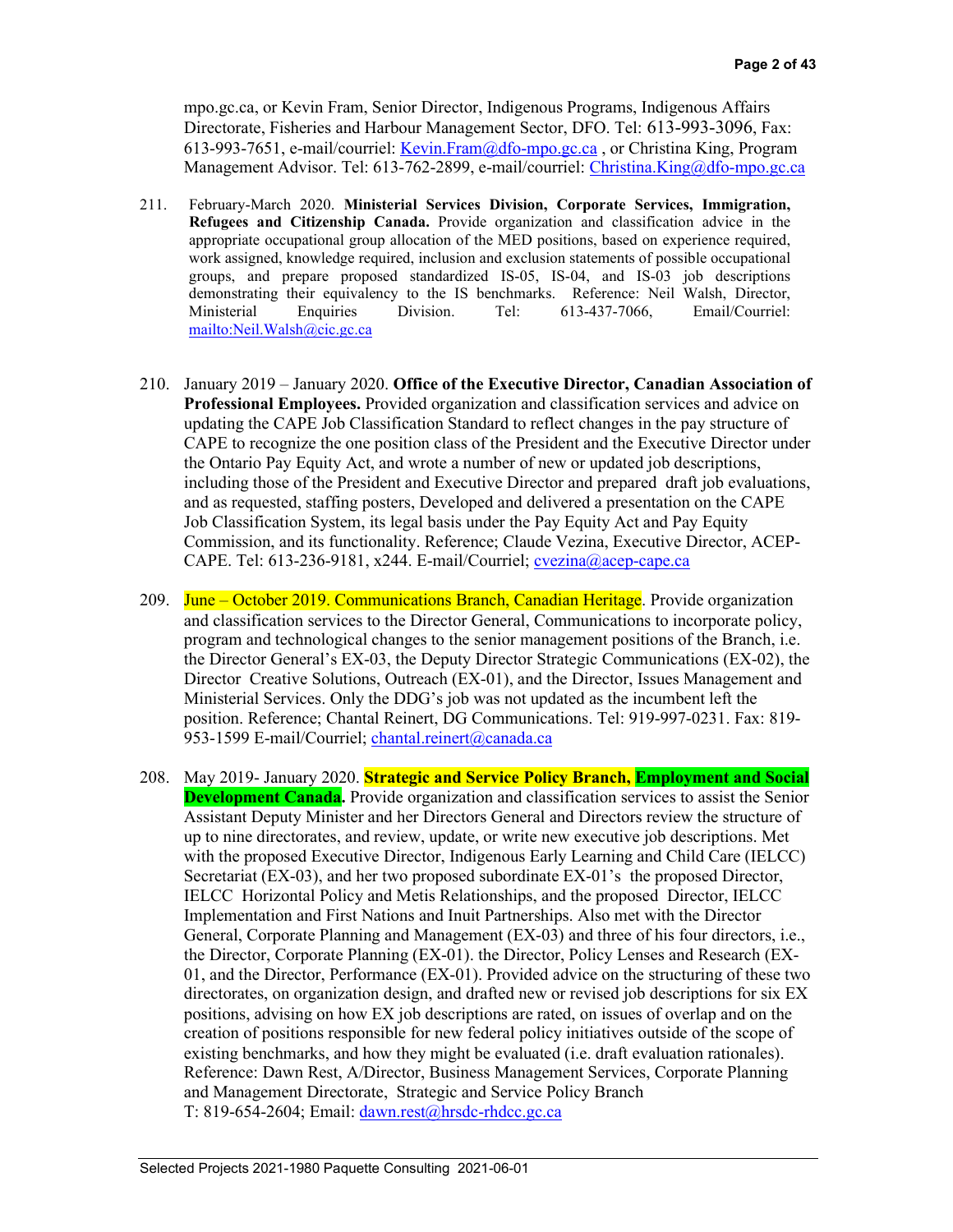- 207. May-June 2019. **Office of the Secretary, International Joint Commission- Canadian Section**. Provide organization and classification services to resolve issues relating to the classification of a PC-01, an IS-04, and an AS-01, through carrying out job validation reviews (desk audits) on all three positions, providing advice on the impact of the desk audits on the potential level of the position, and preparing an assessment of the incumbent for appointment to the PC-02 group and level, and preparing a justification for a nonadvertised appointment of the incumbent of the PC-01, to an existing, classified PC-02.Reference: Camille Mageau, Secretary, International Joint Commission – Canadian Section. Tel: 613-943-6366, Fax: 613-993-5583, E-mail/courriel: [mageauc@ottawa.ijc.org](mailto:mageauc@ottawa.ijc.org)
- 206. February 2019. **Office of the Deputy security Officer and Director Security, CIO Directorate, Shared Services Canada.** Participated in meetings to discuss and provide advice on why a proposed AS-06 Manager BCP, EM and Fire did not qualify as an AS-06 but as an AS-05 and prepared a draft job description for a Manager/Administrative Expert, BCP, EM, FS and SEM as well as a draft classification rational demonstrating how it should warrant classification as an AS-06; provided an example of an AS-07 security for PCO as an example of the difference. Reference Marc Primeau, Director, Security, Tel: 613-960-3340, Mobile:613-854-3119; e-mail/courriel: [marc.primeau@canada.ca](mailto:marc.primeau@canada.ca)
- 205. October 2018. **Office of the Executive Director, Canadian Association of Professional Employees.** Provided organization and classification services and advice in redesigning the job descriptions for the communications group positions creating a new set of two job descriptions, one for a Communications Coordinator (Level 5), and one for a Communications Specialist (Level 4), classification rationales for both, posters for both. Reference; Claude Vezina, Executive Director, ACEP-CAPE. Tel: 613-236-9181, x244. Email/Courriel; [cvezina@acep-cape.ca](mailto:cvezina@acep-cape.ca)
- 204. July 2018-March 2021. **Indigenous Affairs Reconciliation Directorate, Fisheries and Harbour Management Sector, DFO**. (Contract F5211-180218 as amended). Provided organization and classification services (including job validation reviews, aka desk audits) and advice for the creation of job descriptions and related draft classification rationales for sensitivity analysis for various positions at various occupational groups and levels including up to eleven PM-02/03/04, AS-03/05, and EC-02/03/04/05/06/07 positions as well as any other information for the OCCOE, prepared an analysis of a proposed classification decision on a CO-03 as well as a proposed classification rational, and prepared a draft Succession Plan (in progress in July 2020). Reference: Robert Lamirande, Director General, Indigenous Affairs and Reconciliation Directorate, Fisheries and Harbour Management Sector, DFO Tel: 613-991-6979, Fax: 613-990-4111, e-mail/courriel: Robert.lamirande@dfo-mpo.gc.ca, or Kevin Fram, Senior Director, Indigenous Programs, Indigenous Affairs and Reconciliation Directorate, Fisheries and Harbour Management Sector, DFO. Tel: 613-993-3096, Fax: 613-993-7651, e-mail/courriel: [Kevin.Fram@dfo](mailto:Kevin.Fram@dfo-mpo.gc.ca)[mpo.gc.ca](mailto:Kevin.Fram@dfo-mpo.gc.ca) , or Christina King, Program Management Advisor. Tel: 613-762-2899, email/courriel: [Christina.King@dfo-mpo.gc.ca](mailto:Christina.King@dfo-mpo.gc.ca)
- 203. June 2018. **Office of the Executive Director, Canadian Association of Professional Employees.** Provided organization and classification services and advice creating a new position of Legal Counsel (or Association Legal Counsel - final title to be determined), and a draft classification rationale for same, and revised the existing position of Director Professional Services, and comments on the mandate of the position as well as peer positions and reporting positions, prepared a draft of a job description for an Executive Director Operations and an associated draft classification rationale and a revised job description and classification rationale for the Legal Counsel. Reference; Claude Vezina,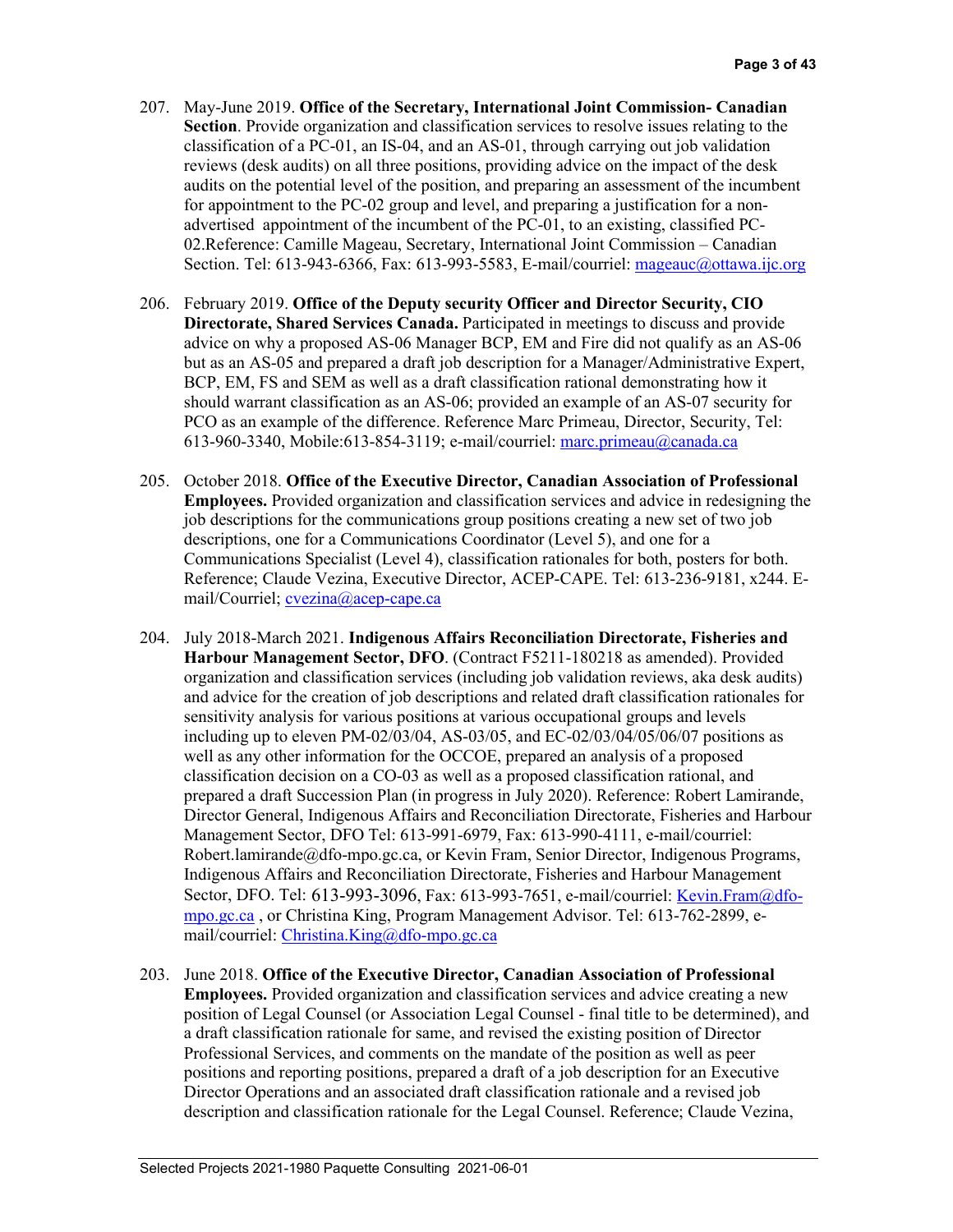Executive Director, ACEP-CAPE. Tel: 613-236-9181, x244. E-mail/Courriel; [cvezina@acep-cape.ca](mailto:cvezina@acep-cape.ca)

- 202. March 2018-October 2018. **Trade and Export Controls Bureau (TID), Trade Policy and Negotiations, Global Affairs Canada.** Provide organization and classification services to support TID in the strengthening of the export controls regime to permit accession to the international Arms Trade Treaty (ATT) through providing classification expertise in the development of a new export controls organization comprising two functional divisions (including organizational and classification structures); a review of existing job descriptions across the Bureau to harmonize/standardize them based on the Department's generic job description methodology; and, based on these harmonized job descriptions, the creation (including classification rational) of a number of new positions (e.g. a PM-05, CO-03 and CO-02), the amendment of several existing positions, and applicable staffing action. Reference: Jocelyn Kinnear, Director Export Controls Policy, TID. Tel: 343-203-4201, e-mail/courriel: [Jocelyn.Kinnear@international.gc.ca](mailto:Jocelyn.Kinnear@international.gc.ca)
- 201. March 2018. **Office of the Executive Director, Canadian Association of Professional Employees**. Provided organization and classification services and advice in creating a new job description for a Labour Relations Assistant (Co-op Assignment) ( LRA Co-op), a draft classification rationale and a poster for the LRA Coop Assignment. Reference; Claude Vezina, Executive Director, ACEP-CAPE. Tel: 613-236-9181, x244. E-mail/Courriel; [cvezina@acep-cape.ca](mailto:cvezina@acep-cape.ca)
- 200. January 2018 March 2018. **Workplace and Workforce Services Directorate, Canadian Transportation Agency.** Provided writing and org design advisory services to develop a new EX-04 position, including arguments the job description, rationale, and crosswalk for the Treasury Board Submission justifying the creation of the position. Reference: Nadine Brisson, Manager, WWSD, Workplace and Workforce Services Directorate, Internal Services Branch, CTA. Tel: 819-953-9823; fax: 819-953-9842, E-mail/courriel: [nadine.brisson@cta-otc.gc.ca](mailto:nadine.brisson@cta-otc.gc.ca)
- 199. December 2017- March 2018. **Office of the President, Canadian Association of Professional Employees.** Provided organization and classification advice on the classification standard and its application, on the modifications of the content of the Director of Professional Services, on the creation of a new EA to the President, and on a proposed training program for CAPE employees on the classification standard. Reference; Claude Vezina, Director of Professional Services, ACEP-CAPE. Tel: 613-2369181, x244. E-mail/Courriel; [cvezina@acep-cape.ca](mailto:cvezina@acep-cape.ca)
- 198. December 2017- March 2018. **Indigenous Affairs Reconciliation Directorate, Strategic Policy Sector, DFO**. Provided operational staffing services for the staffing of a pool of EC-07 positions. Reference: Robert Lamirande, Director General, Indigenous Affairs and Reconciliation Directorate, Strategic Policy Sector, DFO. Tel: 613-991-6979, Fax: 613- 990-4111, e-mail/courriel: Robert.lamirande@dfo-mpo.gc.ca, or Christina King, Program Management Advisor. Tel: 613-762-2899, e-mail/courriel: [Christina.King@dfo-mpo.gc.ca.](mailto:Christina.King@dfo-mpo.gc.ca)
- 197. December 2017- March 2018. **Office of the Director General Integrated Business Management, Canadian Coast Guard, DFO**. Provided organization design and development services to the Coast Guard for the creation of a new Training and Development Directorate, including developing an initial design bringing all elements into one organization, then developing a set of three options with different profiles for consideration. Reference: Cathy Salter, A/Director General, Integrated Business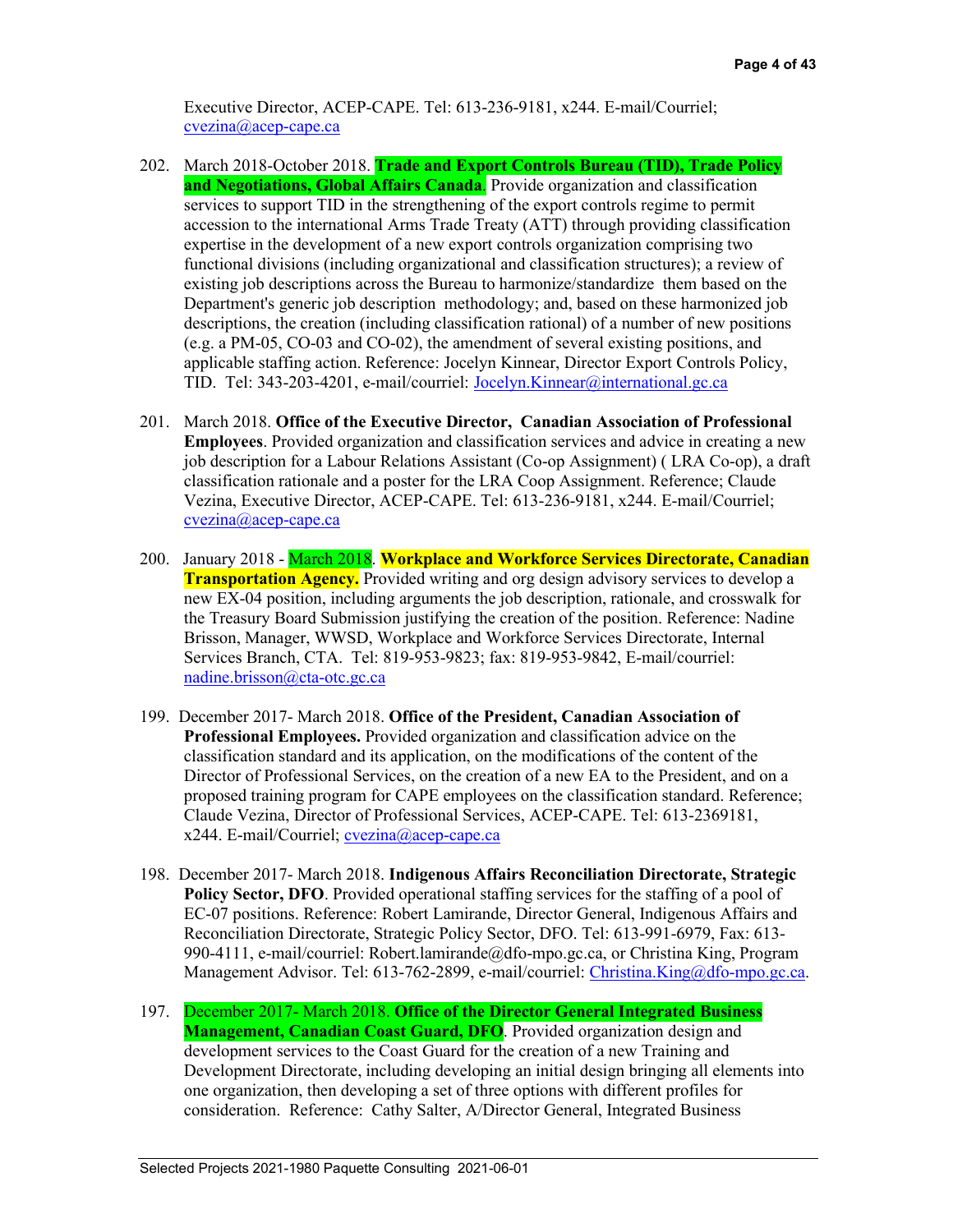Management Services Canadian Coast Guard. Tel: 613-998-1440, E-mail-Courriel: [Cathy.salter@dfo-mpo.gc.ca](mailto:Cathy.salter@dfo-mpo.gc.ca)

- 196. November 2017- January 2018. **Indigenous Affairs Reconciliation Directorate, Strategic Policy Sector, DFO**. Provided operational staffing services for the staffing of a pool of EC-05 and EC-06 positions. Reference: Gorazd Ruseski, Director, Treaty Policy and Negotiations Tel: 613-949-7518, e-mail/courriel: Gorazd.Ruseski@dfo-mpo.gc.ca, or Christina King, Program Management Advisor. Tel: 613-762-2899, e-mail/courriel: [Christina.King@dfo-mpo.gc.ca](mailto:Christina.King@dfo-mpo.gc.ca) .
- 195. September 2017. **Office of the President, Canadian Association of Professional Employees.** Provided advice on the content and level of the job description for the financial officer of CAPE. Reference: Emmanuelle Tremblay, President/Présidente, ACEP-CAPE. Tel : W: (613) 236-9181 (1-800) 265-9181; Fax: (613) 236-6017, E-Mail/Courriel : [etremblay@acep-cape.ca](mailto:etremblay@acep-cape.ca)
- 194. August 2017-March 2018. **Office of the Director General, Oceans Management Directorate, ACS DFO.** Provide organization design advice on the development of national organizational structures and national work descriptions (NHQ model and Regional model) in response to an internal audit report on competencies, and group allocation of positions, as well as provide additional support for HR activities (e.g. staffing, reclassification) as required after the assessment and implementation of the national organizational structures, occupational group allocation, issues in considering organization design and development, and in considering job design, including job validation reviews (on-sites). Draft a set of standardized job descriptions and associated rationales for application in Oceans Management regional organizations. Reference: Gwendoline Malo, Manager, Program Management, Oceans Management, DFO. Tel: 613-415-8033, Email : [Gwendoline.Malo@dfo-mpo.gc.ca](mailto:Gwendoline.Malo@dfo-mpo.gc.ca)
- 193. April May 2017. **Office of the DG, Aboriginal Affairs Directorate, Ecosystems and Fisheries Management Sector DFO**. Provide organization design and development services, to prepare the business case for the Treasury Board approval of the reorganization of the Aboriginal Affairs Directorate as the Indigenous Affairs and Reconciliation Directorate, Strategic Policy Sector. Reference Robert Lamirande, Director General, Indigenous Affairs and Reconciliation Directorate, Strategic Policy Sector, DFO. Tel: Tel: 613-991-6979, Fax: 613-990-4111, e-mail/courriel: [Robert.lamirande@dfo-mpo.gc.ca](mailto:Robert.lamirande@dfo-mpo.gc.ca), or Christina King, Program Management Advisor. Tel: 613-762-2899, e-mail/courriel: [Christina.King@dfo-mpo.gc.ca.](mailto:Christina.King@dfo-mpo.gc.ca)
- 192. March 2017. **Office of the Director General, Integrated Business Management Services, Canadian Coast Guard, DFO.** Prepare an evaluation (classification rationale) for a proposed standardized EX-01 job description for a Regional Director, Integrated Business Management Services, Canadian Coast Guard to be applied to three positions. Reference: Julie Kerr, Executive Assistant IBMS, CCG. Tel: 613-998-1439, email/courriel: [julie.kerr@dfo-mpo.gc.ca](mailto:julie.kerr@dfo-mpo.gc.ca)
- 191. February-June 2017. **Office of the Secretary, International Joint Commission-Canadian Section**. Provide organization and classification services to resolve issues relating to the classification of the position of EA, Head Administrative Team (proposed AS-05). Carry out a job-validation (on-site) interview, prepare an updated job description and draft rationale for discussion, produce final texts and convene an evaluation committee chaired by an accredited classification specialist, and provide a signed classification committee report for the use of management. Reference: Camille Mageau, Secretary,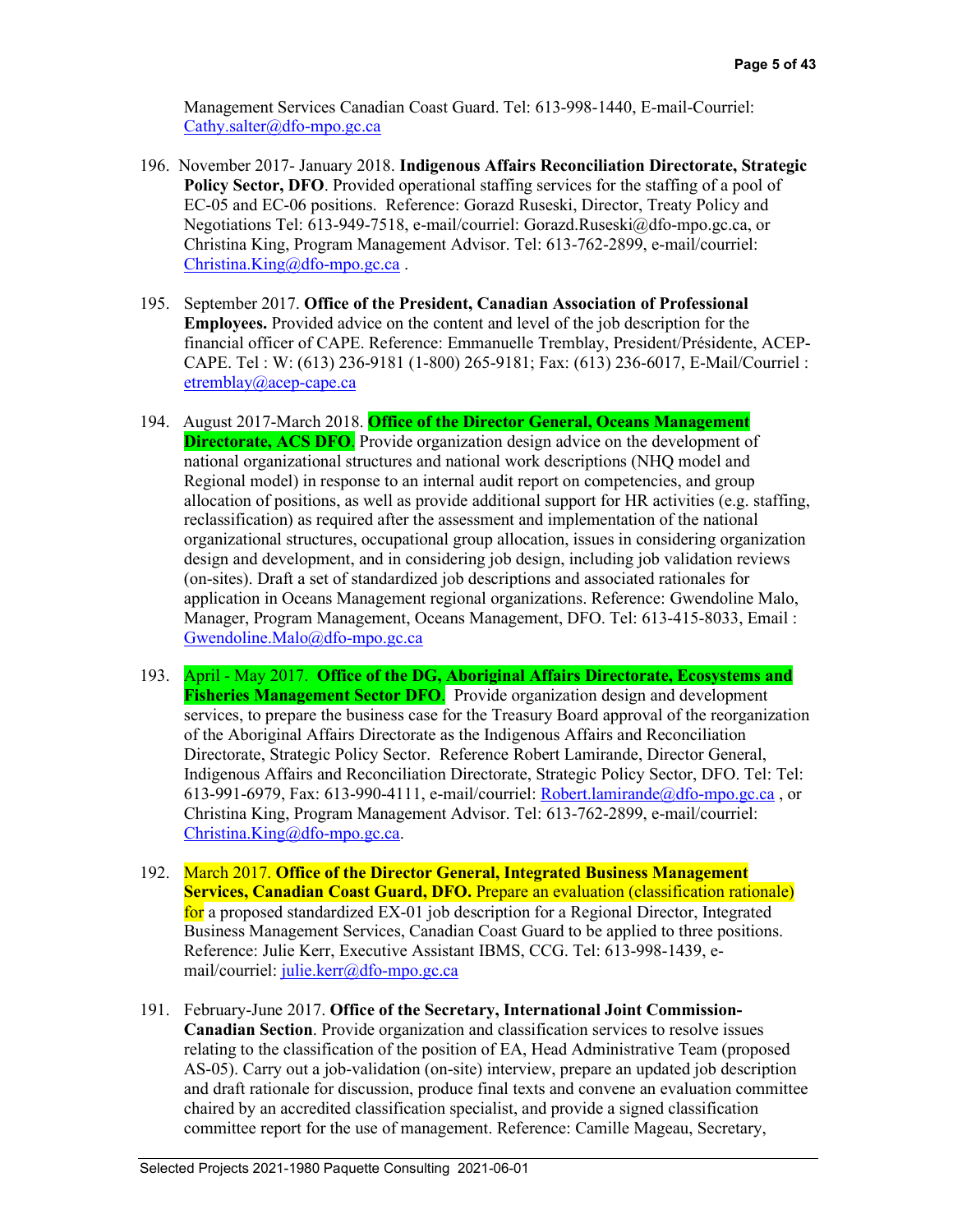International Joint Commission – Canadian Section. Tel: 613-943-6366, Fax: 613-993- 5583, E-mail/courriel[: mageauc@ottawa.ijc.org](mailto:mageauc@ottawa.ijc.org)

- 190. January-February 2017. **Regional Financial Advisory Services, Budget Planning and Financial Management, Office of the Chief Financial Officer. DFO.** Provide O&C advice on the application of the 2016 update to the FI Evaluation (Classification) Standard to financial management positions; Provide advice on issues and concerns regarding considerations and concerns of management or the OCCoE with respect to the wording of the content of job descriptions; Provide oral and written advice as required on issues of job and/or organization structure design and their implications for the rating of positions.(including the drafting of RFAS FI-04, FI-03, FI-02, and FI-01 job descriptions and rationales; and FM variants job descriptions for same) Reference: Carl Boisvert, Director, Regional Financial advisory Services, BPFM, OCFO. Tel: 613-617-4276; email/courriel: [Carl.Boisvert@dfo-mpo.gc.ca](mailto:Carl.Boisvert@dfo-mpo.gc.ca)
- 189. January 2017-January 2018. **Human Resources Client Services, Human Resources and Administration Division, Corporate Services Branch, Infrastructure Canada (INFC)**. Provide O&C advisory services on the allocation of work to occupational groups, the use of unique and standardized job descriptions, and provided job-validation (on-site or desk audit) reviews, and writing services in the updating or creation of EX job descriptions (1 EX-05, 2 EX-04, 2 EX-03, one EX-01) and other non-EX job descriptions, and rationales ( 3EC, 4 AS, 1 PM) for some, advice on allocation. Reference: Arash Hashemi, then A/DG Human Resources (substantive, Manager Client Services), now (Dec 2018) Director Human Capital Strategies, Human Resources Directorate, Public Prosecution Service of Canada. Alternate Telephone: 613-946-7921; e-mail/courriel: [Arash.Hashemi@ppsc-sppc.gc.ca](mailto:Arash.Hashemi@ppsc-sppc.gc.ca)
- 188. 20 January- 31 March 2017. **Treaties and Fisheries (Alsek/Stikine/Taku Rivers), Yukon/Transboundary Rivers Area, Pacific Region, DFO.** Provide O&C advice and writing services to address allocation and classification issues with pre-2014 and post 2014 job descriptions for Fishery Manager positions including an analysis following TBS Guidelines on group allocation, developing new job descriptions for each of the pre and post 2014 periods and associated draft classification rationales for sensitivity analysis purposes, discussing with the manager, and making revisions as agreed. Reference: Steve Smith, Manager Treaties and Fisheries (Alsek/Stiine/Taku Rivers), YTRA, Telephone: 867- 393-6724; e-mail/courriel: [Steve.Smith2@dfo-mpo.gc.ca](mailto:Steve.Smith2@dfo-mpo.gc.ca)
- 187. 21 December 2016-January 31, 2017. **Office of the Director, Oceans and Salmonid Enhancement Program, Ecosystems Management Branch, Pacific Region, DFO**. Provided organization design and development as well as classification advice in designing and developing an organization structure for the expanding Pacific Region Oceans Program including options for an organization chart, and BI/PC/PM job descriptions that would meet the requirements for 30 positions (excluding SEP; more than 100 including SEP). DFO. Reference: Diana M. Trager, Director, OSEP. Téléphone: (604) 666-1079; E-mail/courriel: [Diana.Trager@dfo-mpo.gc.ca](mailto:Diana.Trager@dfo-mpo.gc.ca)
- 186. December 2016-February 2017 **Licensing and Planning, Ecosystems and Fisheries Management, DFO**. Provide O&C advice and writing services on the application of the TBS March 16, 2016 Information Bulletin on the allocation of positions to the EC Group. Carry out an analysis of an EC-07 and three EC-06 job descriptions to determine if they are carrying out work and are appropriately written for allocation to the EC group, identify and carry out editorial changes to the job descriptions to affirm allocation to the EC Group, and identify and implement changes required to the SOMC's to render them compliant with allocation to the EC Group. Reference Sara Kuiack, Senior Policy Advisor L&P, replaced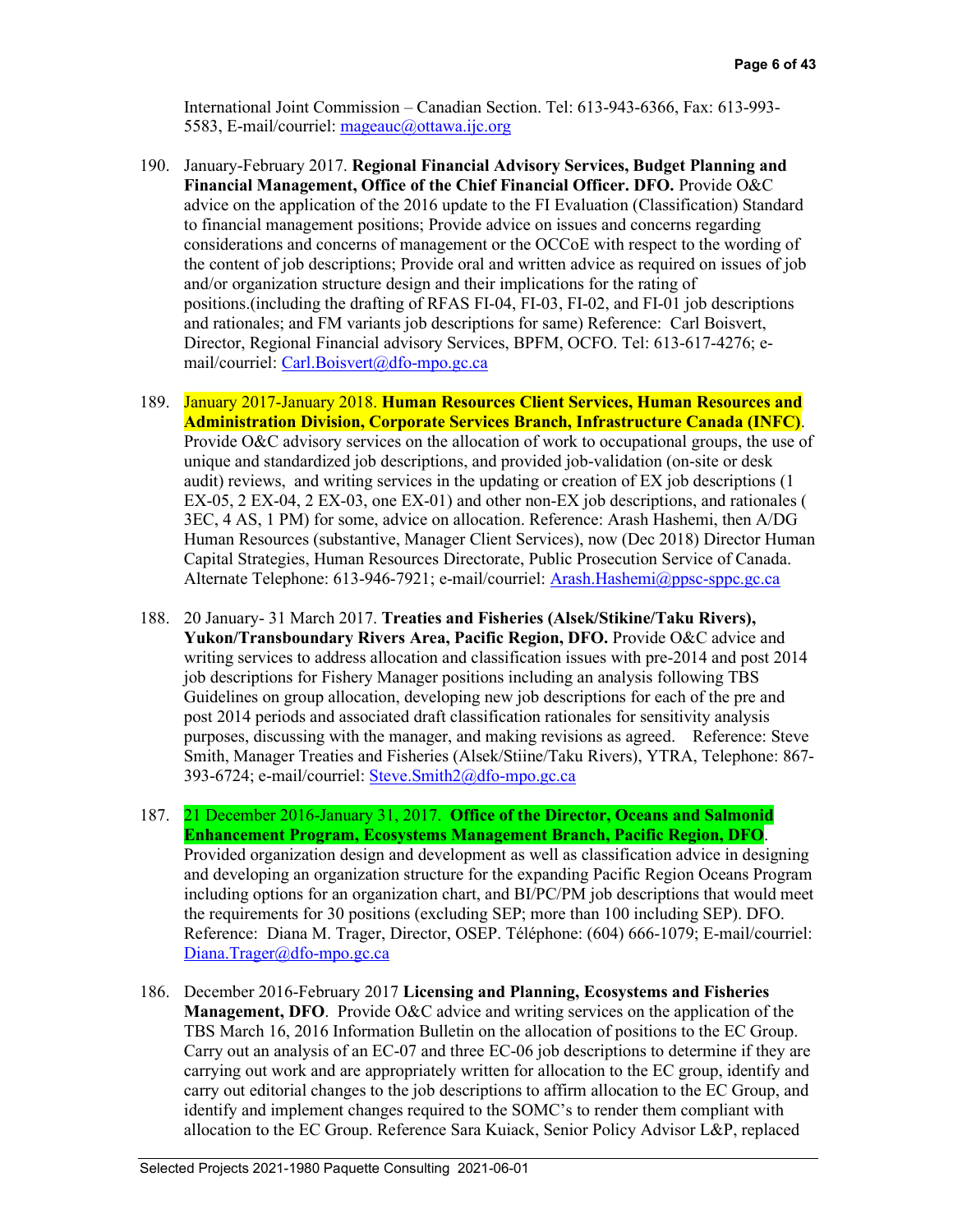by Catherine Binder, Senior Policy Advisor, Priorities and Planning, Strategic Policy Directorate, Strategic Policy Sector. Téléphone: 613-949-8601, e-mail/courriel: [Catherine.Binder@dfo-mpo.gc.ca](mailto:Catherine.Binder@dfo-mpo.gc.ca) 

- 185. November-December 2016. **Business and Client Services, Oceans and Salmonid Enhancement Program (SEP), Ecosystem Management Branch, Pacific Region, DFO.** Provide O&C advice and writing services to edit and incorporate appropriate content into the draft GT-05 WEM Job Description based on feedback from the Manager to address missing content with respect to requirements of the Pacific Aquaculture Regulations and the Aquaculture Activities Regulations that must be addressed by the WEM; and based on the offer of the OCCoE on November 16 to review the draft WEM Job Description to see if the changes to address the AAR and PAR warranted a review of the classification of the position, a set of notations were developed that could be used by the client to highlight for the OCCoE key changes that should be considered in the review of the job description. Reference: Roy Neighbor, Manager, Business and Client Services, ORDG, Pacific. Tel: 604-992-1441; e-mail/courriel: [Roy.Neighbor@dfo-mpo.gc.ca](mailto:Roy.Neighbor@dfo-mpo.gc.ca)
- 184. November-December 2016. **Office of the Senior Advisor to the Associate RDG, Office of the Director General, Pacific Region, DFO**. Provide O&C advice and writing services to review existing documentation on RPSS, identify and discuss possible changes, draft a new (proposed AS-06) RPSS IBM job description using the SCH IPPA as base, and draft job evaluation rationale for sensitivity analysis. Reference: Maureen Braam, Senior Advisor to the Associate RDG, Pacific Region. Tel.: 604-666-7980; e-mail/courriel: [Mareen.braam@dfo-mpo.gc.ca](mailto:Mareen.braam@dfo-mpo.gc.ca)
- 183. November 2016-March 2017. **SEP Enhancement Operations, Oceans and Salmonid Enhancement Program (SEP), Ecosystem Management Branch, Pacific Region, DFO**. Provide O&C advice and writing services to review and update the existing SEP GT-04, GT-03, GT-02 (which dated from the 1990's), and the proposed GT-05 WEM, carrying out analyses, developing functional arrays to identify significant differences between levels, and prepared updated work descriptions with rationales for sensitivity analysis, new titles for all levels; prepared comments for the OCCoE on the WEM and on the other levels, responses on responsibilities and accountabilities by level, analysis of what constitutes "minimum" level of qualifications at TBS and in the GT Standard, and carried out edits to respond to issues raised by the OCCoE. Reference: Jeff Jung, Regional Manager, Enhancement Operations, SEP. Tel: 604-666-2948; e-mail/courriel: [Jeff.Jung@dfo](mailto:Jeff.Jung@dfo-mpo.gc.ca)[mpo.gc.ca](mailto:Jeff.Jung@dfo-mpo.gc.ca)
- 182. October 2016 February 2017. **Office of the Director General, Pacific Region, DFO**. Provide O&C advice and writing services to develop a new (proposed AS-06) Area IBM for the Areas of the Pacific Region including review of documentation, development of a questionnaire for incumbents to complete and conference call with incumbents; prepare a draft Area IBM job description and draft evaluation rationale for sensitivity analysis for review by management and the incumbents, carried out a review of WD review committee suggested changes for Area and Sector IBMs for potential impact on JD's and carried out a plain language edit. Reference: Maureen Braam, Senior Advisor to the Associate RDG, Pacific Region. Tel.: 604-666-7980; e-mail/courriel: [Mareen.braam@dfo-mpo.gc.ca.](mailto:Mareen.braam@dfo-mpo.gc.ca)
- 181. October-November 2016. **Business and Client Services, Office of the Regional Director General, Pacific Region, DFO**. Provide O&C advice and writing services to create a generic (standardized) Integrated Business Manager for each of the Sectors (proposed AS-06) in the Pacific Region, i.e. a Sector IBM. Carry out document review, obtain answers to questions and develop an updated Sector IBM and classification rationale for sensitivity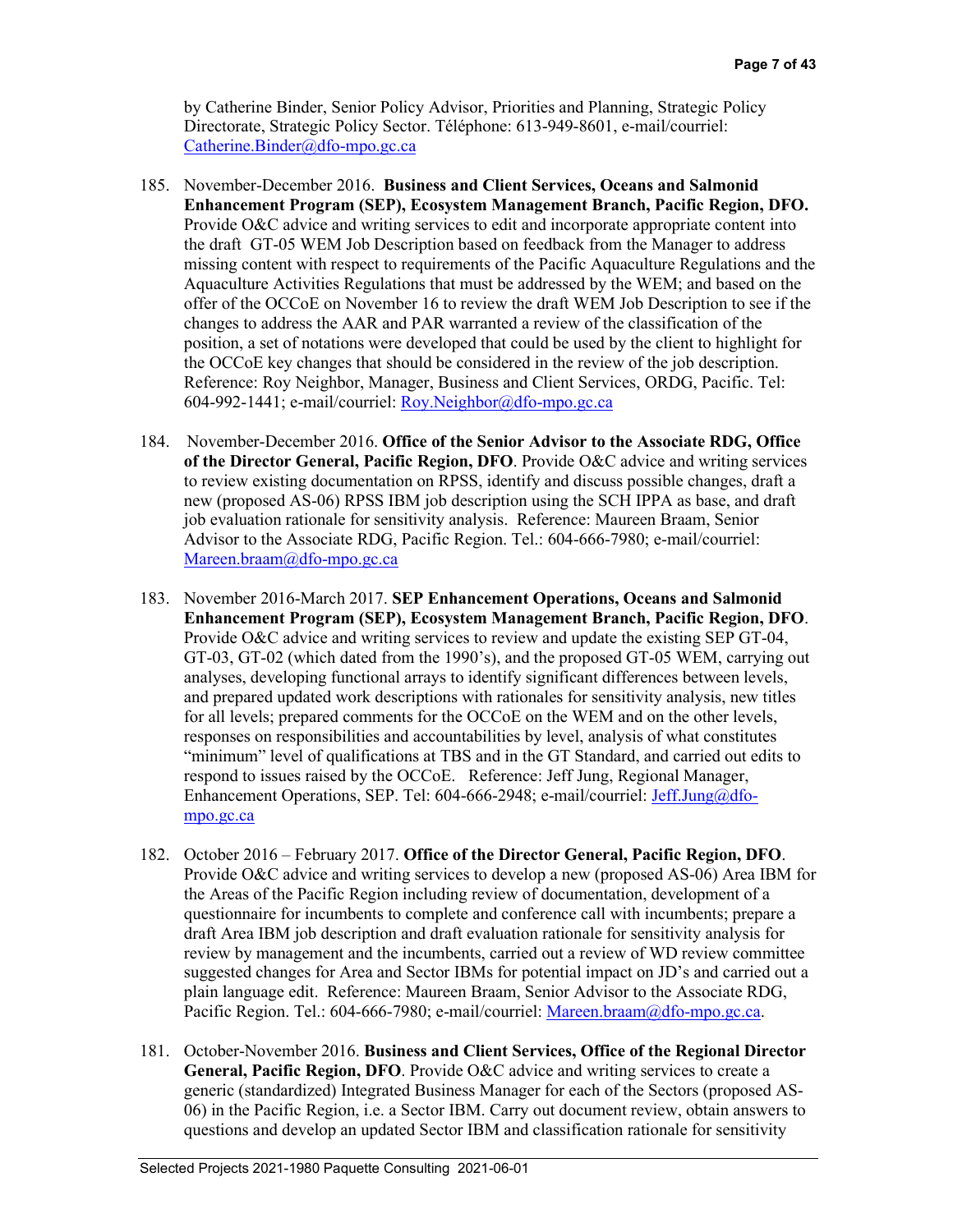analysis purposes, and for review in light of the proposed Area IBM's (AS-06) to be developed for the Region. Reference: Roy Neighbor, Manager, Business and Client Services, ORDG, Pacific. Tel: 604-992-1441; e-mail/courriel: [Roy.Neighbor@dfo](mailto:Roy.Neighbor@dfo-mpo.gc.ca)[mpo.gc.ca](mailto:Roy.Neighbor@dfo-mpo.gc.ca)

- 180. 5 February- 30 Aug 2016. **Knowledge and Information Management Directorate (DKIM), DGEAS, ADM(IM), DND.** Reviewed existing work descriptions and related documentation such as the IM policies and guidelines of TBS and DND and organization charts, providing options on streams, and in consultation with the Director and other IM specialists recommended appropriate changes and developed unique and collective (standardized) work descriptions and draft job evaluation (classification) rationales for sensitivity purposes for positions at the AS-07, AS-06, AS-05, and AS-04 levels, using the DCCO Guide to Work Description Writing and advice from the DCCO. Provided advice on compliance with the TBS Policy and Directive on Classification, obtained feedback on first drafts from the Director and from the DCCO, and prepared second drafts to reflect this feedback including switching from unique to collective work descriptions or the reverse. Reference: Vicki Kohse, Director DKIM, DGEAS, ADM(IM), DND. Tel: 613-996-3718, E-mail/Courriel[: Vicki.Kohse@forces.gc.ca](mailto:Vicki.Kohse@forces.gc.ca)
- 179. 30 March-29 July 2016. **Demand Policy and Analysis Division (DPAD), part of the Office of Energy Efficiency (OEE), Energy Sector, Natural Resources Canada (NRCan).** Conducted meetings with Chiefs, Senior Chiefs and the Senior Director to clearly define the activities and responsibilities of each position; carried out job-validation interviews (aka, desk audits), reviewed and evaluated current work descriptions for allocation and level; recommend changes for alignment with TBS Interpretation of EC Group Definition; developed and updated generic and specific work descriptions at the EC-08, EC-07, EC-6, EC-04 and PM-03 groups and levels; and developed the BBWD Selection Grid for each for completion by the managers. Reference: Laura Oleson, Senior Director DPAD. Tel: 343-292-6312, e-mail: *laura.oleson@canada.ca*, or Jennifer Delorme, Manager Administrative Services Tel: 343-292-6308, e-mail: [jennifer.delorme@canada.ca](mailto:jennifer.delorme@canada.ca)
- 178. 2 November 2015-31 March 2017. **Integrated Commercial Fisheries Initiatives (ICFI) Branch, Aboriginal Affairs (AA) Directorate, Ecosystems and Fisheries Management Sector (EFM), National Capital Region (NCR) Headquarters Office, Department of Fisheries and Oceans Canad**a. Provide organization and classification and operational staffing services to the Aboriginal Affairs Directorate and advice to its DG and senior management, including an organizational design and development analysis of the Directorate examining the existing positions, competencies, and business and administrative processes, proposing changes to the organizational structure, job descriptions and business/administrative processes, drafting new or revised EX job descriptions and draft classification rational for sensitivity analysis for the EX-03 DG AA, and proposed EX-02 SD TPN, as well as new or revised job descriptions and draft classification rationales for a proposed CO-03 and PM-05, as well as operational staffing documentation (statements of merit criteria, candidate assessments and candidate assessment tools (rating guides, interview guides, and reference check guides, selection committee reports), non-advertised appointment rationales, candidate evaluations, justification for appointments, as required for the staffing of the CO and PM positions once classification has been completed. Priorities changed owing to the new direction of the Government, and a new organization structure developed following approval of new direction by DFO in Indigenous affairs. Prepared, two candidate evaluations, and justifications for acting appointments over 12 months for staffing two CO-03 positions for continuation of operations pending formal implementation of reorganization. Reference: Robert Lamirande, DG Aboriginal Affairs, Tel: 613-991-6979, Fax: 613-993-7651, e-mail/courriel: Robert.lamirande@dfo-mpo.gc.ca,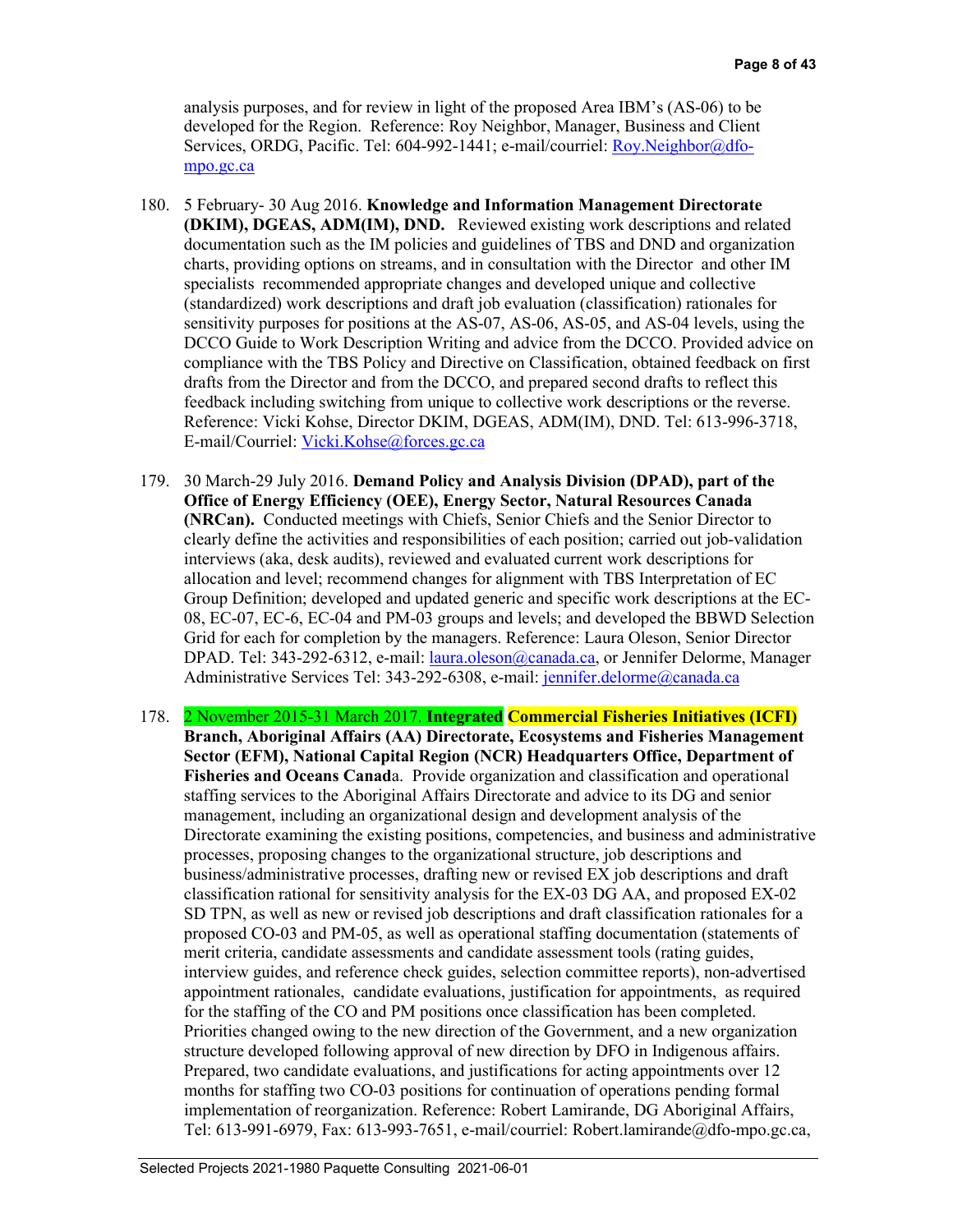or Christina King, Program Management Advisor ICFI . Tel: 613-998-9128, email/courriel: Christina.King@dfo-mpo.gc.ca. Value of Contract : \$36,400.00+hst

- 177. 13 August 2014-30 September 2015. **Integrated Commercial Fisheries Initiatives (ICFI) Branch, Aboriginal Affairs (AA) Directorate, Ecosystems and Fisheries Management Sector (EFM), National Capital Region (NCR) Headquarters Office, Department of Fisheries and Oceans Canad**a. Provide technical advice and support in the handling of two staffing actions (for a CO-02 and a PM-02) to be undertaken by ICFI including developing staffing documentation and candidate assessment tools for the Department's use in these staffing actions, and participate in the screening in and assessment of applicants. Reference: Kevin Fram, Director ICFI, or Christina King, Project Officer AICFI. Tel: 613- 998-9128, e-mail/courriel: Kevin.Fram@dfo-mpo.gc.ca, OR Christina.King@dfompo.gc.ca. Value of Contract : \$24,577.50 (hst included)
- 176. 17 July- 17 September 2015. **Materiel and Procurement Services, Financial and Materiel Management Operations, Office of the Chief Financial Officer, Department of Fisheries and Oceans Canada.** Review background material on the organization and direct reports for the new National Materiel Management organization, consulting the manager and staff as required, prepare a new work description, draft classification rationale (for sensitivity analysis), advice on the classification process, and statement of merit criteria for the proposed PG-06 position of National Manager, Corporate Material and Asset Management . Reference: Alain Lagacé, A/Director, Materiel and Procurement Services. Tel: 613-993-5165; e-mail/courriel: [Alain.Lagace@dfo-mpo.gc.ca.](mailto:Alain.Lagace@dfo-mpo.gc.ca) Value of contract :  $$3,000$  +hst.
- 175. March- September, 2015. **Canadian Association of Professional Employees (CAPE)**. Provide advice on the development and application of the 2010 CAPE Classification Standard, and prepared related presentation materials; provided advice on the rating of CAPE job descriptions, drafted or revised potential job descriptions, prepared classification rationales as required and provided a minor amendment to the CAPE Classification Standard. **Reference:** Isabelle Borré, Acting Manager of Administration, Finance and Procurement. Tel: (613) 236-9181, Ext 240 ; Fax: (613)236-6017 ; E-mail/courriel: iborre@acep-cape.ca
- 174. 1October 2014- 6 February 2015**. Research Grants and Scholarships Directorate, Natural Sciences and Engineering Research Council.** Provided organization design and development, and classification services to carry out an organizational analysis of the RGS business and major areas of accountability and activity in order to propose modifications for an optimal organizational structure that would allow RGS to deliver its program over the long term, while recognizing the degree of change anticipated during the next three years. This included identifying the required activities and competencies to deliver the programs; advice to the RGS Vice President and senior management on the application of the Hay Plan; carried out job-validation interviews (aka, desk audits) on the roles and responsibilities assigned and necessary for sound governance to deliver the activities; possible modifications to existing job profiles or suggestions of new job profiles; logical grouping for accountabilities and tasks into standardized roles; the estimated workload associated with the activities; the type and number of positions and competencies required to deliver the activities; and possible modifications to the existing organizational structure and submitting reports and PowerPoint presentations to the RGS Management Committee on 1) The results of consultations with all RGS staff, 2) The results of an analysis of existing job profiles; 3) Possible Organization Design Options for RGS; 4) a Final Report on Organization Design, and 5) twelve significantly revised generic NSERC Hay Plan job profiles for RGS application including two proposed EX-02 positions. References: Norman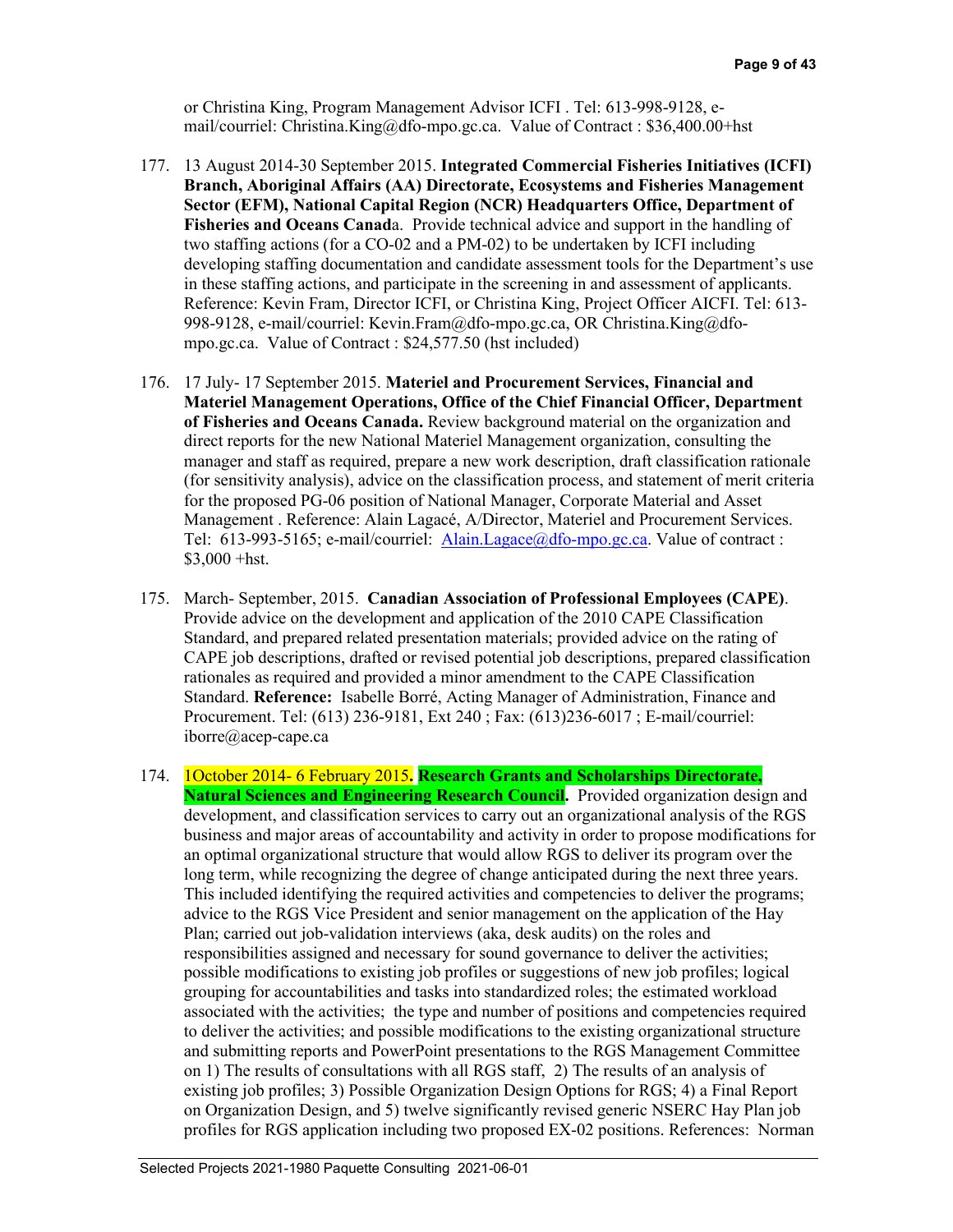Marcotte, Director Innovative Collaborations, Science Promotion and Program Operations Division. Tel: (613)996-2832, e-mail/courriel[: norman.marcotte@neserc-crsng.gc.ca](mailto:norman.marcotte@neserc-crsng.gc.ca)

- 173. 29 July -30 Nov. 2014. **National Joint Council.** Carry out an organization analysis of the NJC organization to clarify the accuracy of existing work descriptions and the structure of the organization. Tasks included review of historical material on the development of the NJC Secretariat and its positons, a review of the existing work descriptions, job-validation interviews (aka, desk audits)with each of the six NJC staff; the development of an organizational analysis of issues identified and options for a restructuring of the NJC Secretariat and existing work descriptions including providing advice to the Secretary to the NJC on the classification process and issues of group allocation and the applicability of the TBS PE Generics, confirmed the accuracy of a CR work description and produced a report on the desk audits with recommendations for corrections. Further, developed new and revised PE, AS, and CS work descriptions and proposed classification rationales for the NJC Secretariat positions. References: Debbie Cooper, General Secretary to the NJC, . Tel: (613) 990-1807 ; Fax: (613) 9909-7i071; E-mail/courriel: [deborah.cooper@nmc-cnm.gc.ca,](mailto:deborah.cooper@nmc-cnm.gc.ca) or Roxanne Lépine, Secretary to the NJC and Manager NJC Operations, Tel.: 613-990- 1806; Fax: 613-990-7071; E-mail/courriel: [Roxanne.Lepine@njc-cnm.gc.ca.](mailto:Roxanne.Lepine@njc-cnm.gc.ca)
- 172. 9 Sept.-30 Sept. 2014. **Canadian Association of Professional Employees (CAPE)**. Prepare revised or new work descriptions for four positions, provide job evaluation and classification rationales for the four using the 2010 CAPE Classification Standard, and provide a minor amendment to the CAPE Classification Standard. **Reference:** Jean Ouellette, Executive Director- Operations. Tel: (613) 236-9181 ; Fax: (613)236-6017 ; Email/courriel: [jouellette@acep-cape.ca](mailto:jouellette@acep-cape.ca)
- 171. 18 Aug- 30 Sept. 2014. **Operations, First Nations and Inuit Health Branch, Atlantic Region, Health Canada.** Carry out an organizational analysis to provide analysis, options and advice to FNIHB Atlantic senior management on the appropriate level and focus of administrative staff supporting regional operations, including all administrative staff in program support and administrative capacities in the CR and AS classification as part of the implementation of the FNIHB Atlantic Transition Plan. **References**: Frank Fleet, Director of Operations. Tel 902-426-1442; Fax : 902-426-8675; e-mail/courriel: [frank.fleet@hc](mailto:frank.fleet@hc-sc.gc.ca)[sc.gc.ca](mailto:frank.fleet@hc-sc.gc.ca)
- 170. 29 Jan 3 July 2014. **Security Operations Division, Security and Intelligence Secretariat, Privy Council Office**. Carry out organization design and development work in support of organizational transition to improve efficiency and effectiveness. Tasks included: providing advice on the classification process to the DG and SecOps senior management, preparing a work plan, and conducting a 2-phased organizational analysis including carrying out job-validation interviews with all SecOps employees, to review position work descriptions and develop a set of AS-01 to AS-07 security work stream generics and several unique AS and EC work descriptions,, prepared draft classification rationales, 3 merit criteria documents for positions highest priority for staffing, and developed a Security Professional Work Stream "development program" guide for consideration by the Departmental Security Officer community of the Public Service. References: Jean-Philippe Caron, Executive Director SecOps (now GM at Canada Post); Iwan Chan, Acting Executive Director, Security Operations, PCO. Tel: 613-957-5345, e-mail/courriel: [Iwan.Chan@pco](mailto:Iwan.Chan@pco-bcp.gc.ca)[bcp.gc.ca](mailto:Iwan.Chan@pco-bcp.gc.ca) or Connie Delisle, Acting Director, Security Management and Development, 613-301-2691; e-mail/courriel: [Connie.Delisle@pco-bcp.gc.ca](mailto:Connie.Delisle@pco-bcp.gc.ca)
- 169 26 May-30 June 2014. **Human Resources Directorate, Canadian Transportation Agency.** The Canadian Transportation Agency had a requirement to create a new EX-02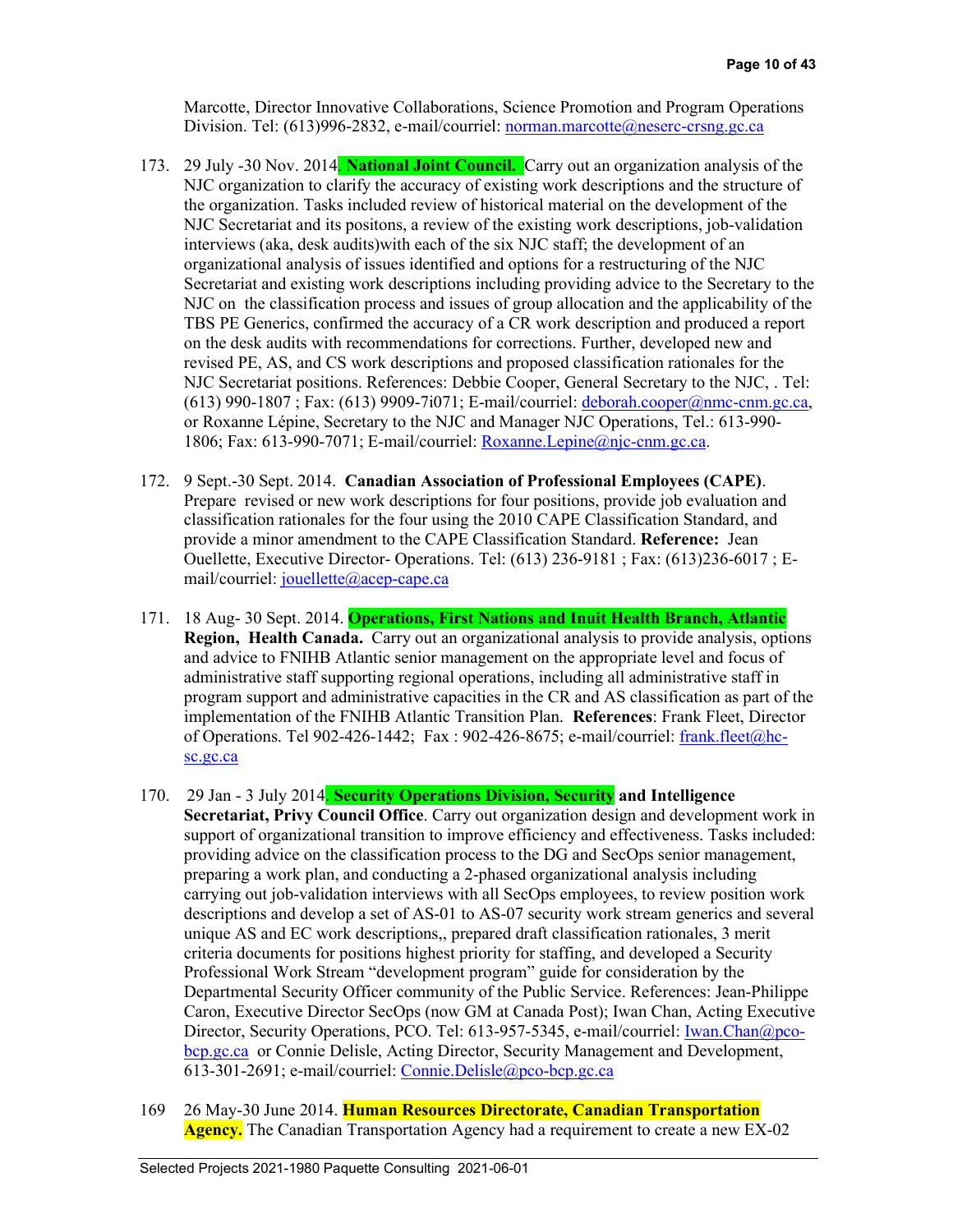one work description that will combine the functions of communications and IMJIT together with the Business Transformation as requested by the Chair of the CTA. Prepared a draft proposed EX-02 work description and classification rationale for the position of Director General, Communications and Information Branch (DG CIMB), prepared a revised work description and rationale incorporating changes requested by the Chair. References: David C Roberts, Director Human Resources Directorate, Tel: 819-953-9833; Fax: 819- 953-9842; e-mail/courriel: [David.Roberts@otc-cta.gc.ca](mailto:David.Roberts@otc-cta.gc.ca)

- 168 8-31 May 2014. **Office of the Regional Director Fisheries Management, Central and Arctic Region, Fisheries and Oceans Canada.** Provide advice and documentation to create a work description which can be used to create a new position of integrated business manager for classification under the AS Classification Standard, for the Fisheries Management Sector in the Central and Arctic Region within the context of national regional DFO approved organization charts, and classification guidelines within those organizational context. Prepare the work description for possible application to two sector RD offices in C&A as well as a classification rationale for sensitivity analysis purposes; provide advice on the classification process and tools. Reference: Scott Gilbert, A/RD FM, Tel: 204-984- 8230, Fax: 204-984-2401, e-mail/courriel: [scott.gilbert@dfo-mpo.gc.ca,](mailto:scott.gilbert@dfo-mpo.gc.ca) or Val Buhr A/Integrated Business Manager, C&A, Tel: 204-983-5117 , Fax: 204-984-2401, email/courriel: [Val.Buhr@dfo-mpo.gc.ca](mailto:Val.Buhr@dfo-mpo.gc.ca)
- 167. 27 February 30 April 2014. **Canadian Transport Agency, Communications**
	- **Directorate.** Provided organization design and classification services including organizational analysis and classification consulting and advice with respect to the creation of a new position of Director Communications and Transformation as a proposed EX-02 adding a corporate transformation function to the existing communications function for consideration of the CEO and Chair CTA, and the creation of a new position of Manager, Business Process and Services Transformation Optimization as a proposed EC-07, written and oral advice to the Director Communication for the consideration of the CEO and Chair CTA, and a proposed EX -02 work description and classification rationale for the creation of the Director Communications and Transformation, and a proposed EC-07 work description and classification rationale for the position of Manager BPST Optimization. Reference: Jacqueline Bannister, then, Director of Communications, now Chief Corporate Officer. Tel: 819-953-7666, Fax: 819-953-8353, E-mail/Courriel: [jacqueline.bannister@otc-cta.gc.ca](mailto:jacqueline.bannister@otc-cta.gc.ca)
- 166. 24 April 2014- 31 March 2019. **Canadian Tourism Commission/d.b.a. Destination Canada, Human Resources.** Provide Job Evaluation and Classification Services for the initial period of April 2014 to April 2017, including amending and creating new work descriptions for unionized positions using the Federal Public Service Classification Standards, and for non-unionized positions using the CTC pay management system, evaluate and classify new and amended thirty-seven (37)work descriptions in accord with the appropriate Standards (AS, ES/EC, CO, IS, CTC (EX and LP equivalents), allocate proposed positions to the appropriate occupational group with supporting documentation to support the allocation, and consequently the choice of Classification Standard to be applied, provide advice and recommendations on reclassification of positions, in accord with the Standards, implement approved changes in accord with the Standards, provide a rationale to support the classification of positions in accord with the Standards to withstand any grievances. Reference: Jean-Sebastien Lesage, Executive Director, Human Resources Canadian Tourism Commission Tel: 604 638 8310, Fax: 604-638-8421, e-mail/courriel: [lesage.js@destinationcanada.com](mailto:lesage.js@destinationcanada.com)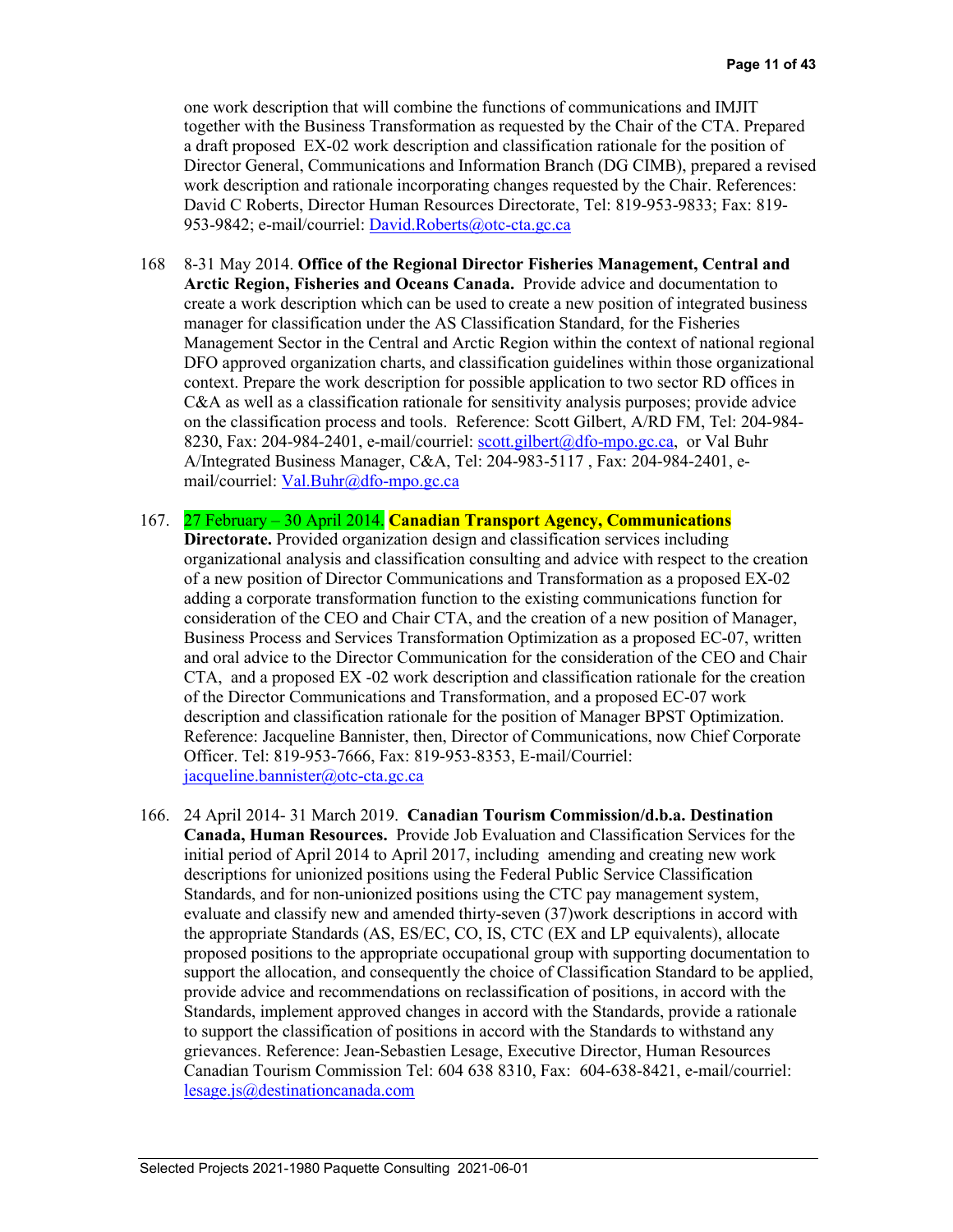- 165. 4 February 2014 31 March 2014. **Office of the Regional Director General Pacific Region, Fisheries and Oceans Canada**. Prepare an update to the EX-03 work description and classification rationale for the position of Regional Director Science, Pacific Region in accord with the TBS Executive Group Position Evaluation Plan (EGPEP- Hay Plan) requirements for work description writing and evaluation. Reference: Susan Farlinger, RDG Pacific, Tel: 604-666-6098, e-mail/courriel: [susan.farlinger@dfo-mpo.gc.ca](mailto:susan.farlinger@dfo-mpo.gc.ca). Value of contract: \$2,570.75 plus gst
- 164. 16 December 2013-3 January 2014 **Canadian Section- International Joint Commission.**  Carried out a review with management of an existing LA-2B work description and provided advice on and prepared a work description for converting the former LA-2B to an LP-02 as the equivalent of an LA-2A, and prepared the classification rational for the new LP format work description for Treasury Board applying the LP Classification Standard, as well as a rationale for the new work description applying the 1987 LA Classification Standard. Reference: Camille Mageau, Secretary, International Joint Commission – Canadian Section. Tel: 613-943-6366, Fax: 613-993-5583, E-mail/courriel: [mageauc@ottawa.ijc.org.](mailto:mageauc@ottawa.ijc.org) Value of contract: \$1,625.00 plus hst.
- 163. 11 December 2013-31 March 2014 **Conservation and Protection Branch, Ecosystems and Fisheries Management Sector, Fisheries and Oceans Canada** Revise two EX-01 work descriptions, and classification rationales for the Director Enforcement, and the Director Program Support and Development , which have been affected by organizational, legislative and regulatory change and by a new approach to program delivery in accord with the TBS Executive Group Position Evaluation Plan (EGPEP- Hay Plan) requirements for work description writing and evaluation. Reference: Pierre Lemieux (retired 28 March 2014, replaced by Richard Vermette Director Program Support and Development, Tel: 613 991-1776, Fax: 613-993-7493, e-mail/courriel: [richard.vermette@dfo-mpo.gc.ca.](mailto:richard.vermette@dfo-mpo.gc.ca) Value of contract: \$4875.00 plus hst.
- 162. 23 September 2013-31 March 2014 **Risk Management Bureau, Consumer Product Safety Directorate, Healthy Environments and Consumer Safety Branch, Health Canada.** "Risk Management Bureau Organizational Structure Review": Engaged to Provide organizational development services to assess the existing structure of the RMB, give advice to management on how to improve the Bureau's overall performance as a regulator, and help it establish performance management tools. This work involved : a)assessing change readiness via interviews of and consultations with key staff, b)providing a prioritized listing of operational program delivery inputs and outputs; c) preparing a detailed scope of RMB activities to understand previous change initiatives (identification of what worked, what did not work, gaps that need to be filled); d) mapping out a change process, pinpointing key areas in which employees are likely to be affected from new performance management system to a reorganization of teams; and e)making presentations to and providing advice to management. Reference: James Van Loon, Director, Risk Management Bureau. Tel: 613-960-1351, Fax: 613-952-2551, Email/courriel: James.VanLoon@hc-sc.gc.ca. Value of contract: \$19,000.00 plus hst.
- 161. August 1 to November 30, 2013. **Office of the ADM, Governance Planning and Policy Sector, Office of the Chief Human Resources Officer, Treasury Board Secretariat.** Update by writing or revising up to fifteen (15) Governance Planning and Policy Sector's outdated work descriptions (principally AS Group) based on review of existing work descriptions and interviews with managers and desk audits with incumbents as required, to reflect the current Governance Planning and Policy Sector's organization structures in accord with the Treasury Board Secretariat & Canadian Federal Government classification standards and the Treasury Board Guidelines on work description writing, ensuring to the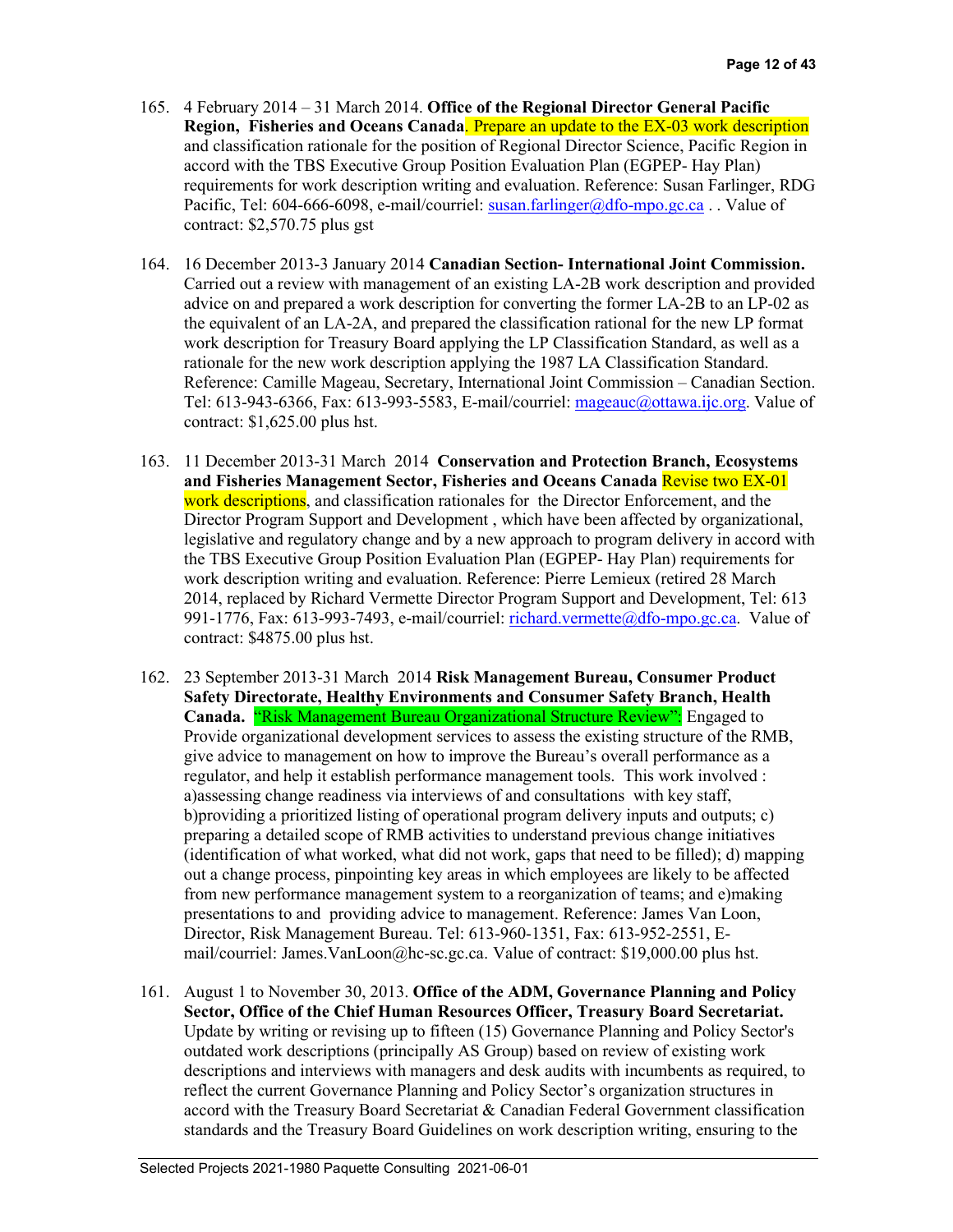extent possible that the job descriptions retain their current group and levels. Under SIM this included AS-05, 04 and 03s; under the OLCE this included AS-07, 06, and 05 wds). Reference: Ross MacLeod, ADM GPPS. Tel: 613-952-1173, Fax: 613-941-9450. Email/courriel: [ross.macleod@tbs-sct.gc.ca](mailto:ross.macleod@tbs-sct.gc.ca), or Fiona Long, Senior Advisor to the ADM GPPS. Tel: 613-952-3055, Fax: 613-941-9450. E-mail/courriel: [Fiona.Long@tbs-sct.gc.ca](mailto:Fiona.Long@tbs-sct.gc.ca)

- 160. August 1 to October 23, 2013. **Human Resources Branch, Corporate Services Sector, Statistics Canada.** Provided organization design and development services to develop options for a proposed restructuring of the HR Branch (400 positions) as the basis for the redesign of the EX positions of the Branch, based on consideration of similar organizations within the Public Service and on consideration of national statistical organizations of other countries; on resources currently allocated to the Branch; and in keeping with the business lines of the Agency and the service delivery commitments of the HR Branch. The proposed options were to be accompanied by strengths and weaknesses of each. Then, in consultation with the Director General and Directors, developed a one day change management session for the HR Branch's full management team to consider the options proposed, identify strengths and weaknesses, and preferred options to be developed for consideration by the Assistant Chief Statistician Corporate Services and the senior management of Statistics Canada. Prepared a final report identifying the background, options developed, strengths and weaknesses identified by the HRB Management Team, and recommend two options for future consideration by HRB management. Reference: Deirdre Keane, Director General, Human Resources Branch. Tel: 613-951-9955, e-mail/courriel: [Deirdre.Keane@statcan.gc.ca](mailto:Deirdre.Keane@statcan.gc.ca)
- 159. 27 May 2013 to July 31, 2013**. Transportation of Dangerous Goods Secretariat, Transport Canada.** Provide organization design and development, and classification services and advice on the classification process to establish the new positions of the new Transportation of Goods Secretariat including the development of a functional organization chart and writing of work descriptions (and draft classification rationales) for five proposed EC and AS positions based on reviews of old work descriptions and interviews with management on expectations and review and update for changes in context and other changes deemed necessary by management of two additional work descriptions. Reference: Julie Comeau, Departmental Representative, Tel: 613-991-5927, Email | Courriel : [julie.comeau@tc.gc.ca](mailto:julie.comeau@tc.gc.ca)
- 158. 7 May 2013- 30 November 2013**. Library of Parliament** Provide job analysis and job description writing and advisory services using the LOP Hay Plan Classification Standard, on an as needed basis and classification rationales under a separate contract: job descriptions (and classification rationale for the DG position) have been developed for the Integrated Client Outreach and Digital Access (ICODA) Secretariat, for the Information Technology Division.. Reference: Marie Lynne Aubé, tel: 613-668-0167, e-mail/courriel: [marielynne.aube@parl.gc.ca](mailto:marielynne.aube@parl.gc.ca)
- 157. 20 April 2013-31 March 2014. **Atlantic Integrated Commercial Fisheries Initiative, Aboriginal Programs and Governance Directorate, Ecosystems and Fisheries Management Sector, Department of Fisheries and Oceans Canada.** Provide organization and classification services to address questions and concerns of the OCCOE on the proposed PM-02 and CO-02 work descriptions, draft a new PM-04 work description to replace the existing PM-04 work description and produce an update to the EX-01 work description. Consult with the OCCOE on their suggestions and questions and provide advice to the OCCOE on how their questions/concerns were addressed. Consult with the Director Executive Resourcing and Talent Management on the need for and limits to the revision of the EX-01,provide a functional organization chart and counsel and editorial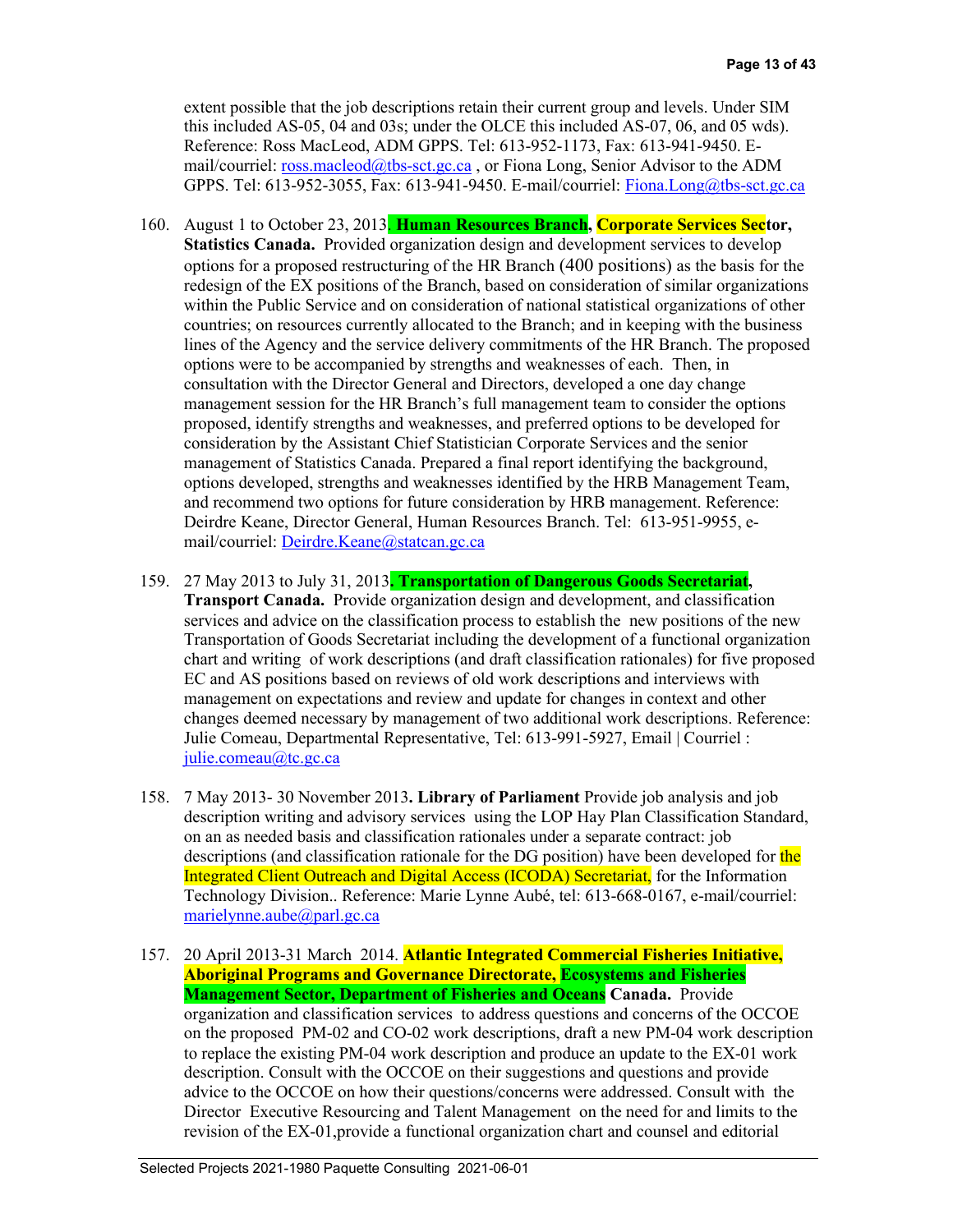support in the preparation of the organizational rationale to be submitted by the Director to obtain the classification and staffing of the positions for which the new work descriptions have been prepared. Provide classification advice as required. Reference: Kevin Fram, Director AICFI, or Christina King, Project Officer AICFI. Tel: 613-998-9128, email/courriel: Kevin.Fram@dfo-mpo.gc.ca, OR Christina.King@dfo-mpo.gc.ca. Value of Contract : \$6,610.50 (hst included)

- 156. 08 March-30 April 2013**. Communications Branch, Canadian International Development Agency.** Prepare and advise on a functional organization of the Communications Branch, and prepare revisions of or new work descriptions for four Executive Group (EX) Positions of the Communications Branch, and minor revisions to a fifth EX positions as well as EGPEP (Hay Plan) Evaluation Rationales for each of the four substantially revised or new work descriptions. Reference: André Frenette, Director General Communications, CIDA. Tel. 819-953-9574, Fax : 819-997-6088 ; E-mail/courriel: [andre.frenette@acdi-cida.gc.ca](mailto:andre.frenette@acdi-cida.gc.ca) (now part of Value of contract : \$11,384.75 (incl hst)
- 155. 20 February 21 March 2013. **Access to Information and Privacy Office, Ministerial** Services, Strategic Communications and Ministerial Affairs, Treasury Board of Canada Secretariat (TBS). Carry out an Organizational Review of the Access to Information and Privacy Office of TBS, including a review of background documents, the conduct of interviews with the Senior Director and Director, the preparation of report to solicit feedback, the discussion of and incorporation of modifications agreed to, and the production of a final report. Reference: Denise Brennan, Director ATIP, SCMA, TBS, Tel:. 613 957- 7154, Fax: 613 946-6256, e-mail/courriel: [Denise.Brennan@tbs-sct.gc.ca](mailto:Denise.Brennan@tbs-sct.gc.ca) Value of Contract: \$4,746.00 (hst included)
- 154. 10 December 2012-18 January 2013. **Atlantic Integrated Commercial Fisheries Initiative, Aboriginal Programs and Governance Directorate, Ecosystems and Fisheries Management Sector, Department of Fisheries and Oceans Canada**. Provided advice to the Director AICFI on the classification processes, and conduct a functional organizational analysis including interviews with the Director AICFI and other staff as required, including desk audits of two positions, collecting and reviewing background information, as necessary for defining the requirements for each position within AICFI, producing an organizational rationale for AICFI defining the adequacy of existing positions and recommendations for change as required; revise the work description for an existing CO-01 for a possible reclassification to a CO-02 with a draft classification rationale understanding the possible rating of the position; prepare a new work description for a possible PM-02 with a draft classification rationale understanding the possible rating of the position. Reference: Kevin Fram, Director AICFI, or Christina King, Project Officer AICFI. Tel: 613-998-9128, e-mail/courriel[: Kevin.Fram@dfo-mpo.gc.ca,](mailto:Kevin.Fram@dfo-mpo.gc.ca) O[R Christina.King@dfo](mailto:Christina.King@dfo-mpo.gc.ca)[mpo.gc.ca.](mailto:Christina.King@dfo-mpo.gc.ca) Value of Contract : \$6,610.50 (hst included)
- 153. 3 October-30 November 2012. **Mental Health Branch, Health Services Sector, Correctional Service Canada.** Develop and complete two (2) new National Generic Work Descriptions for the Mental Health Branch for the following classifications: Manager Community Mental Health (AS-07); Manager Institutional Mental Health (PS-05) to ensure clarity of roles and responsibilities within the scope of work. Reviewing, evaluating current and proposed work descriptions and recommending appropriate changes; developing and updating generic and specific work descriptions, and delineating responsibilities within streams of work. Providing advice as required on the classification process and developing related reports as required all in consultation with the project team. Reference: Dominique Gervais, Project Officer. Tel: 613-992-8803, e-mail/courriel: [Dominique.Gervais@CSC-](mailto:Dominique.Gervais@CSC-SCC.GC.CA)[SCC.GC.CA](mailto:Dominique.Gervais@CSC-SCC.GC.CA) . Value of Contract : \$5,424.00 (hst included)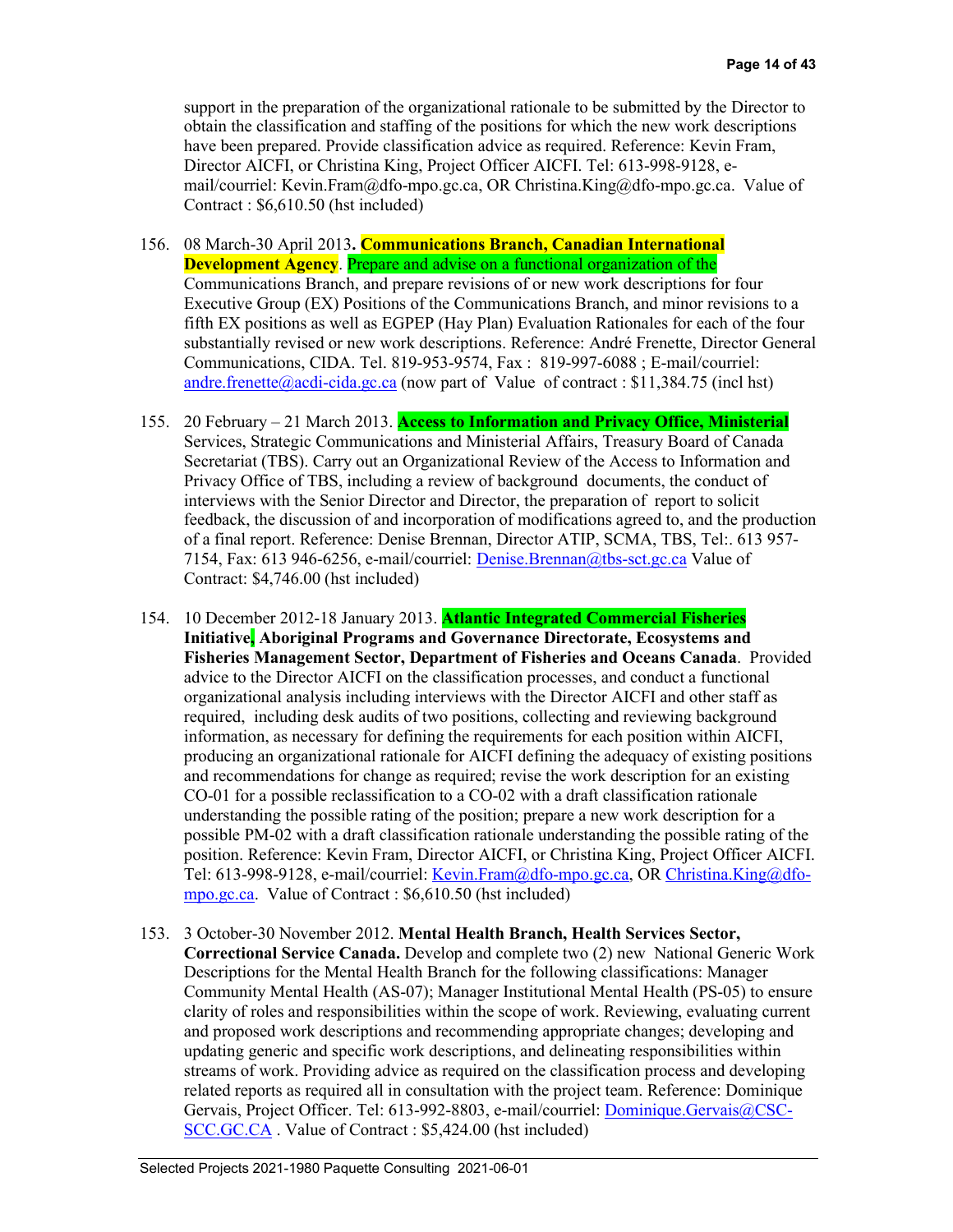- 152. July-September 2012. **Communications Branch, Canadian International Development Agency**. Meet with the DG Communications, review background material, and prepare a work description for an EX position, Director, Public Engagement, Communications Branch and likely classification rating. Reference: André Frenette, Director General Communications, CIDA. Tel. 819-953-9574, Fax : 819-997-6088 ; E-mail/courriel: [andre.frenette@acdi-cida.gc.ca](mailto:andre.frenette@acdi-cida.gc.ca) Value of contract : \$2,570.75 (incl hst)
- 151. June-July 2012. **Office of the Director General**, **Ecosystems Management Directorate, Ecosystems and Fisheries Management Sector, Department of Fisheries and Oceans**. Provide advice to the Director General on the classification process and prepare necessary documentation to substantiate the basis for a reclassification of a BI-03 to a BI-04 to resolve three grievances held in abeyance pending management's responding. Reference: Christine Boeyen, Office Manager[. Tel:613-991-128](tel:613-991-12)7; Fax: 613-993-7493, Email/courriel:.Christine.Boeyen@dfo-mpo.gc.ca.Value of Contract : \$3,000.00 plus hst
- 150. June-July 2012. **Regional Oceans Operations, Oceans Directorate, Ecosystems and Fisheries Management Sector, Department of Fisheries and Oceans**. Provide advice to the Director General on the classification process and prepare necessary documentation to substantiate the basis for a reclassification of a PC-03 to a PC-04. Reference: Gail Faulkner, Director, Regional Oceans Operations. [Tel:613-993-2401;](tel:613-993-2401) Fax: 613-990-4810, E-mail/courriel: [Gail.Faulkner@dfo-mpo.gc.ca.](mailto:Gail.Faulkner@dfo-mpo.gc.ca) Value of Contract : \$3,250 plus hst
- 149. June 2012 **Office of the Senior Assistant Deputy Minister, Ecosystems and Fisheries Management, DFO**. Provide for professional organization and classification expertise in providing advice on the classification considerations of DFO classification authorities (OCCOE) with respect to a possible AS-05 position in the Office of the Senior ADM EFM. Reference: Denise Lapratte, Executive Advisor to the ADM, OSADM EFM. Tel: 613-990- 5393, Fax: 613-990-9557; E-mail/courriel: [Denise.Lapratte@dfo-mpo.gc.ca.](mailto:Denise.Lapratte@dfo-mpo.gc.ca) Value : \$2,275.00 plus hst
- 148. May-July2012.**Canadian Section- International Joint Commission.** Planned, developed, and managed the delivery of a project to provide organization and classification services and advice on the classification process, for the development and classification of two new work descriptions based on the advice of management, one an Executive Group Position Evaluation Plan (Hay Plan) for a senior science and engineering management position, and a second non-Hay senior advisor on policy, programs and communication, as well as related classification rationales. Reference: Camille Mageau, Secretary, International Joint Commission – Canadian Section. Tel: 613-943-6366, Fax: 613-993-5583, E-mail/courriel: [mageauc@ottawa.ijc.org.](mailto:mageauc@ottawa.ijc.org) Value of contract: \$5,850.00 plus hst.
- 147. May 2012. **Salmonid Enhancement Programs, Habitat & Enhancement, Pacific Region, Department of Fisheries and Oceans**. Provided organization and classification expertise to review a draft proposed work description for the position of Hatchery Manager currently classified at the GT-05 group and level, as well as the existing work description (dating from the 1990's) to determine within the current organizational structure to determine the probable occupational group allocation, and level within that group explaining reasons for group allocation and reasons for the probable level and what deficiencies might exist for attaining a higher level than currently exists. Prepare a report on the analysis and results, and discuss with the client. Reference: Jeff Jung, A/Manager, Enhancement Operations. Tel: 604-666-2948; E-mail/courriel: [Jeff.Jung@dfo-mpo.gc.ca](mailto:Jeff.Jung@dfo-mpo.gc.ca)  Value of contract : \$1,200.00 plus hst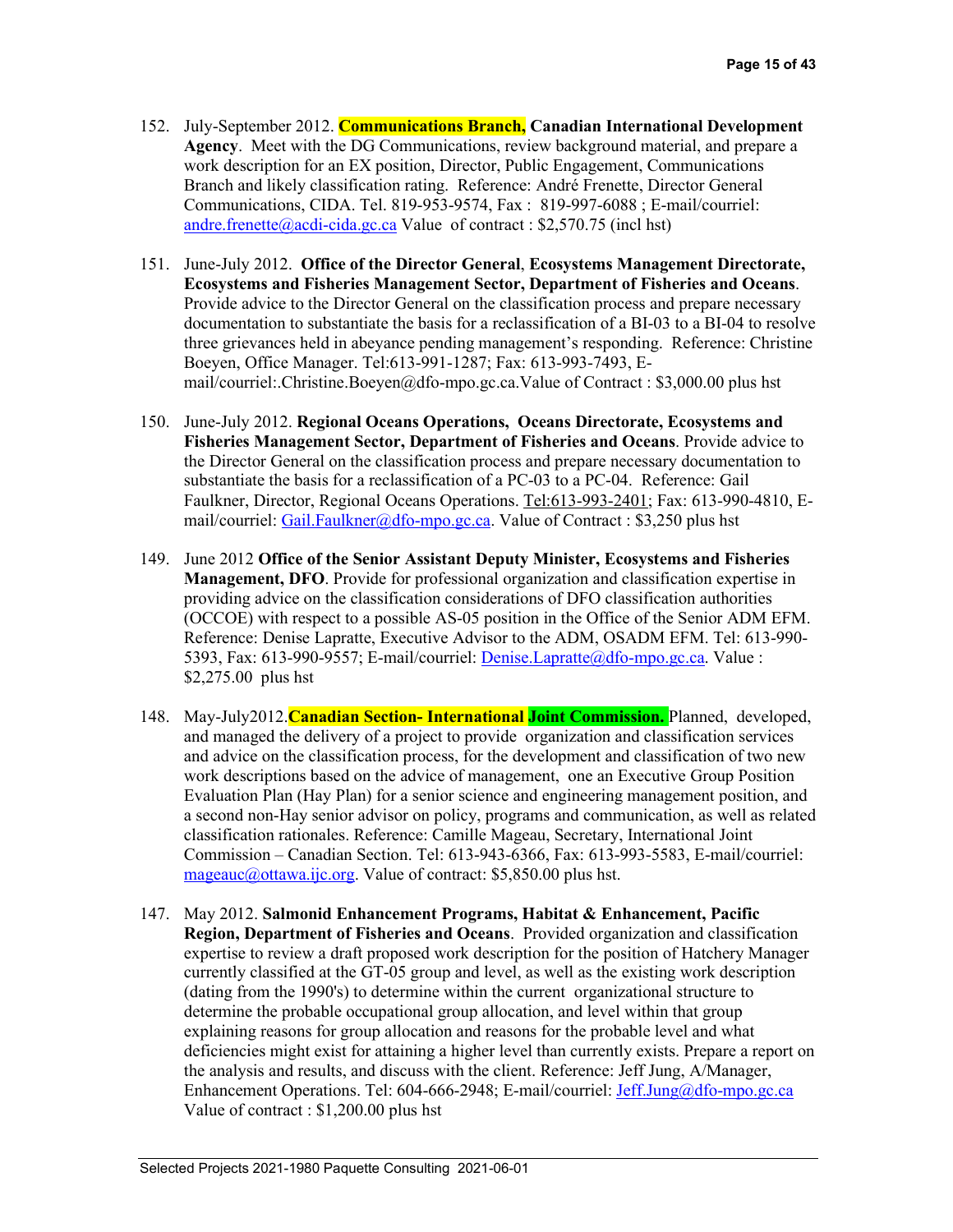- 146. April- December 2012. **Express Classification, Central Staffing Unit, Human Resources Directorate, NCR, Aboriginal Affairs and Northern Development Canada.** Provide organization design, development, and classification advice, resolution of group allocation issues, advice to Directors General and to Directors of various organizations on the structuring of new EC staffed organizations, preparation/writing of some fourteen (14) national model and unique work descriptions, and classification rationales for positions at all levels (EC-08 through EC-01) classified using the *Economics and Social Science Services (EC) Classification Standard* to prepare updated model and unique EC work descriptions for post PRAD application for some 900 EC positions in AANDC). Reference: Colin Gascon, then Director, HR Operation and National Initiatives; now Executive Director HR Operational Services Division DFAIT, Tel: 613-996-2889, e-mail/courriel: [colin.gascon@international.gc.ca](mailto:colin.gascon@international.gc.ca) Value of contract: up to \$39,000.00 (not subject to hst)
- 145. April-June 2012. **Internal Control, Financial and Materiel Management Operations, Office of the Chief Financial Officer, Department of Fisheries and Oceans**. Prepare two new work descriptions, draft classification rationales and statements of merit criteria, one for a new proposed FI-04 position, and one a new proposed PG-06 position, Reference: Martin Krumins, Director Internal Control. Tel: 613-993-5649 ; Fax: 613-990-7100; Email/courriel: [Martin.Krumins@dfo-mpo.gc.ca.](mailto:Martin.Krumins@dfo-mpo.gc.ca) Value of Contract: up to \$4800.00 plus hst
- 144. January-March 2012. **Canadian Association of Professional Employees**. Provide professional organization and classification expertise in preparation of work descriptions for the new positions of **Executive Director- Policy** and of **Executive Director- Operations** in compliance with the views of the President CAPE, the updated Constitution and By-Laws, and report on organizational change proposed for the CAPE national office and management in accord with the requirements of the 15 Feb 2010 draft "*Job Classification System For the employees of CAPE*". Reference: Jean Ouellette, Executive Director-Operations. Tel: (613) 236-9181 ; Fax: (613)236-6017 ; E-mail/courriel: [jouellette@acep](mailto:jouellette@acep-cape.ca)[cape.ca](mailto:jouellette@acep-cape.ca) Value of contract: up to \$4,000.00 plus hst
- 143. January –February 2012 **Office of the Senior Assistant Deputy Minister, Ecosystems and Fisheries Management, DFO**. Provide for professional organization and classification expertise in the preparation of, and providing advice on the classification considerations and draft rationale with respect to a possible AS-05 position in the Office of the Senior ADM EFM. Reference: Denise Lapratte, Executive Advisor to the ADM, OSADM EFM. Tel: 613-990-5393, Fax: 613-990-9557; E-mail/courriel: [Denise.Lapratte@dfo-mpo.gc.ca.](mailto:Denise.Lapratte@dfo-mpo.gc.ca) Value : \$2,203.50 including hst
- 142. July 19, 2011-March 31, 2012**. Change Management, Small Craft Harbours Directorate, Ecosystems and Fisheries Management, DFO**. Planned, developed, and managed the delivery of a project to provide oral and written advice on group allocation and classification for the creation of national generic work descriptions for client services, real property management and administrative positions of approved regional organizations of the Small Craft Harbours Directorate across Canada, drafting up to ten (10) proposed CO (CO-03, 02, and 01) and AS (AS-05, 04, and 03) and CS work descriptions with suggested group and levels and advising management on the potential impact of changes to draft work descriptions on their potential classification. Reference: Reference: Dianne Green, then Director, Change Management, SCH, now Director, Integrated Program Planning &Analysis, Tel: 613-993-1832 , Fax : 613-952-6788, E-mail/Courriel: [Dianne.Green@dfo](mailto:Dianne.Green@dfo-mpo.gc.ca)[mpo.gc.ca](mailto:Dianne.Green@dfo-mpo.gc.ca) Value: \$24, 605.75 inclusive of HST
- 141. August 23, 2011, **Classification, Recruitment and Staffing Programs, Correctional Service Canada**. Provide a two hour compressed training on the application of the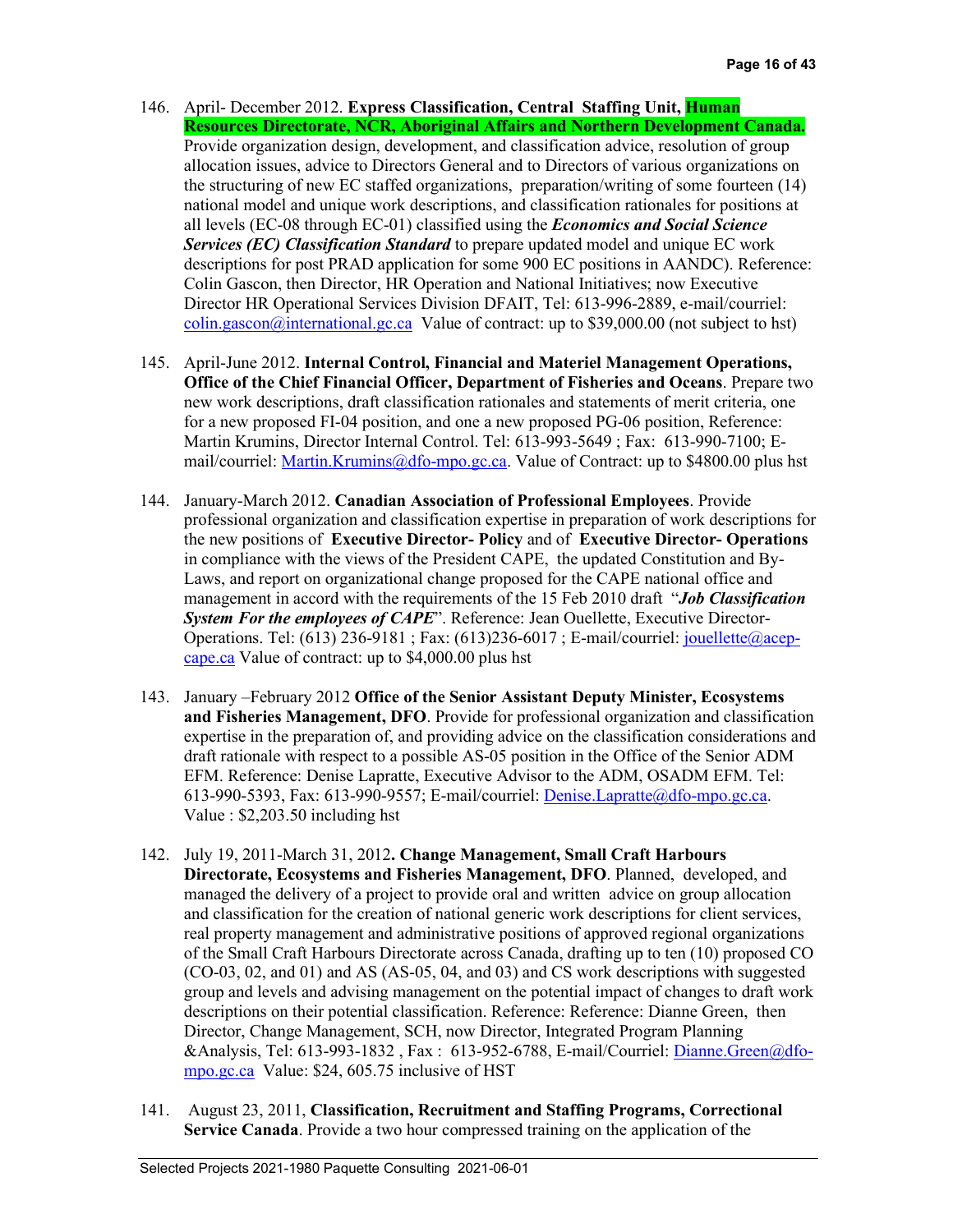Financial Administration (FI) Classification Standard for the organization and classification team. Reference: Roxanne Anderson, Manager, Classification, Organiation Design and Classification, CSC no longer there, the remaining reference would be Bobbi Grant, Director General, Classification, Recruitment and Staffing Programs. Telephone: 613-947- 2755; Fax: 613-947-1356; E-mail/courriel: [Bobbi.Grant@CSC-SCC.GC.CA](mailto:Bobbi.Grant@CSC-SCC.GC.CA)

- 140. June 6 Nov30, 2011. **Association of Justice Counsel.** Provided classification oral and written advice on the development of the new Law Practitioner (LP) and Law Management (LC) Occupational Group Definitions, and Classification Standards, and on the development of the proposed LP generic work descriptions for DOJ; participated in meetings with DOJ on behalf of AJC providing advice and comments on the development of generic work descriptions, and provided advice on the application of generic LP work descriptions to specific AJC member's positions. Reference: Sandra Guttmann, General Counsel and Labour Relations Officer, Association of Justice Counsel. Tel: (613) 798-9900 ext./poste 112 or (866) 218-3310, Fax:(613) 564-0606, E-mail/courriel: SGuttmann@ajcajj.ca>
- 139. May 20- July 4, 2011. **Internal Control Branch, Financial and Materiel Management Operations Directorate, Office of the Chief Financial Officer, Fisheries and Oceans Canada.** Reviewed with client proposed key functions of a proposed new generic FI-04, prepared a draft work description for a Senior Financial Manager (Internal Control portfolio), prepared a draft classification rationale, and provided counsel on the basis for the evaluation of the proposed positions. Reference: Martin Krumins, Director Internal Control, DFO. Tel: 613-993-5649; Fax: 613-990-7100; E-mail/courriel: [Martin.Krumins@dfo](mailto:Martin.Krumins@dfo-mpo.gc.ca)[mpo.gc.ca](mailto:Martin.Krumins@dfo-mpo.gc.ca) Value: \$2,600.00+HST
- 138. April 28, 2011- Mar 30, 2012. **Radiation Protection Bureau, Radiation Health Sciences Directorate, Healthy Environments and Consumer Safety Branch, Health Canada.** Planned, developed, and managed the delivery of a project to provide job, activities and responsibilities, and organizational design and issues analysis and advice on the classification processes to the Chief, based on reviewing current work descriptions and other relevant documents; consulting employees, and carrying out desk audits of work assigned to positions; discuss with management in order to clearly define competencies required for, and the activities and responsibilities of a specific function, and to identify any issues affecting classification and recommending possible changes; prepare new or revised unique and work descriptions in the TBS and Health Canada prescribed format with interview(s) to the point where the description(s) can be classified; prepare rationales of work descriptions drafted for sensitivity analysis by management; and provide advice and guidance on matters pertaining to organizational structuring, governance and operational processes, classification and staffing. Dealt with AS, PC, and CS occupational groups and allocation issues with other groups. Reference: Dr. Antonio Mattioli, Chief, National Dosimetry Services Division. Telephone: 613-954-6697, Fax: 613-941-3497, Email/courriel: [Antonio.Mattioli@hc-sc.gc.ca](mailto:Antonio.Mattioli@hc-sc.gc.ca) , or Dr. Anthony Dawson, Chief, Program Development and Operations Division, Health Canada. Telephone: 613-946-6988, Fax : 613-952-9071; E-mail/courriel: [Anthony.Dawson@hc-sc.gc.ca](mailto:Anthony.Dawson@hc-sc.gc.ca) Value : up to \$24,973.00 (including G/Hst)
- 137. May 24 June 30, 2011. **Family, Children and Youth Section, Policy Sector, Department of Justice Canada**. Provide organization and classification advice including assessment of the work (desk audit/on site) of an employee, advise management on the most appropriate allocation (GT or IS), prepare a work description and draft classification rationale, then provide a statement of merit, and assessment of the candidate for appointment, and justification for appointment without competition. Reference: Janice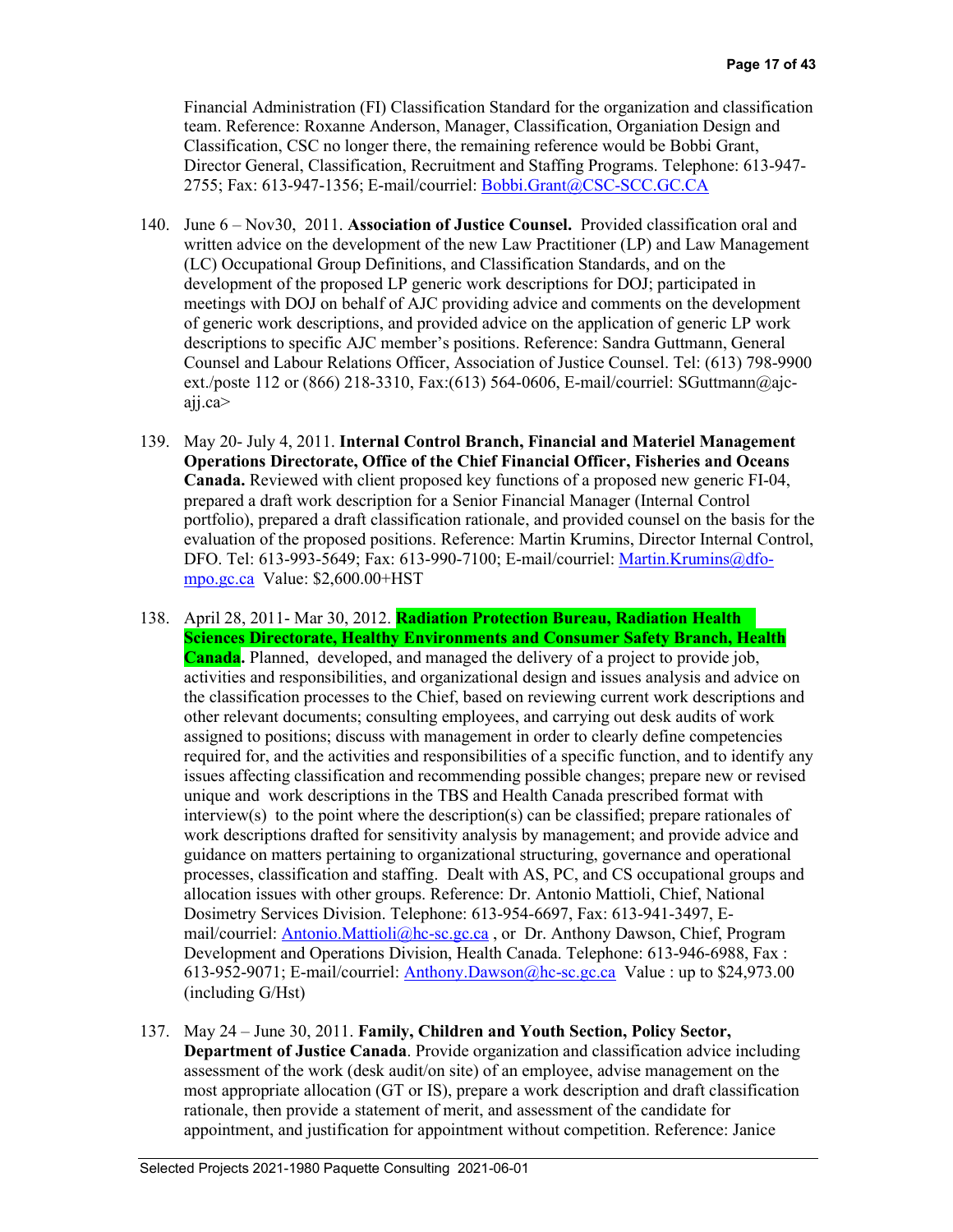Miller, the Coodinator, Communications and Law Information retired. However, and the unit was broken up. One of the members of that team could speak to the work, i.e. Steve Doody, Web Site Information Officer in the Electronic Communications Unit. Tel: 613- 957-1194, Fax: 613-946-2211. Value : \$5,141.50 incl HST.

- 136. March- July 2011. **Executive Group Services and Management Development, Human Resources Branch, Environment Canada**. Planned, developed, and managed the delivery of a project to provide advice to the ADM HR Lynette Cox, on the options for the structuring of the organizations assigned to a Chief Financial Officer (CFO), and those assigned to a Chief Information Officer (CIO) to clarify the roles of the two positions for the use of the ADM HR, and the DM in determining the structures to approve for implementation, provided advice on the interdepartmental relativity of the EC CIO for possible reclassification, provided counsel on the restructuring and transformation of the Enforcement Branch, drafted an EX work description for the position of Director Informal Resolution Services, and drafted new work descriptions for the positions of ADM Corporate Services, Chief Financial Officer and ADM, and executive positions for the Communications Branch, the Director National Programs, and Director Program Communications. Reference: Carole E. Lemay, then the EC Director Executive Group Services and Management Development, today (Dec 2014) Director, Canadian Wildlife Service-Ontario, Tel 416-739-4404, Fax: 416-739-5845 E-mail/courriel: [Carole.Lemay@ec.gc.ca](mailto:Carole.Lemay@ec.gc.ca) , or Lynette Cox, ADM HR, Environment Canada, Tel: 8190938- 4744, Fax: 819-938-4585, E-mail/courriel: [Lynette.Cox@ec.gc.ca](mailto:Lynette.Cox@ec.gc.ca) Value: \$5,282.75 incl **HST**
- 135. February 14- June, 30, 2011, **Classification, Recruitment and Staffing Programs, Correctional Service Canada**. Provide job evaluation services and advice on the classification processes, for the classification of work descriptions and the writing of classification rationales for ENG, AR, AS (35 AS positions to be exact), PC, and PE positions, and provide organizational design services based on policies, practices, tools and other support services; and provide advice and guidance to management on classification needs and organizational design and other related projects in both Official Languages as required. Reference: (Since both Line Lamarche, the then A/Director, Organizational Design and Resourcing, and Roxanne Anderson, the then Manager, Classification, are no longer available, the remaining reference would be Bobbi Grant, Director General, Classification, Recruitment and Staffing Programs. Telephone: 613-947-2755; Fax: 613- 947-1356; E-mail/courriel: [Bobbi.Grant@CSC-SCC.GC.CA.](mailto:Bobbi.Grant@CSC-SCC.GC.CA) Value of Contract : up to \$19,942.50 (hst incl)
- 134.1 September 2010- March 31, 2011. Executive Services, Human Resource Operations, HRB, Public Works and Government Services Canada. Provide organization and classification services for the updating or writing of up to 24 EX positions in Corporate Services, Human Resources Branch, Financial Services, Information Services. Reference: Nancy Pike, Director, Executive Services. Telephone : 819-934-5463, Fax : 819-956-6060, Email/courriel: Nancy.Pike@tpsgc-pwgsc.gc.ca
- 134. March 1, 2010- March 31, 2011. **Radiation Protection Bureau, Environmental And Radiation Health Sciences** Directorate, Healthy Environments And Consumer Safety Branch, Health Canada. Planned, developed, and managed the delivery of a project to provide organization and classification and job writing services to the management of RBP including: carrying out organizational, job activity and/or responsibilities analysis of individual positions, consulting staff as required, and conducting desk audits of work assigned to individuals, and/or of sub-components of the Program Development and Operations Division; reviewing existing work descriptions and/or identify the need to create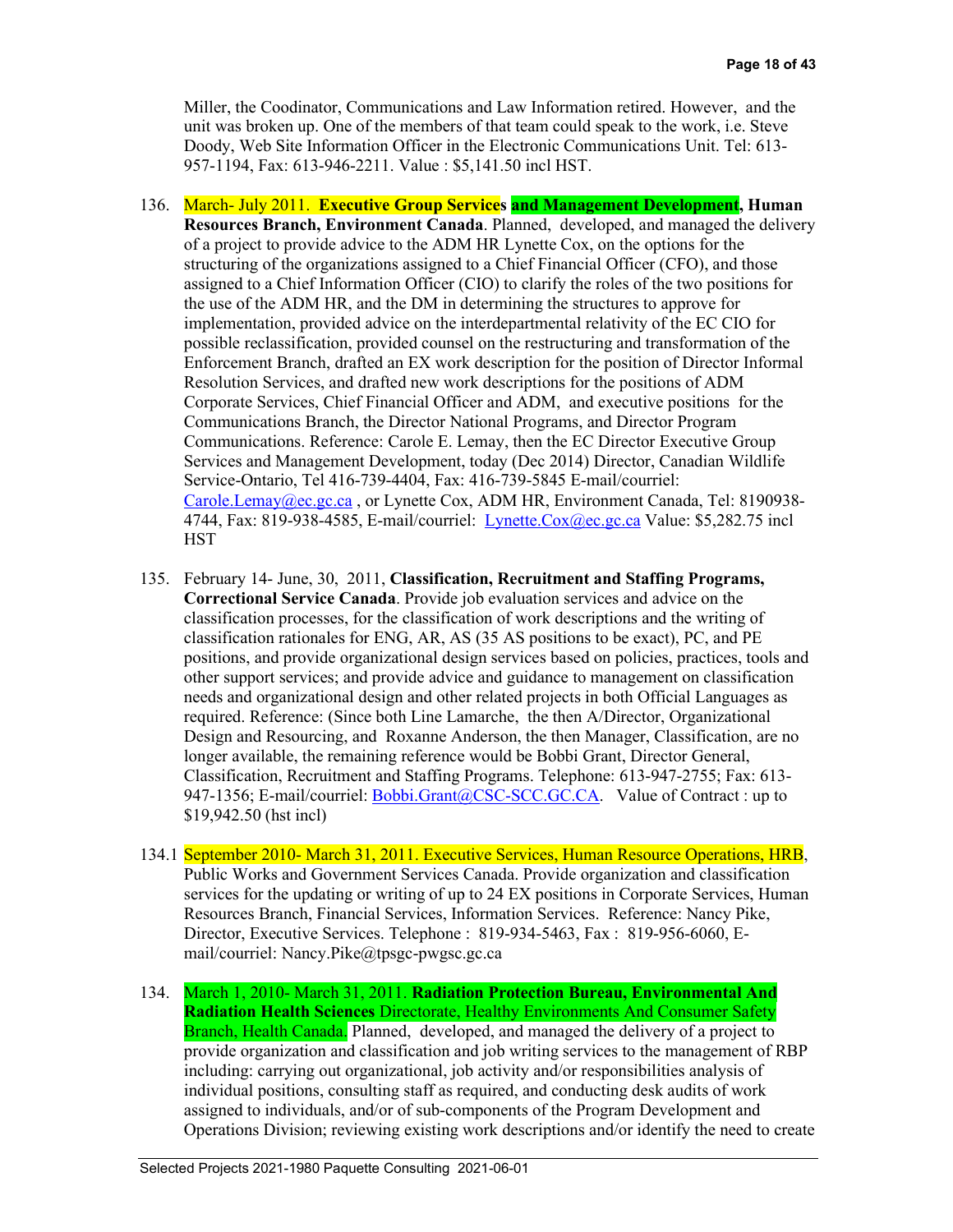new positions or revise existing positions, and draft classification rationales, and recommend appropriate changes as required; prepare organization change proposal reports affecting one or more positions and their occupational group allocation and implementation plan; prepare other documentation as required to implement organization change proposals and plans; provide advice and guidance on organization structures and classification processes and issues, such as work description writing, job evaluation, classification jurisprudence, and other tools and types of support services to meet the organizational requirements of the division for AS, CO, EG, and PC group positions. Reference: Dr. Anthony Dawson, Chief, Program Development and Operations Division, Health Canada. Telephone: 613-946-6988, Fax : 613-952-9071; E-mail/courriel: [Anthony.Dawson@hc](mailto:Anthony.Dawson@hc-sc.gc.ca)[sc.gc.ca](mailto:Anthony.Dawson@hc-sc.gc.ca) Value : \$25,000.00 (including G/Hst)

- 133. October-December 2010. **Office of the Associate Deputy Minister of Justice, Francophonie Justice in Official Languages and Legal Dualism**. Department of Justice. Provide classification and recruitment counsel to resolve the allocation of two new EC positions including, reviewing all documentation related to this new position in previous attempts to create a valid work description that will meet the Senior Counsel-Legal Dualism's operational needs and attract qualified candidates (including prior work descriptions, operational plans, organization charts, basis for the creation of this position (change in FJOLLD service requirements to the public, change in policy, new mandate etc), meet and discuss options, and draft a preliminary summary on the primary purpose of the position, and its consequent group allocation the creation of new work descriptions, the preparation of a draft classification rationale and the provision of related classification advice, and statements of merit. Reference: Anne Des Ormeaux. Senior Counsel – Legal Dualism. 613-952-0516, fax 613-946-3106; E-mail/courriel:. [ADesorme@JUSTICE.GC.CA](mailto:ADesorme@JUSTICE.GC.CA) Value:\$4,590.00 including HST.
- 132. October-November 2010**. Search and Rescue, Maritime Safety Systems, Maritimes Services Directorate, Canadian Coast Guard**, Department of Fisheries and Oceans. As a resource acceptable to both DFO's OCCOE, the bargaining agent, and management, update/write a revised work description for the position of SAR Mission Coordinator (an existing GT-05) based on a review of regional management and union comments and views on the essential duties that need to be incorporated in the description, and related PAA information, operational(business or work) plans, organization charts, and related (supervisor) work descriptions useful for defining the context of the work, draft a new generic work description to be used as a National Model Work Description using the TBS OCHRO 2004 Guidelines for work description writing addressing the requirements of the GT classification standard; prepare a draft classification rationale for classifying as the basis of sensitivity analysis of any proposed changes. Review and discuss suggested changes with the manager, and produce a revised, final text the work description and draft rationale to reflect these changes. Reference: Kristen Bond, Acting Manager, Search and Rescue, CCG. Tel. (613) 990-3119; Fax.(613) 996-8902; E-mail/courriel: [Kristen.Bond@dfo-mpo.gc.ca](mailto:Kristen.Bond@dfo-mpo.gc.ca) Value : \$5,000.00
- 131. August -November 2010. **Environmental Response, Maritime Safety Systems, Maritimes Services Directorate, Canadian Coast Guard,** Department of Fisheries and Oceans. As a resource acceptable to both DFO's OCCOE, the bargaining agent, and management, write a new work description for the position of Response Specialist (an existing GT-03) based on a review of documents arising from labour-management discussions on early drafts as part of seeking consensus on a possible model for these positions under DFO's newly adopted national model work description approach, using the TBS OCHRO 2004 Guidelines for work description writing addressing the requirements of the GT classification standard; prepare a draft classification rationale for classifying as the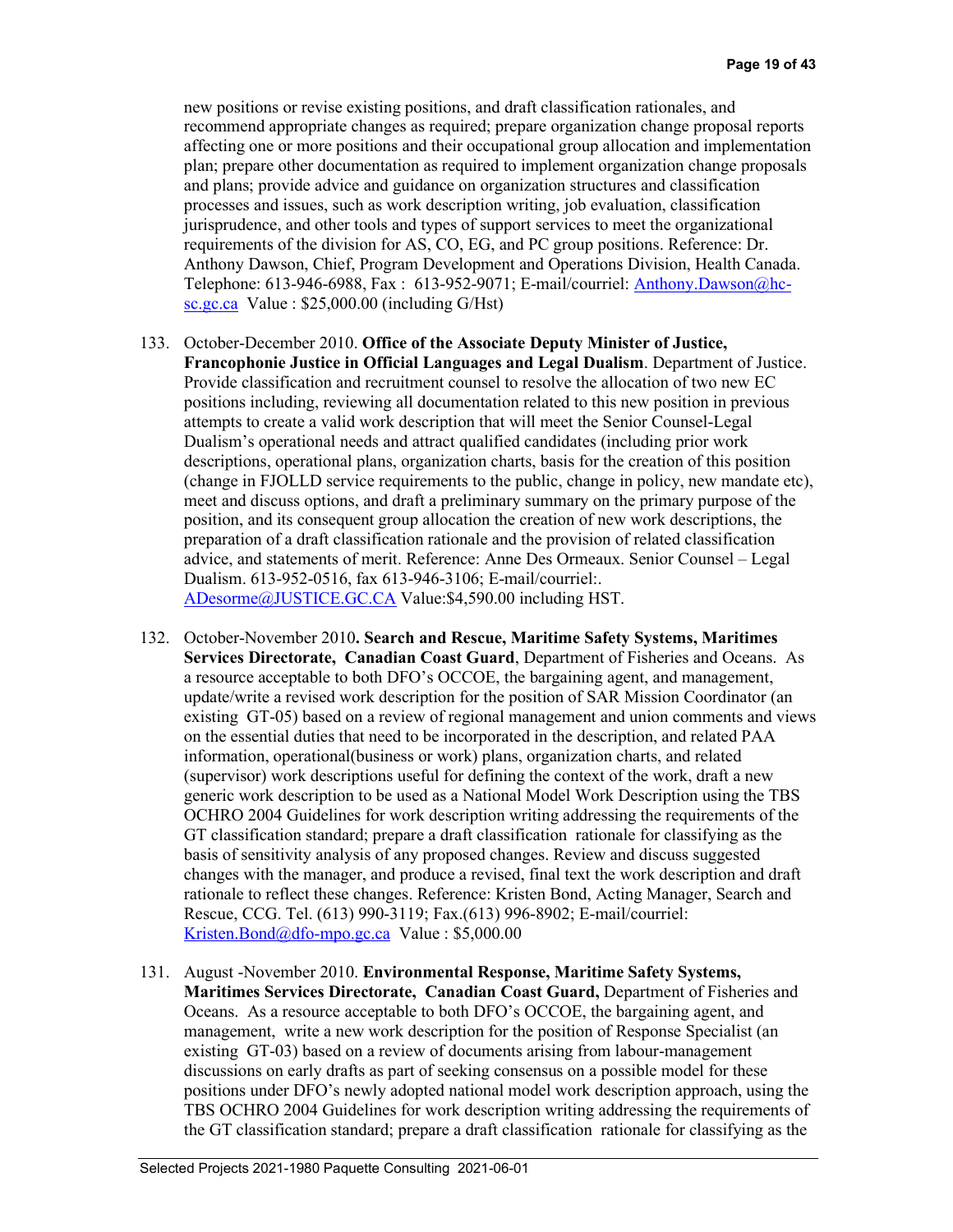basis of sensitivity analysis of any proposed changes. Review and discuss comments and suggested changes from each of the five Regional Superintendents and the senior advisor, and produce a revised, final text the work description and draft rationale to reflect these changes. Reference: Nora Mc Cleary, Senior Advisor, Environmental Response, CCG. Tel.  $(613)$  990-6718; Fax  $(613)$  996-8902; E-mail/courriel: Nora.McCleary@dfo-mpo.gc.ca Value : \$2,187.50

- 130. July-August 2010. **Materiel and Procurement Services, Financial and Materiel Management Operations, Chief Financial Officer Sector, Department of Fisheries and Oceans**. Provide organization and classification services and advice on classification processes to draft up to seven new/revised proposed national model work descriptions (PG-06, 05, 04, and 03) reflecting the work of the positions as discussed and in line with the intent of the October 11 2007 (rev July 2010) discussion paper on MM within DFO, and draft classification rationales to meet OCCOE requirements for classification. Reference: Larry Eirikson, then Manager, Special Project Management (now Manager, Centre of Expertise - Materiel and Procurement). Telephone:P613-993-6957, Fax: 613-991-1297; Email/Courriel: [Larry.Eirikson@DFO-MPO.gc.ca](mailto:Larry.Eirikson@DFO-MPO.gc.ca) Value \$8,750.00
- 129. June 2010-October 2011. **Professional Association of Foreign Service Officers (PAFSO).** Provide analysis and advice on the allocation of positions in the Department of Foreign Affairs and International Trade (DFAIT), and the potential for successfully challenging the allocation of positions under section 58 of the Public Service Relations Act. Reference Deborah Cooper, Labour Relations and General Counsel. Tel: 613- 241-1391 x. 230; Fax: 613-241-5911; e-mail/courriel: [debbie.cooper@pafso-apase.com](mailto:debbie.cooper@pafso-apase.com) (since 2013, Deborah Cooper, General Secretary, National Joint Council. Tel : 613-990-4366; Fax : 613-990- 7071; e-mail/courriel: [Deborah.Cooper@njc-cnm.gc.ca](mailto:Deborah.Cooper@njc-cnm.gc.ca)
- 128. June 2010- September 2010**. Internal Audit Directorate, Office of the Deputy Minister, Department of Fisheries and Oceans Canada**. Provide organization, classification, and work description development services in consultation with the Office of the Comptroller General (for interdepartmental relativity) and compliance with OCG suggested organizational structures for Chief Audit Executive organizations, and management and staff of the IAD; carry out desk audits and consultations with each of a representative sample of employees, prepare five new prototype work descriptions and draft classification rationales for the new Professional Practices unit, and prepare new prototype generic internal audit work descriptions for the Audit Unit (AS-01 to AS-07) and explore an advise on classification or classification allocation issues (AS-EC-FI). Reference: Yolaine Maisonneuve, Director Professional Practices. Telephone : 613-993-1598; Fax : 613- 990-0164; E-mail/courriel: [Yolaine.Maisonneuve@dfo-mpo.gc.ca](mailto:Yolaine.Maisonneuve@dfo-mpo.gc.ca) Value : \$24,012.50 incl hst
- 127. April-August 2010**. Director Infrastructure and Environment Issues Management, Chief of Staff (Infrastructure and Environment), ADM (Infrastructure and Environment), DND**. Planned, developed, and managed the delivery of a project to provide an analysis of the Directorate Organizational Structure and each of the existing positions at the EX minus 1, EX minus 2 and Management Training Program (MTP) levels, develop a proposed new organization to more effectively deliver services to the CoS and to the ADM, and write job descriptions and classification rationales therefore, and a description of standard assignments which could be used for the use of students. Reference: Dominique Lemieux, Director Infrastructure and Environment issues Management. Tel; 613-995-1064, Fax: 613-995-1031, E-mail/courriel: DOMINIQUE.LEMIEUX@forces.gc.ca , Value : \$14,109.38, incl hst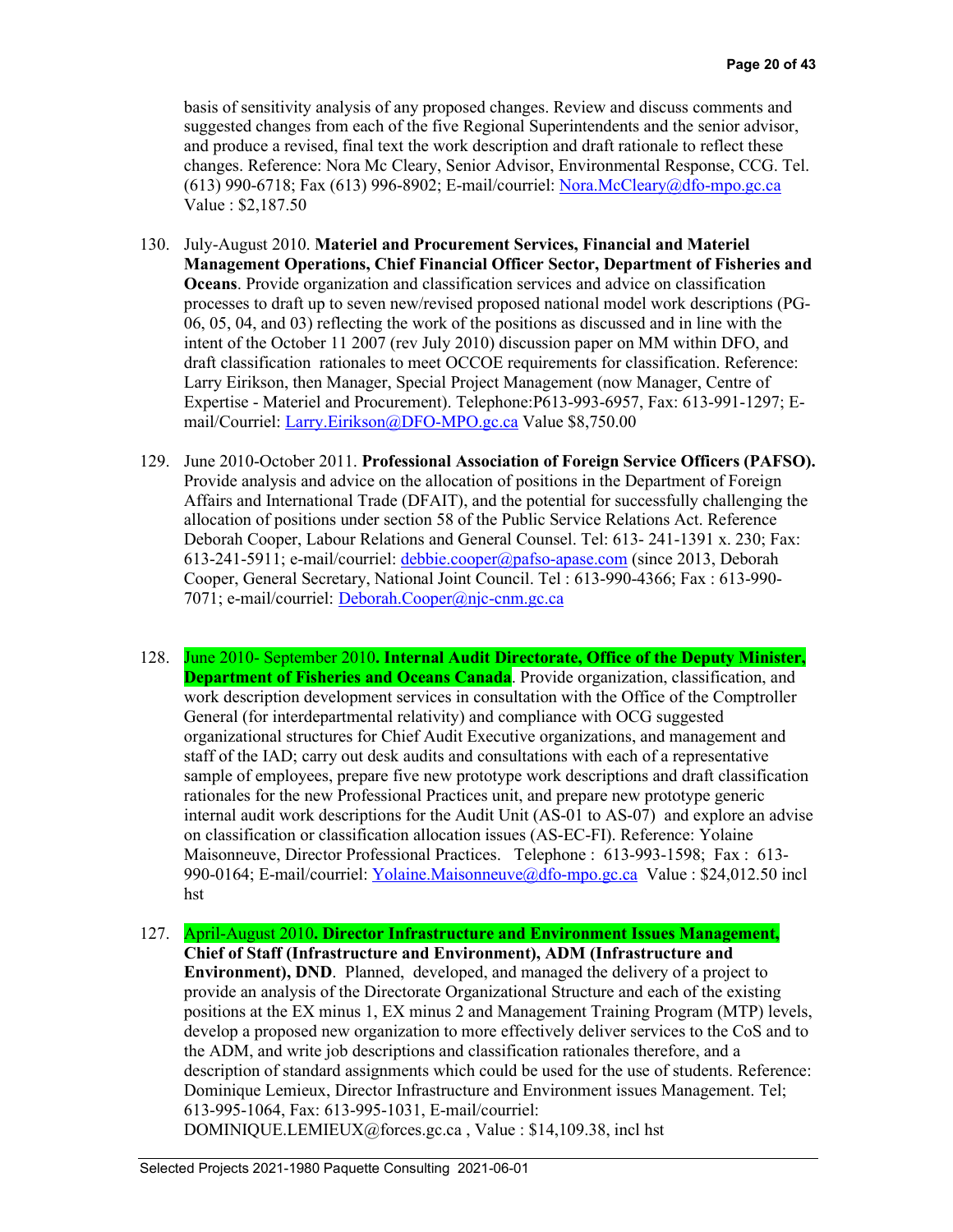- 126. December 2009 March 2010. **Office of the Federal Ombudsman for Victims of Crime, Department of Justice**. Provide organization and classification services for the creation of four new or revised work descriptions and related classification rationales and staffing documentation (statements of merit, justifications) for IS and PM positions of the Office of the Federal Ombudsman for Victims of Crime. Reference: Joanne Taché, Senior Counsel OFVC, now post PRAD. Counsel, Law Practice Management Division, DOJ, Telephone: 613-946-3120; Fax: 613-946-3411; E-mail/Courriel:  $\frac{1}{2}$  [oanne.tache $\frac{\partial}{\partial x}$  ustice.gc.ca Value : \$11, 323.89
- 125. November 2009 June 2010. **Department of Fisheries and Oceans, Economic Analysis and Statistics, Policy Sector.** Planned, developed, and managed the delivery of a project to provide organization and classification counsel on classification processes and support to the Director General EAS to act on the agreement of the OCCOE that the DG EAS could proceed to develop a new proposed EC national model work description for a senior statistics position in the regions to replace model 768, and to develop a variant of that model for the Quebec Region to reflect its dual role in statistics and licensing. In addition to provide O&C counsel and support for the development of a new/revised work description for the Chief Statistical Services to reflect the new statistical governance model of DFO developed as part of the Statistical Renewal Initiative, and counsel as appropriate on the governance model. The work included the development of the work descriptions, draft classification rationales for sensitivity analysis of proposed changes, consult with and advise regional directors in both Official Languages as required, and produce final texts acceptable to all. Reference: Robert Elliott, DG Economic Analysis and Statistics, Strategic Policy Sector, DFO. Telephone: 613-993-8597; Fax: 613-991-3254, E-mail/Courriel: [Robert.Elliott@dfo-mpo.gc.ca](mailto:Robert.Elliott@dfo-mpo.gc.ca) Value : \$8,750.00
- 124. October 2009 November 2009. **Department of Fisheries and Oceans, Fisheries and Aquaculture Management Sector, Central and Arctic Region**. Provide advice on the classification process and a review and update of the position of Regional Director, Fisheries and Aquaculture Management, Central and Arctic Region including a work description in the Executive Position Evaluation Plan (Hay Plan) and a draft classification rationale to demonstrate if it can be brought into line with the RD's FAM of other DFO Regions, i.e. as an EX-02 (if of course justifiable) reflecting the changes in the mandate, funding and organizational structure of FAM in C&A. Reference: Burt Hunt, Regional Director FAM, Central and Arctic Region, Tel: 204-983-5271, Fax : 204-983-2401, E-mail/Courriel: [Burt.Hunt@dfo-mpo.gc.ca](mailto:Burt.Hunt@dfo-mpo.gc.ca) Value: \$2,812.51
- 123. June 2009- March 2010**. Department of Fisheries and Oceans, Fisheries and Aquaculture Management Sector, Director Integrated Planning and Reporting (IPR).** Provide organization design and classification services and advice on the classification processes to the Fisheries and Aquaculture Management Sector to facilitate the definition, development and acceptance of National Model Work Descriptions for the various positions (3) that constitute the Area Office model Commerce Officer (CO) Positions including coaching FAM managers on the differences in occupational groups, the primary purpose of a position and how that is defined, and the drafting of model work descriptions and revising said descriptions as required to gain acceptance from all DFO regions across Canada. Reference: Dianne Green, Director, Integrated Planning & Reporting, Tel: 613-993-1832 , Fax : 613-952-6788, E-mail/Courriel: [Dianne.Green@dfo-mpo.gc.ca](mailto:Dianne.Green@dfo-mpo.gc.ca) Value: \$25,000.00 (incl GHST)
- 122. September 2009- March 2010. **Department of Fisheries and Oceans, Fisheries and Aquaculture Management Sector, Director Integrated Planning and Reporting** (IPR).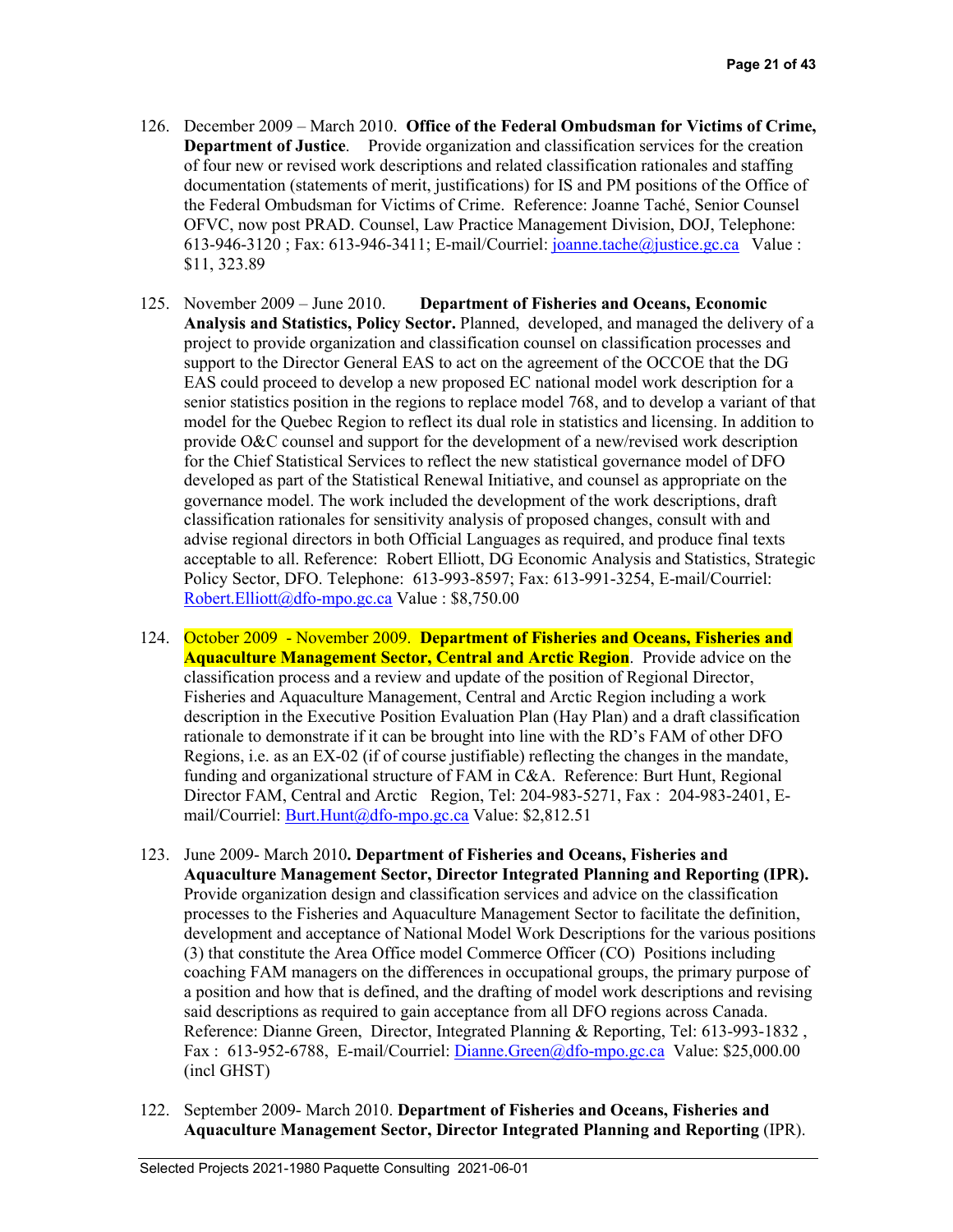Provide organization and classification services and advice on the classification processes, to the Fisheries and Aquaculture Management Sector to facilitate the definition, development and acceptance of National Model Work Descriptions for the various (some 7)positions that constitute the *fisheries licensing function positions* defined in the National Regional Organization Structure approved in July 2009 including coaching FAM managers on the differences in occupational groups, the primary purpose of a position and how that is defined, to enable them to both understand the new work to be carried out and the use of national model work descriptions in the implementation of that new vision, and to be able to explain this to their employees for the transition to the new work and its description; reviewing former unique work descriptions, , and the drafting of model work descriptions ( PM) and revising said descriptions or creating variances where necessary based on interviews with existing employees and managers as required to gain acceptance from all DFO regions across Canada. Reference: Dianne Green, Director, Integrated Planning & Reporting, Tel: 613-993-1832 , Fax : 613-952-6788, E-mail/Courriel: [Dianne.Green@dfo](mailto:Dianne.Green@dfo-mpo.gc.ca)[mpo.gc.ca](mailto:Dianne.Green@dfo-mpo.gc.ca) Value: \$25,000.00 (incl GHST)

- 121. July 2009—September 2009. **Department of Fisheries and Oceans, Science Sector, Office of the Departmental Diving Safety Officer.** Conduct an analysis and prepare a report on the potential impact of diving roles on the classification of positions, classified under a number of classification standards, specifically RES, REM, BI, ENG, EG-ESS, GT and AS, and prepare a new work description, draft classification rationale, and statement of merit for the position of Departmental Diving Safety Officer. Reference: Jeremy Stewart, National Diving Safety Coordinator, Tel: (204) 984-0946 Fax/Téléc: (204) 984-2404, Email/Courriel: Jeremy.Stewart@dfo-mpo.gc.ca
- 120. June 2009- March 2010. **Canadian Association of Professional Employees**. Provide professional organization and classification services to design and implement a gender neutral job classification system for CAPE to meet the requirements of the Ontario Pay Equity Act. This included the development in consultation with the CAPE labourmanagement classification committee, a gender neutral job classification system to the acceptance of the committee, and the drafting of new work descriptions in accord with the requirements of the classification plan. Reference: Jean Ouellette, Executive Director of Labour Relations. Tel: (613) 236-9181 ; Fax: (613)236-6017 ; E-mail/courriel: [jouellette@acep-cape.ca](mailto:jouellette@acep-cape.ca)
- 119. April 2-24, 2009. **Department of Fisheries and Oceans, Fisheries and Aquaculture Management Sector, Director Integrated Planning and Reporting** (IPR). Provide advice and guidance through a review of documentation on the location and roles of Aboriginal Program Managers in regional offices across Canada, and the development of a position paper defining the issues FAM is facing in fisheries renewal and the change in direction this presents in terms of allocation, of these Aboriginal Program positions. Present the position paper to regional Aboriginal directors for questioning and discussion as the basis for determining the future occupational group allocation (CO or PM) of these positions. Reference: Dianne Green, Director, Integrated Planning & Reporting, Tel: 613- 993-1832, Fax: 613-952-6788, E-mail/Courriel[: Dianne.Green@dfo-mpo.gc.ca](mailto:Dianne.Green@dfo-mpo.gc.ca) Value: \$3,750.00
- 118. 2 March May 15, 2009. **Human Resources and Skills Development Canada, Corporate Classification.** Prepare final classification committee report (rationales) on the EC classification for each of the forty-six (46) generic work descriptions (for positions previously classified as ES and SI positions) based on committee rating decisions and notes to enable the conversion to the EC to take place as planned. Reference: Jennifer Ford, then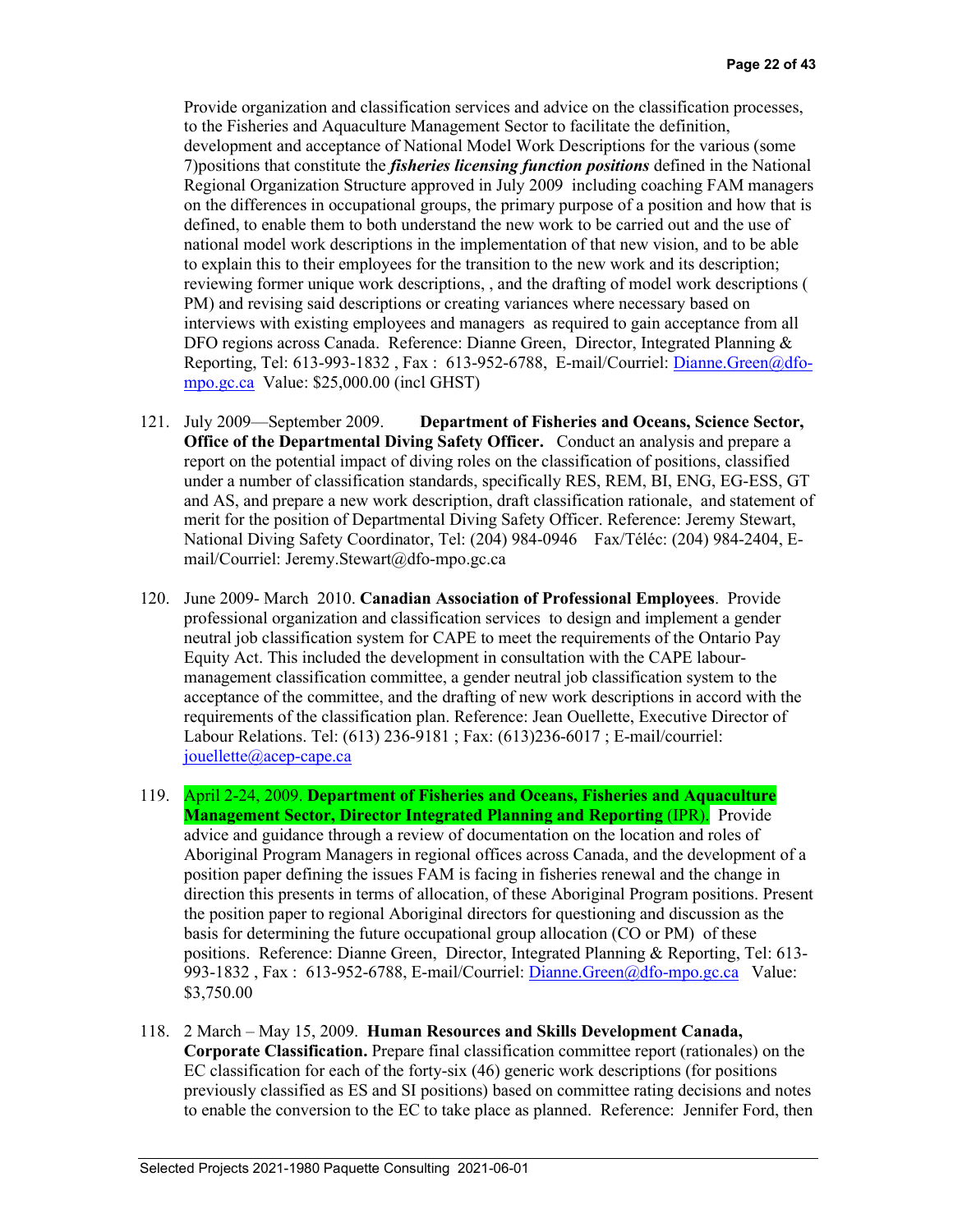Senior Corporate Classification Advisor, now Human Resources Analyst Tél : 819-953- 1996, E-Mail/Couriel : [jennifer.ford@hrsdc-rhdsc.gc.ca](mailto:jennifer.ford@hrsdc-rhdsc.gc.ca) Value : \$26,687.51

- 117. 14 January 30 June 2009. **Canadian Transport Agency, Communications Directorate.**  Provided organization design, classification services, and advice on classification processes to the Director and the Chair, including organizational analysis and classification consulting with respect to the structure and content of the Canadian Transportation Agency's Communications Directorate, written and oral advice to the Director and to the Chair and CEO for the creation/writing of a new organization and up to twelve new AS, CS, and IS work descriptions and a revised EX work description. Reference: Jacqueline Bannister, Director of Communications. Tel: 819-953-7666, Fax: 819-953-8353, Email/Courriel: *jacqueline.bannister@otc-cta.gc.ca* Value: \$24,609.38
- 116. November 2008 March 2009. **Department of Fisheries and Oceans**. **Office of the Director General, Finance and Administration**. Provide advice on the classification processes of the design (writing and evaluation for allocation and level) of national and regional model work descriptions for FI positions in DFO. Write as required revised work descriptions, and provide counsel on the potential rating as FI's of various approaches. Reference: Susan MacGowan, DG F&A – now CFO, Indian and Northern Affairs Canada Tel 819-956-8188, Fax : 819-956-8193, or Martin Krumins, Senior Finance Manager Telephone : 613-993-5649, Fax : 613-990-7100 Value: \$ 4,954.69 incl hst
- 115. October 2008. **Department of Justice**. Office of the Associate Deputy Minister of Justice, Francophonie Justice in Official Languages and Legal Dualism. ¨Provide advice on the classification process to the Senior Counsel and produce an analysis of Department's classification committee evaluation for each the positions *Conseiller principal, Recherche sociologique sur le dualisme juridique* (an ES-06) and *Analyste, Recherche sociologique sur le dualisme juridique* (CMNCR4177T) (an ES-03) to identify possible errors in the evaluation of these positions for ES and EC rating, and produce a statement of merit criteria for the position of *Senior Counsel – Legal Dualism* (Position Number CMNCR4181C) (up to one (1.0) consulting day). Reference: Anne Des Ormeaux. Senior Counsel – Legal Dualism. 613-952-0516, fax 613-946-3106 Value: \$706.25 incl hst
- 114. September 2008-March 2009 . **Canadian Judicial Council**. Provided advice on the relevant classification processes to the Executive Director and Senior General Counsel, and prepared four work descriptions two of which are proposed EX-01's, one IS, and one CS, including rationales, desk audits, and relativity studies if required for the positions of Directors of Strategic Issues Management and Committees Management as recommended in the organizational model proposed in 2007 and approved by CJC Executive Committee chaired by the Chief Justice of the Supreme Court of Canada (Rt.Hon. Beverley Mclachlin, PC) in August of 2008. Reference: Norman Sabourin, Executive Director and Senior General Council, CJC Office Tel: (613) 288-1566, ext 301, or Karen Jack Program Manager, Tel: 613-288-1566-305; Fax (613) 288-1575 Value: \$10,937.50
- 113. July 2008. **Department of Fisheries and Oceans**. FAM, Conservation and Protection. Prepare work description and draft classification rationale for the position of Chief, Enforcement Training and Recruitment (AS). Reference: Gerald Poirier, Chief ETR, Tel: 613-990-0115 Value: \$2,500.00
- 112. May 2008 March 2020. **International Brotherhood of Electrical Workers, Local 2228.**  Planned, developed, managed, and delivered projects to provide organization and classification services in English and French (MDN, 202 Dépôt d'ateliers) to the members of the IBEW Local 2228 serving federal government departments and agencies including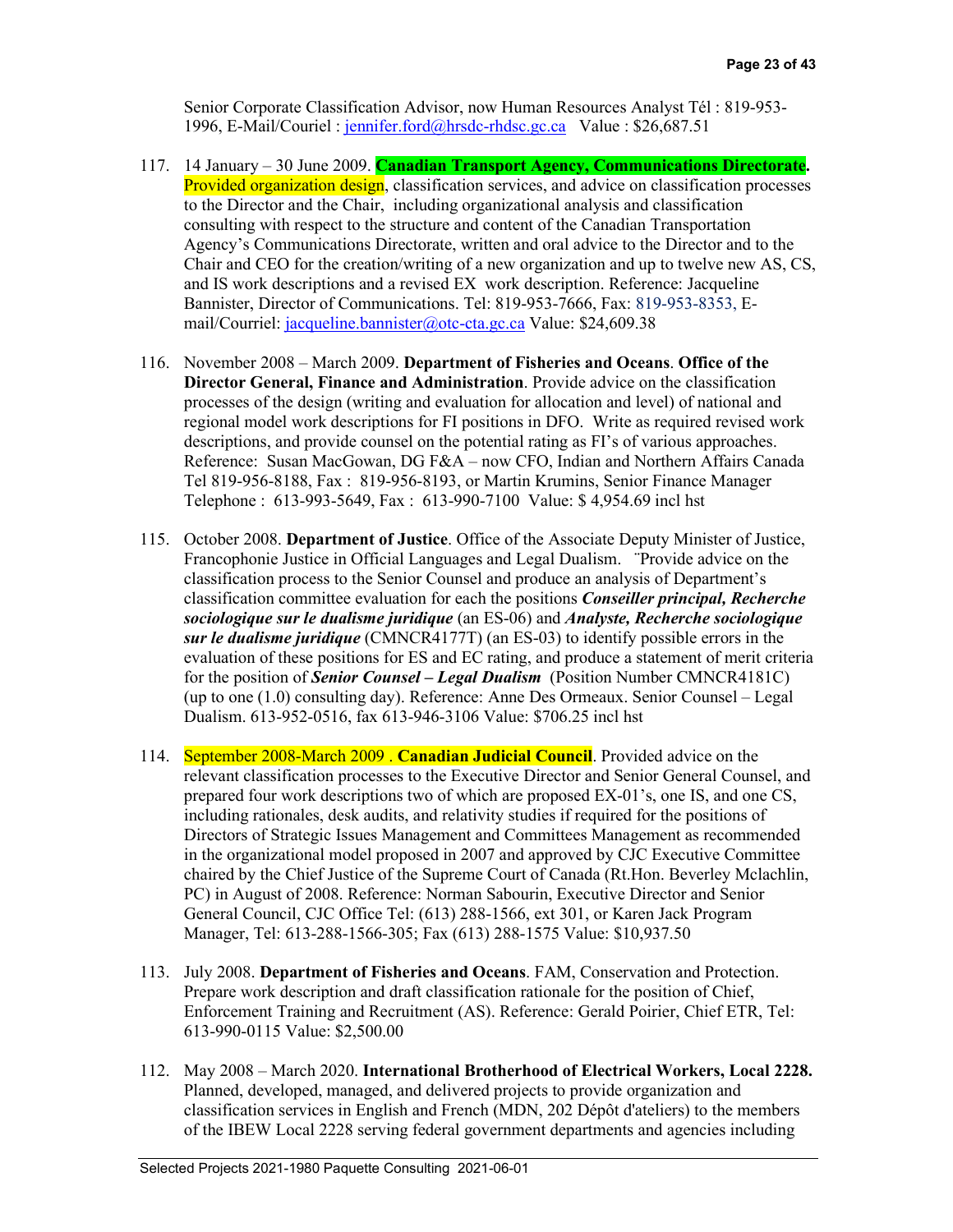the assessment of existing EL work descriptions to determine whether they have been classified correctly, and where not prepare the arguments for, and appear as an expert witness at classification committee hearings on the reasoning for a difference classification decision; evaluate work descriptions classified to the EG or CS groups to determine if they are properly allocated and if not, prepare the case for a PSLRA s.58 challenge before the PSLRB, carry out on-sites (desk audits) ordered by the PSLRB, or by the IBEW for members (e.g. 202 Dépôt d'ateliers, Dec 2011), and appeared as an expert witness before the PSLREB on behalf of the IBEW. Since May 2008, Mr. Paquette has assessed more than sixty (60) work descriptions, has written EL work descriptions that were classified at the proposed level (by DND), has been instrumental in obtaining agreement classification grievance committees on five grievances, and has appeared before the PSLREB on three occasions for the IBEW, where the PSLRB ruled in favour of the IBEW one case (Citation 2010 PSLRB 109) and two were deferred, and then merged into a later case. Reference: Paul Cameron, Business Manager, IBEW Local 2228., Tel: (613) 725-3608 x224, Fax:  $(613)$  725-3600; e-mail/courriel: [paul.cameron@ibew2228.ca](mailto:paul.cameron@ibew2228.ca), or Meaghan Olmstead, Assistant Business Manager, IBEW Local 2228, Tel. 613-725-3608 x 232, e-mail/courriel: Meaghan.Olmstead@ibew2228.ca, with respect to Quebec East, Michel Gaulin, IBEW Local 2228 Eastern Business Representative, Tel: 1-450-602-8845; e-mail/courriel: [Michel.Gaulin@ibew2228.ca](mailto:Michel.Gaulin@ibew2228.ca)

- 111. June 2008. **Library and Archives Canada.** Documentary Heritage Collection Sector. Prepare an SI-07/EC-08 work description and draft classification rationales/ratings under the SI and EC Classification Standards, special advisor position at direction of Bob McIntosh the DG CASCB. Reference Sylvie Dagenais-Essiambre then Senior Human Resources Advisor at LAC, now Senior Human Resources Consultant at CTA, Telephone : 819-953-9847 Fax : 819-953-9842 Value: \$3,281.25 incl hst
- 110. May 2008- March 31, 2009. **Department of Fisheries and Oceans, Aboriginal Policy and Governance Directorate,** Fisheries and Aquaculture Management . Planned, developed, and managed the delivery of a project to provide organization design and development analysis and advice and documentation for, the implications of the Fisheries Renewal Initiative for the operation and structure of the Aboriginal Policy and Governance Directorate to identify modifications required for the more efficient and effective governance and competencies requirements for management of the Directorate; prepared two new or revised Hay Plan (EX) work descriptions and up to five non-Hay Plan work descriptions to bring them into line with new requirements, develop draft classification rationales and prepare relativity studies for each as required. In addition provide selection profiles or other statements of merit criteria for the staffing of each position and provide general counsel on classification and operational staffing ways and means to achieve the implementation of a revised organization to the DG. Reference: David Balfour, then DG APG, now Senior ADM EFM Tel: 613-990-9864, Fax: 613-990-9557, e-mail/courriel: [david.balfour@dfo-mpo.gc.ca](mailto:david.balfour@dfo-mpo.gc.ca) or [balfourd@dfo-mpo.gc.ca](mailto:balfourd@dfo-mpo.gc.ca) VALUE: \$24,937.50 incl hst
- 109. May 2008 February 2009. **Library and Archives Canada**. Human Resources and Government Records Branches for the Government Records Branch. Provide organizational design, development, and classification services to develop a new organization design a model new concept work description based on the competencies required to addressing the issues relating to competencies and governance of Government of Canada archival material arising for Library and Archives Canada, and its Government Records Branch, from the new authority being given to LAC for the development of a framework for the management of the records of the Government of Canada in a pro-active manner, ideally in the ES/EC range of work at a possible level of ES-05 (if appropriate) in close consultation with LAC HR Classification Authorities. Develop the work description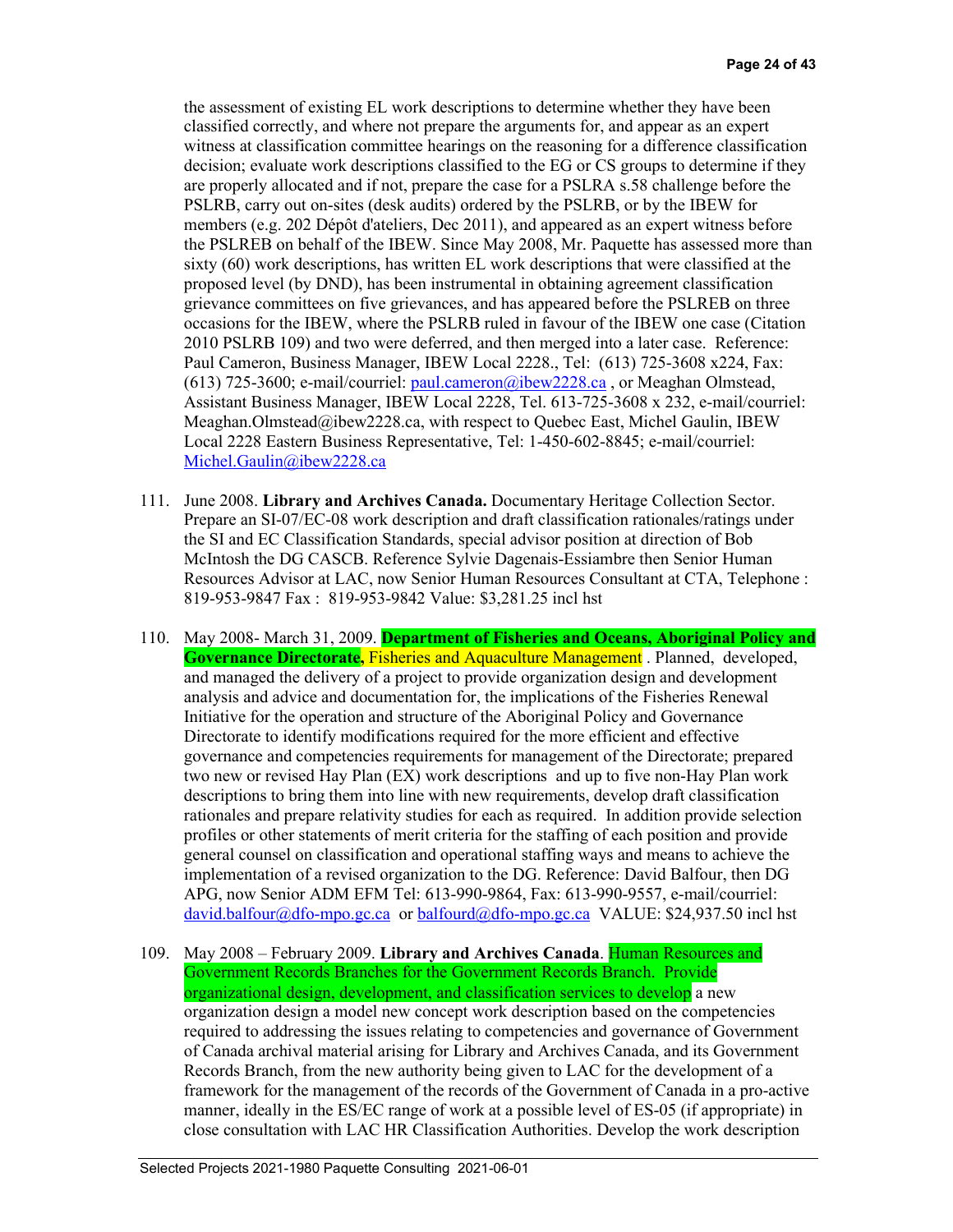and preliminary classification rating for the consideration of management for a senior position. Make a presentation to the DG GRB and GRB managers on education in the field of intellectual capital as the key to conceptual transition to the new range of work for all parties involved, on staffing, as well as differentiation from historical research work as a path of transition to carrying out the new mandate of LAC GRB. Provide advice to the DG and GRB management on the classification processes involved. Subsequently develop Model ES 4, 3, and 2 work descriptions reporting to the ES-05 developed initially as well as preliminary classification ratings for the consideration of an interdepartmental committees. Prepare the classification committee reports subsequent to the rendering of classification decisions by the committees. References: Louise Berger, Organization and Classification Advisor Human Resources Operations Section Telephone : 819-934-4488, Fax : 819-934- 5393, or, Jean-Stéphen Piché, then DG, Government Records Branch,LAC, now ADM Strategic Policy, Planning and Corporate Affairs Canadian Heritage Tel: 819- 994-3046, Fax : 819-953-4796; E-mail/Couriel: [Jean-Stephen.Piche@pch.gc.ca](mailto:Jean-Stephen.Piche@pch.gc.ca) Value: \$\$9,515.63 incl hst

- 108. May 2008-March 2009. **Department of Fisheries and Oceans, Oceans Habitat and Species at Risk Sector (PPC).** Develop a national model organization structure for the Oceans Habitat and SAR Sector (approx. 650 FTEs: composed of EX, BI, PC, CO, ES, and AS occupational groups) based on the development of a preliminary high level org structure design through consultations with each region and prepare a draft report for second order consultation with regions developing logic structures for regional variances if required and/or appropriate and assemble and finalize the draft report on each region into a final report. Reference: David Villeneuve (now Sr Labour Relations Advisor, DFO) 613-993- 1757 , fax: 613-990-0035 . Value: \$21,875.00, incl hst
- 107. April-September 2008. **Department of Fisheries and Oceans**. **Central and Arctic Region.** Carry out an Organizational Design and Development Project for the Management of the Central and Arctic Region (i.e. governance, structure, and competencies) providing advice on the classification processes involved, to assess whether existing administrative positions in eighteen (18) offices across the Central and Arctic Region are appropriately classified as CR-04, i.e. determine whether there is coincidence between the work of the incumbents and their or a valid work description through the conduct of a review of assigned work (desk audits) of a representative sample of up to nine incumbents. Reference: Helen Fast, Manager, Oceans Programs Division, Winnipeg - now retired, who served as project manager for the Regional Management Team. Value: \$40,595.00 incl hst
- 106. April 2008- January 2009. **Canadian Human Rights Commission**. Write and provide unique and generic work descriptions, and draft classification rationales to implement the approved new organization structure for the Finance and Administration Division for the classification of eight new unique or model AS and FI work descriptions for the Financial Services Section based on the option for organization design approved by management. Reference: Denis Pelchat, Manager (now Director) Finance and Administration Division Telephone : 613-943-9041 Value: \$23, 296.88 incl hst
- 105. April November 2008. **Canadian Human Rights Commission**. write and provide and draft a revised work description and draft classification rationale in the Executive Group Position Evaluation Plan (Hay Plan) for the proposed position of Director F&AD, and for a new position of Manager Administrative Services and Departmental Security Officer, and work descriptions and draft rationales for the classification of new unique or model AS and PG work descriptions for the Administrative Services Section based on the option for organization design approved by management. Reference: Denis Pelchat, Manager (now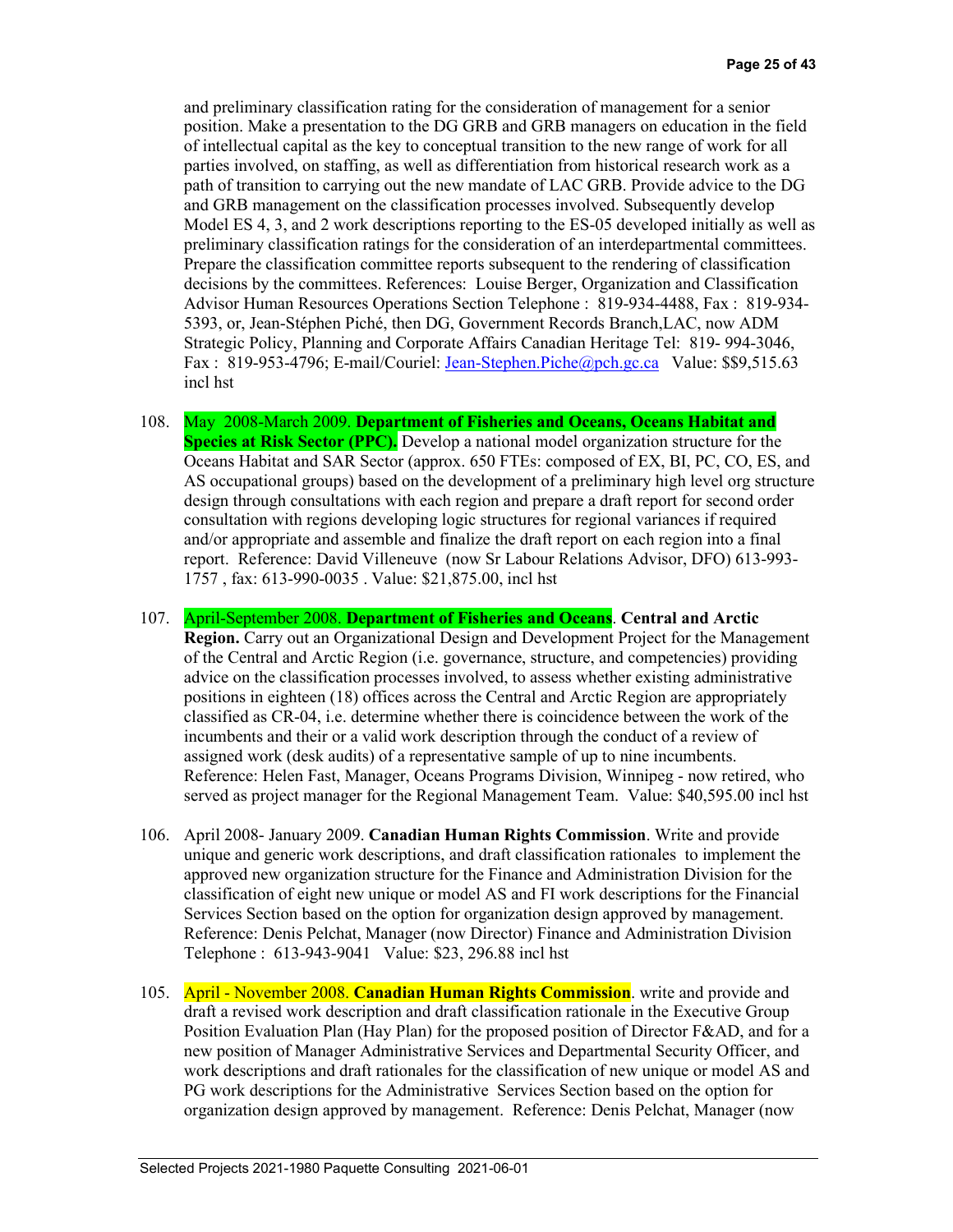Director) Finance and Administration Division Telephone : 613-943-9041 Value: \$14,108.38 incl hst

- 104. April 16- October 30, 2008. **Department of Fisheries and Oceans, OHSARS, Species At Risk Directorate/SARA Secretariat**. Develop in consultation with the OCCOE and providing advice to the Director and the DG SARD on the classification processes involved, a work description and proposed classification rationale for a new position of Regional Manager, Species at Risk (SAR) as a CO-03, and develop in consultation with Executive Group Services work descriptions and proposed classification evaluation reports for the new positions of Director General, Species At Risk Directorate (DG SARD) (EX-03), Director SAR Policy and Strategy (EX-01) and Director SAR Operations (EX-01) for transitioning SARA as a Secretariat, to a Directorate under the restructured OHSARS. Reference: Susan Mojgani, Director (SARA Secretariat). Tel: 613-990-0279, Fax: 613-998- 8158. Value: 17,718.75
- 103. February-March 2008. **Department of Fisheries and Oceans. OSHARS, HMD, EAMP**. Provide to the National Director advice on the classification processes involved to address the BI-PC issues and conduct up to four on-site interviews (also referred to as reviews of assigned work, or desk audits) with the incumbent BI-05's and the incumbent BI-04's in Environmental Assessment and Major Projects (EAMP) to provide an assessment of the current work being done by the incumbents in comparison to proposed NMWD's. Prepare reports on each case identifying whether the work assigned and carried out is coincident with the work described in the NMWD assigned to the incumbents' positions noting where there is not a coincidence and whether the non-coincidence is significant enough to impact on the classification. Prepare a summary report identifying what the differences are and if they are significant enough to affect the allocation of the work of the incumbents. Reference: Ginny Flood. National Director EAMP. Telephone : 613-991-6355; Fax : 613- 993-7493 Value: \$9,843.75 incl hst
- 102. January 2008. **Department of Fisheries and Oceans**. Policy Sector. Economic Analysis and Statistics Directorate. Prepare a work description and draft classification rationale for a new position of Chief Statistician, DFO as an ES-07/EC-08. Reference: Robert Elliot, Director Economic Analysis and Statistics. Tel: 613-993-8597, Fax: 991-3254 Value: \$3,312.50 incl hst
- 101. December 2007- December 2008. **Department of Fisheries and Oceans**. **Fisheries and Aquaculture Management, Fisheries Renewal**. Plan develop and deliver a project to provide O&C advice on the classification processes influencing the group allocation options in going forward from DFO being a scientific department with econ input, to being an economic development department with scientific input, , i.e. whether EC NMWD's or CO NMWD's and their applicability, and preparation or editing of prepared work descriptions; as well as advice on transitioning issues related to each of the options. Recommended using proposed Sector NMWD's as the most efficient way to make the transition to the CO world at least cost in terms of getting classified jobs, and in terms of staffing. Reference: Nadia Bouffard Director, Resource Management - Special Projects. Tel: 613-998-3111, Fax : 613-954-1407, or Gina L Sinclair A/Director, Fisheries Renewal., Tel: , Fax : 613-990- 4111. Value: \$9085.52 incl hst
- 100. November 2007- March 2008. **Canadian Human Rights Commission**. Produce an organizational analysis of the Administrative Services Section of the Financial and Administrative Services Division of CHRC based on a review of English and French documents and the conduct of interviews in English and French as required, identifying alternative options for the structuring of the organization and on the classification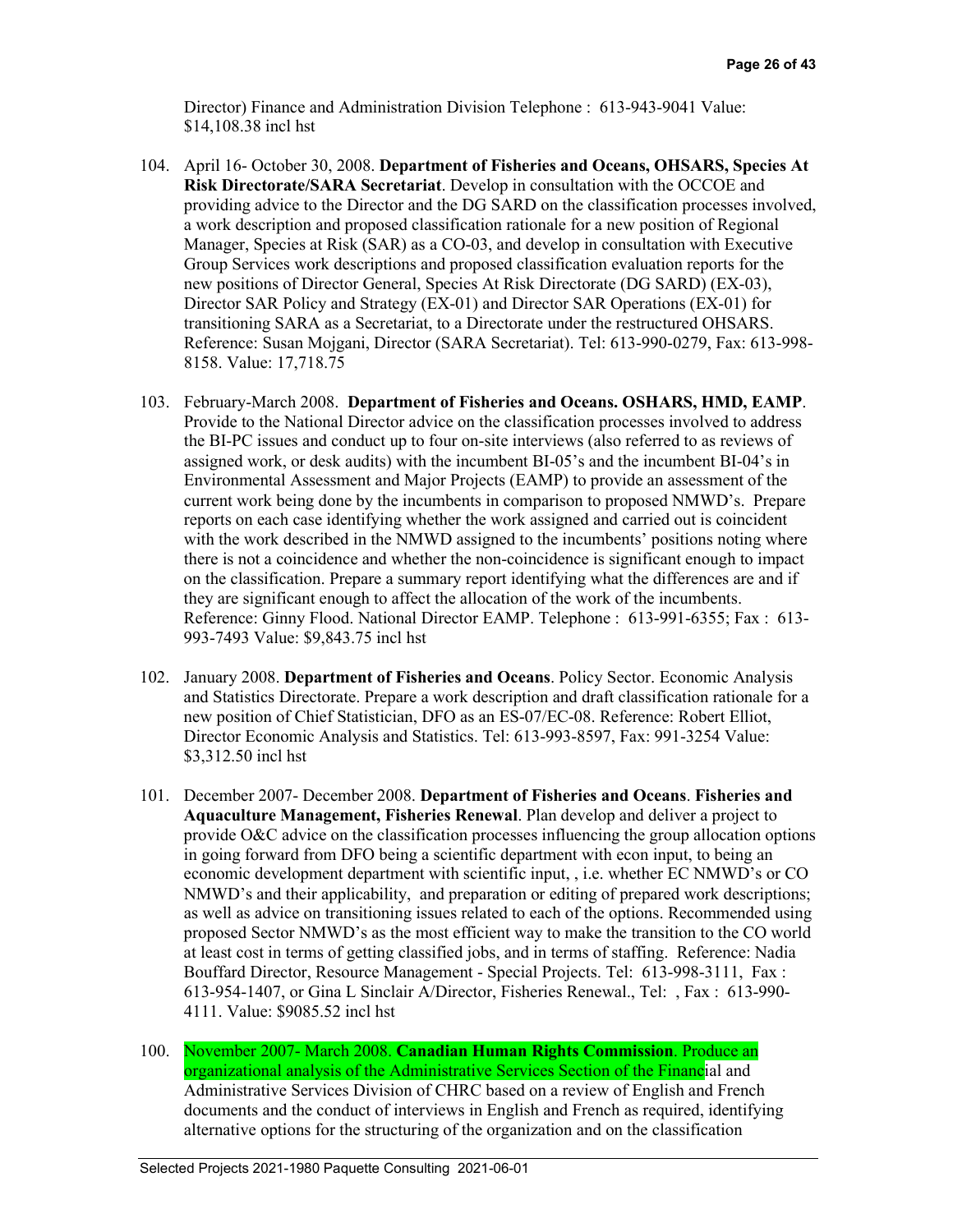implications and processes influencing the options put forward, as well as the classification implications of changes suggested by the Director. Reference: Denis Pelchat, Manager (now Director) Finance and Administration Division Tel: 613-943-9041, Fax: 613-996 9661, e-mail/courriel: [denis.pelchat@chrc-ccdp.ca](mailto:denis.pelchat@chrc-ccdp.ca) Value: \$ 8,281.25, hst incl

- 99. November 2007- March 2008. **Canadian Human Rights Commission**. Provide advice on the organizational basis for and the classification processes affecting the creation of the position of Director Resolution Services, and write a work description and classification rationale using the Executive Group Evaluation Plan. Reference, Ian Fine, Director General and Senior General Counsel, Dispute Resolution. (613) 943-9090 Value: \$3,975.00 + gst
- 98. August-December 2007. **Canadian Judicial Council**. Carry out an organizational analysis of the CJC Office (also referred to as the Secretariat) to determine options for organizational models with a recommendation for choice of model for the consideration of the CJC Executive Committee chaired by the Chief Justice of the Supreme Court of Canada (Rt.Hon. Beverley Mclachlin). Reference: Norman Sabourin, Executive Director and Senior General Council, CJC Office. (613) 288-1566, ext 301, fax (613) 288-1575 Value: \$23,187.50 incl gst
- 97. November 2007. **Industry Canada. Science and Innovation Sector, OADM**. Prepare one ES/EC work description for a Special Advisor to the ADM. Reference: Natalie Brose, OADM Coordinator. 613-954-3915 Value: \$2,318.75
- 96. October 2007- May 2008. **Department of Fisheries and Oceans**. **Executive Group Services.** Draft work descriptions, executive classification rationales, relativity studies, Treasury Board Submission content for the classification of an EX-04 position titled the "Associate Assistant Deputy Minister Fisheries Management Policy Transformation" and provide advice on the classification processes and explanation of classification issues of the work description's content for senior DFO managers and TB Analysts as required. Reference: Suzan Molinski, Director Executive Group Services, DFO. E-mail/courriel: [suzan.molinski@dfo-mpo.gc.ca](mailto:suzan.molinski@dfo-mpo.gc.ca) Tel (613) 990-0073. Value: \$4,968.75
- 95. September-November 2007. **Citizenship and Immigration Canada**. Communications Branch. Provide with respect to three positions, advice on the classification and staffing processes involve, and provided the writing of work descriptions, draft classification rationales, justifications for reclassifications, statements of merit, and justification for the appointment of an incumbent to a reclassified position (AS and IS group positions). Reference: Edison Stewart, Director General, Communications Branch, CIC. 613-941-7042 fax: 613-941-7099. Value: \$13,581.25 incl hst
- 94. August-September 2007. **Department of Fisheries and Oceans.** Policy Sector, SPC. Provide advice on the classification processes involved in the work sought to the Director, and write a work description integrating elements of 3 former positions into a Sector IM, IT and Web Management Coordinator (AS) and a new work description for the Director SPC (EX) with draft classification rationales for each. Reference: Lucie Lortie, Director SPC, Policy Sector DFO (613-991-4842, FAX 613-993-6958.
- 93. July-December 2007. **Canada Public Service Agency**. Develop and write up to twenty (20) model (generic) work descriptions for conversion of ES and SI positions to the EC Group using both the current ES and SI Classification Standards providing advice on the classification processes involved in a conversion, on the new EC Classification Standard, the differences between the EC and ES Standards, and the implications of these differences for the writing and evaluation of the work descriptions, preparing preliminary ratings under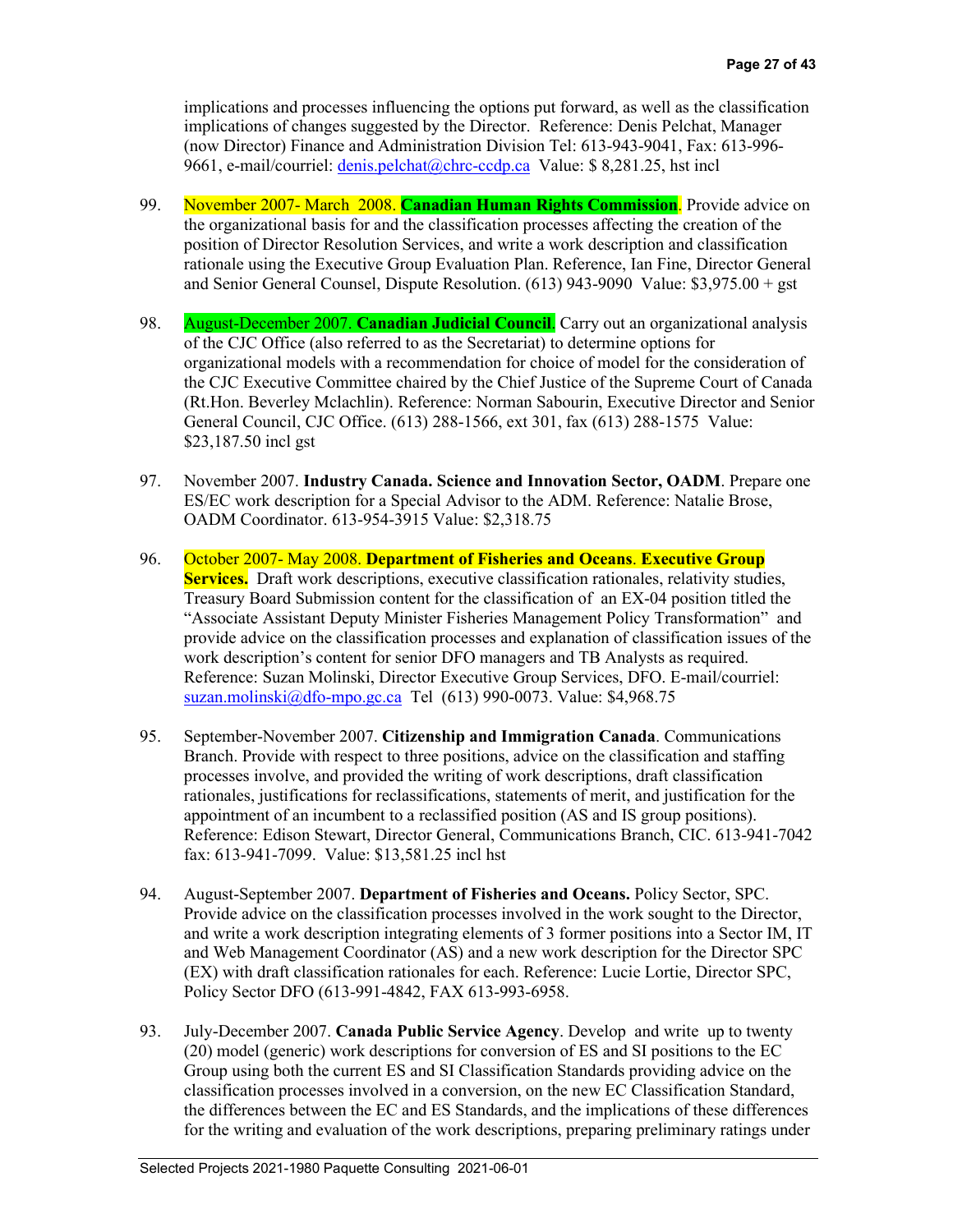the ES Classification Standard to confirm existing levels, and preliminary ratings under the EC Classification Standard for the consideration of the classification committee, and prepared classification committee decision reports for the classification of these work descriptions under the EC Standard. Reference: Tara Yetts, Corporate Manager, Organization and Classification, Human Resources Strategies. (613) 948-7842. Value: \$24,512.50 incl hst

- 92. July-August 2007 **Canadian Human Rights Commission**. Provide advice on the classification processes involved in the possible classification of the Senior General Counsel of the CHRC, and prepare a work description and classification rationale for a senior LA classification (LA3B), including relativity with other senior LA positions with the Department of Justice for classification. Reference, Mme Hélène Goulet, Secretary General, (613) 943-9134, or Sylvie Hébert, Human Resources Advisor, (613) 943-9024
- 91. June 2007-March 2008. **Department of Fisheries and Oceans, Oceans Habitat and Species at Risk Sector (PPC).** Providing advice on the classification processes involved in a conversion from one classification standard to another, on the new EC Classification Standard, the differences between the EC and ES Standards, and the implications of these differences for the writing and evaluation of the work descriptions, and develop an approach for the preparation of 5 EC work descriptions for existing ES work descriptions in OHSARS to ensure existing ES levels can be confirmed under the ES Classification Standard, and are classifiable under the EC Classification Standard in liaison with the DFO Organization and Classification Centre of Expertise. Reference: .. Reference: David Villeneuve (now Sr Labour Relations Advisor, DFO) 613-993-1757 , fax: 613-990-0035 . Value: \$21,875.00, incl hst
- 90. May 2007. **Department of Justice**. Policy Centre for Victim Issues. Provide advice on and prepare a new work description and draft classification rationale for the creation of a new position of Northern Victims Service Coordinator, serving both PCVI at DOJ and the Public Prosecutions Service of Canada. Reference: Catherine Kane, Senior Counsel/Director PCFI 613-957-4690.
- 89. May-December 2007. **Department of Fisheries and Oceans, Oceans Habitat and Species at Risk Sector OHSARS (PPC).** Provide advice on the classification processes involved in determining coincidence between work described and work assigned for OHSARS PPC senior management, and carry out a review of assigned work (desk audit) of a representative sample of BI-03 positions in those regions willing to participate to determine if there is coincidence between the subject positions and the National Model Work Description for BI-03 positions in OHSARS in the language of choice of the incumbents (French in Gulf and Quebec, English in NS and Nfld) in liaison with the DFO Organization and Classification Centre of Expertise. Reference: .. Reference: David Villeneuve (now Sr Labour Relations Advisor, DFO) 613-993-1757 , fax: 613-990-0035 . Value: \$21,875.00, incl hst
- 88. May 2007- March 31, 2008. **Department of Fisheries and Oceans, Aboriginal Policy and Governance Directorate,** Fisheries and Aquaculture Management. Provide Organization design and development analysis and advice and documentation for, but not limited to, the implementation the Integrated Aboriginal Policy of DFO at headquarters and in the regions, and provide advice in the classification processes involved for the positions of APG, and provide classification (work description and draft classification rationales) and staffing services (Statements of Qualifications, Employee Assessments, Rationales and Justifications for Appointments, Questions and Answers, Reference Check information, Staffing Summaries, etc. for ES-03, 04, 05 and 06 and SI-08 positions.) for executive (EX)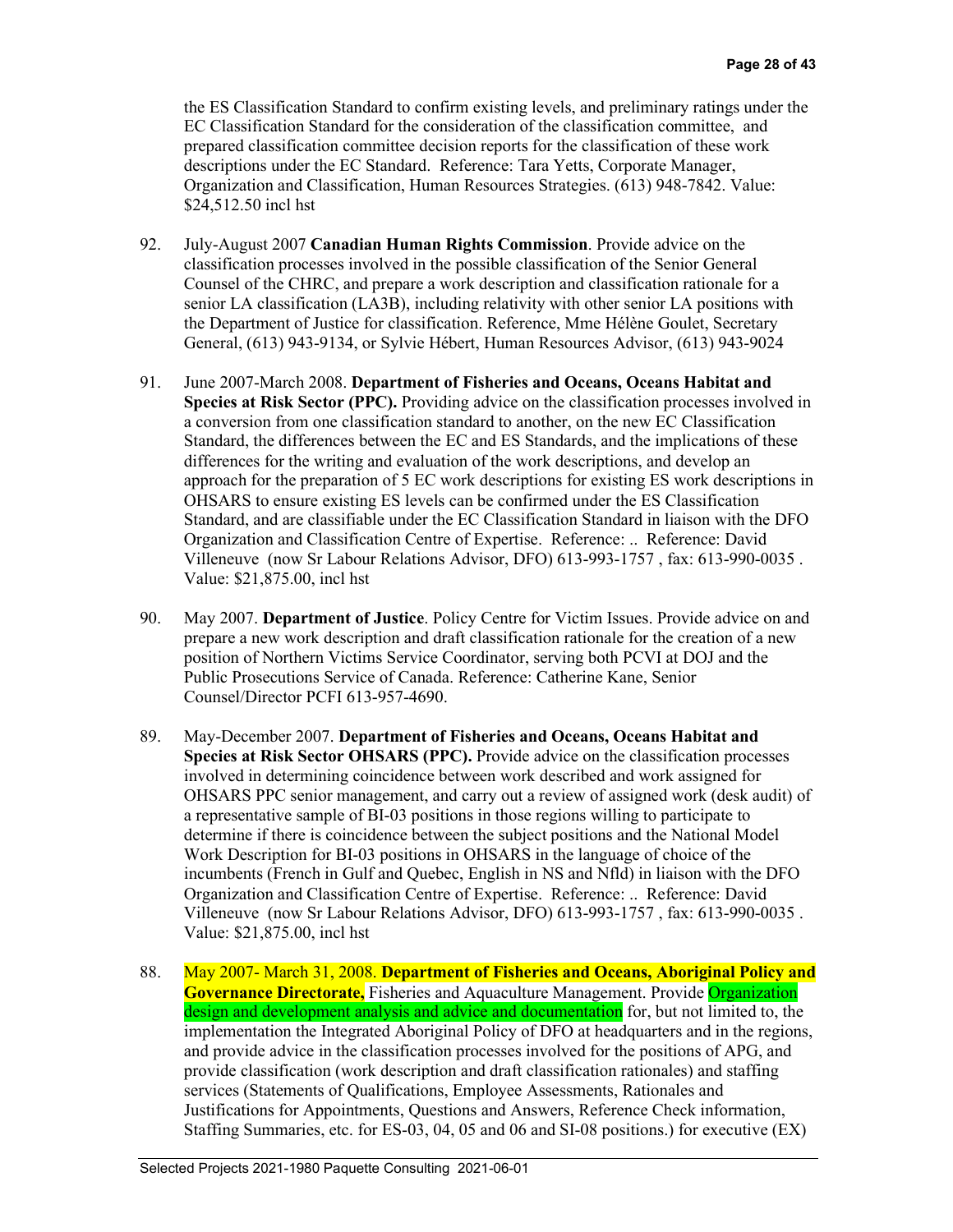(Dir AICFI, Dir. Treaty Policy.),and non-executive positions (SI, CO, PM, AS). Reference: David Balfour, DG APG 613) 993-2574

- 87. April 2007-March 2008. **Department of and Fisheries Oceans**, OHSARS, Habitat **Program Services Branch.** Advise senior management on the classification processes involved in the restructuring of the Branch, and conduct an organizational analysis of the 5 existing positions and requirements of the Habitat Information Services Group, (4-AS, 1- CS )drawing on a previously prepared document and adjusting as required based on evidence, then prepare work descriptions to a classifiable state, provide draft classification evaluations, and provide operational staffing services to staff said positions. Reference Wendy Morrell Advisor Habitat Information Tel 613-991-1282, fax 613-993-3321, or Doug May then the A/Director HPSB, now Manager SPC at Public Safety Canada tel:613-949- 1508
- 86. March 1- May 3, 2007. **Office of the Director of Compensation, Office of the Commissioner of Judicial Affairs**. Review documents regarding the reclassification of position 00C-00031, currently the Executive Director and General Counsel, CJC to the title of Executive Director and Senior General Counsel, CJC, and the creation of a new position of General Counsel, Judicial Complaints, revising said documents for consistency of argument and other issues, providing a report on the organizational analysis that led to the submission for reclassification, and producing a relativity study of the proposed LA-3B with other positions as supplied by the Department of Justice, or the CJC Executive Director . Chair a classification committee to consider the case of reclassifying position 00C-00031, currently the Executive Director and General Counsel, CJC to the title of Executive Director and Senior General Counsel, CJC, and the creation of a new position of General Counsel, Judicial Complaints, preparing a committee report, consulting with committee participants and the Director of Compensation FJA with regard to the committee's deliberations, producing a final committee report incorporating changes as appropriate, arranging for the signing of the report, and presenting the report to the Director Compensation and the Commissioner, FJA.. Reference: Colin Gascon, Director Compensation – now (Oct 2016), Executive Director Executive Services and Talent Management, Global Affairs Canada Tel: 343-203-1943, e-mail/courriel: [colin.gascon@international.gc.ca](mailto:colin.gascon@international.gc.ca)
- 85. March 2007. **Natural Resources Canada**, Office of the ADM Minerals and Metals Sector. Carry out an organizational analysis to develop up to three possible options for a redesign of the top two management levels of the Minerals and Metals Sector for presentation to the new incoming ADM Minerals and Metals Sector. Reference: Wanda Hoskin, Senior Policy Advisor to the ADM, 613-996-1069
- 84. December 2006- March 31, 2007. **Department of Fisheries and Oceans, Aboriginal Policy and Governance Directorate,** Fisheries and Aquaculture Management and OCCOE. Complete a detailed classification review and update of position 116 (a PM) in the Aboriginal Policy and Governance Program in Ottawa and participate in a classification committee for the position and prepare the committee report. Reference: David Balfour, DG APG (613) 993-2574; Kathryn Swedlo, Senior National Organization and Classification Advisor, Nanaimo BC Tel: Telephone : 250-756-7301; Fax : 250-729-8370
- 83. December 2006- January 2007. **Finance Canada. IT Security, Information Management and Technology Directorate, Corporate Services Branch.** Meet with Chief IT Security and/or his coordinator, to obtain existing job descriptions, documentation respecting current and new areas of IT and IT security specialization to be incorporated at each level and proposed organization charts for CS-04 Chief, IT Security (including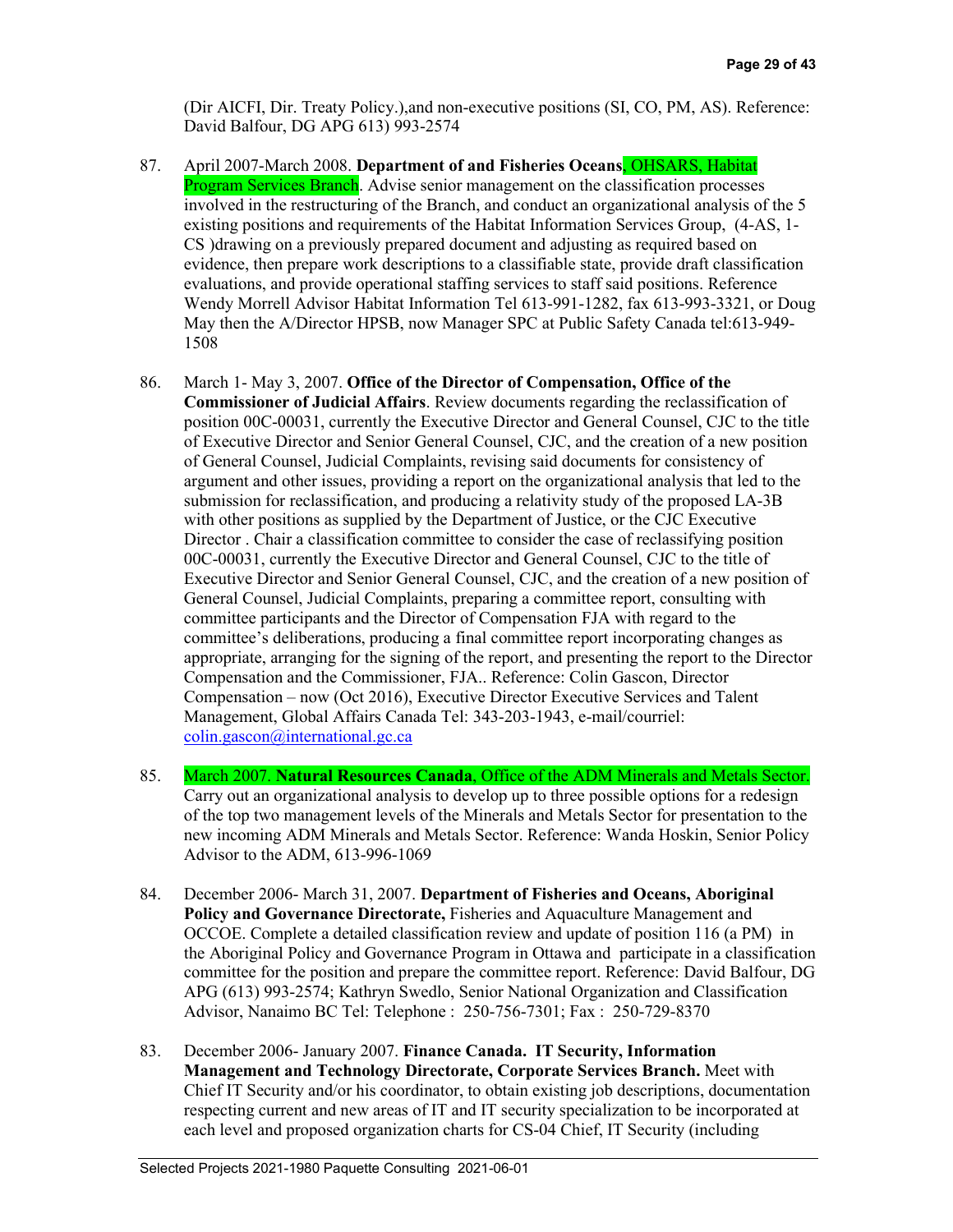Departmental IT Security Coordinator duties), three CS-03 Senior IT Security Officers, two CS-02 Security Officers, and two CS-01 Junior IT Security Officers; review existing texts, interview incumbents, and draft new job descriptions and draft classification rationales. Reference: Robert Deschenes, Chief IT Security. Tel: 613-996-9621, Fax: 613-995-3050. Cost: \$10,625 plus hst.

- 82. November- December 2006. **Canadian Human Rights Commission**. Provide advice on the classification processes for determining the allocation of a senior management position (newly created DG Knowledge Centre) to the LA or EX Groups, and draft an appropriate work description and classification rationale. Reference, Ian Fine, Director General and Senior General Counsel, Dispute Resolution. (613) 943-9090
- 81. July -October 2006. **Department of Fisheries and Oceans, Policy Sector**. Develop up to twenty five (25) National Model Work Descriptions (NMWDs) (generic work descriptions) for conversion of ES and SI positions to the EC Group using both the current ES and SI Classification Standards and the EC Classification Standard to ensure the models' levels can be confirmed under the ES Classification Standard, and are classifiable under the EC Classification Standard. Included in the process was providing advice to senior management of the Policy Sector and of managers of ES's and SI's on the classification processes involved in a conversion, on the new EC Classification Standard, the differences between the EC and ES Standards, and the implications of these differences for the writing and evaluation of the work descriptions in part delivered through an information session with all ES/SI managers (some 20+ directors and managers in the room or by teleconference) to present the approach to be taken obtain information on their issues or knowledge of the new EC Classification Standard, the need to address the requirements of both standards, and to address their concerns with the possible risks for classification levels, and advise them on likely outcomes and the process that would be followed in the assessment and application of the models, and the options for recourse. DFO was the first department to submit its proposed EC work descriptions to TBS for evaluation. Reference: Lucie Lortie, Director, Sector Planning and Coordination Directorate, Policy Sector. (613) 991-4842
- 80. July 2006. **Canadian Judicial Council**. Review the senior legal complement of the Canadian Judicial Council secretariat, provide advice on organizational strategies and on the classification processes required to address workload issues of the senior level of the Secretariat, and draft both work descriptions and classification evaluation rationales for two senior law (LA) positions. Reference: Norman Sabourin, Executive Director and Council, CJC Secretariat. (613) 288-1566, ext 301, fax (613) 288-1575
- 79. July-August 2006. **Department of Fisheries and Oceans, Habitat Management and Environmental Science. Habitat Program Services Branch.** Prepare work descriptions and classification rationales for a new proposed ES-05 strategic planning and policy analyst, and a revised ES-06 broadening its mandate to incorporate supervising this position. Prepared SOMC's and Questions and Answers for both ES-05 and ES-06 positions. Reference: Brian Torrie, Director HPSB. (613) 993-7354, fax (613) 993-7493.
- 78. May-August 2006. **Canadian Firearms Centre (RCMP) Miramichi, N.B.** Provide advice on the classification processes involved in the review of the Central Processing Site (CPS) to the Manager Operations, and then carry out an organizational, job activities, and responsibilities analysis of the CPS; carry out a review of existing work descriptions for each of the eleven existing kinds of positions, i.e. CR, PM, AS and recommend changes as appropriate, including in particular the merits of the possible merging of existing positions, draft up to fourteen revised or new generic or unique work descriptions for the approx. 300 positions of the CPS. Reference: Lyne Deshaies then Manager, Operations CPS (now at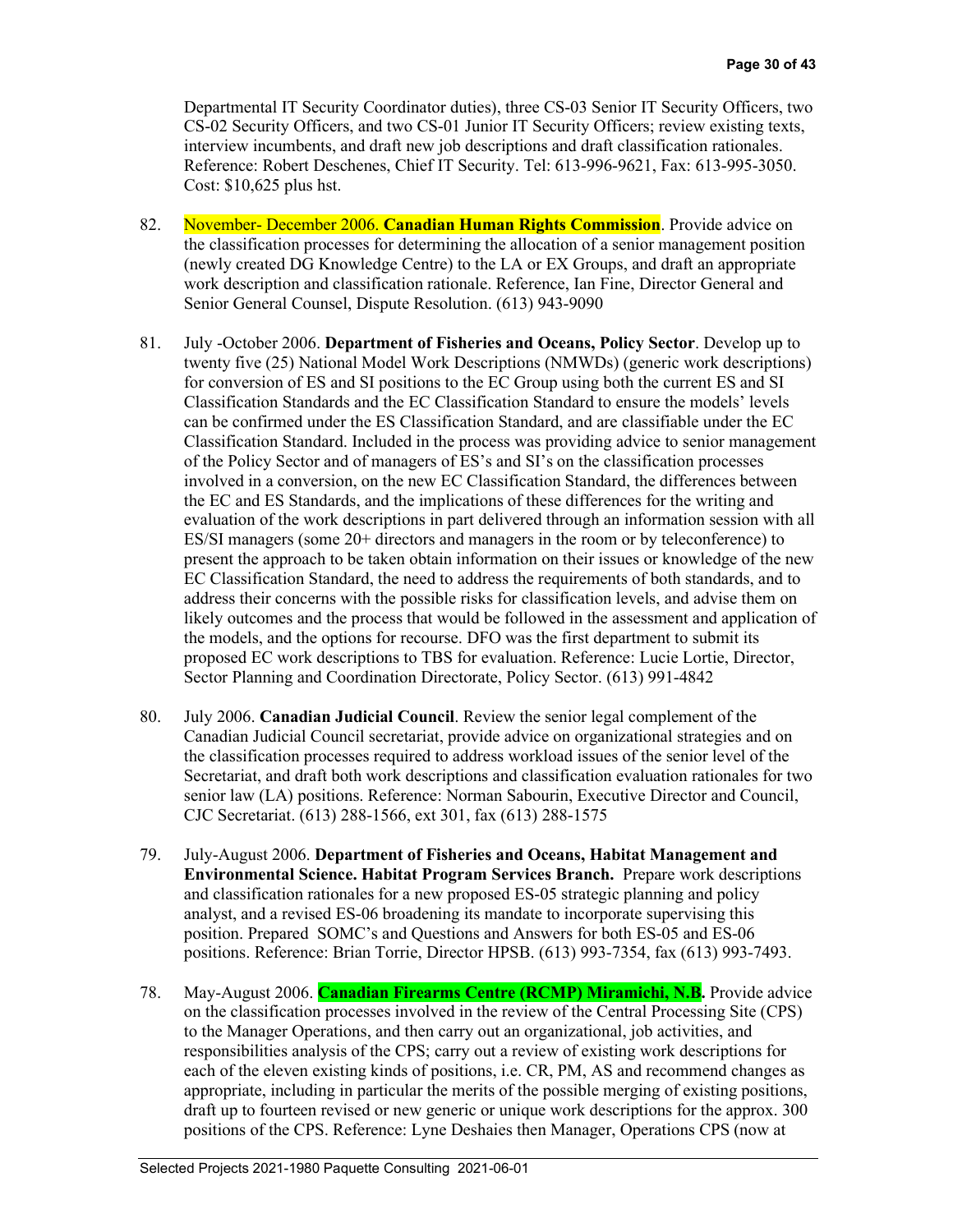AAFC 613-759-6967), Jim Burns Acting Manager Operations CPS 506-624-5733, fax (506) 624-5024

- 77. June-July 2006. **Agriculture and Agri-Food Canada, Portfolio Coordination Secretariat.** Provide advice on classification processes involved in the creation of the new work descriptions for PCS to the Director, and provide work description writing and classification evaluation services for the creation of new ES 6, ES5, and AS work descriptions to implement the organization design for the Portfolio Coordination Secretariat approved by the Deputy Minister. Reference: Louise Mignault, Director 613-759-1062, Fax: (613) 759-1195
- 76. February-March 2006. **Agriculture and Agri-Food Canada, Portfolio Coordination Secretariat.** Provide organization design and development services to conduct an analysis of PCS, advice on the classification processes involved in determining appropriate occupational groups and levels, and develop recommendations on possible alternative structures, competencies, classification, staffing strategies, and relationships (governance issues) with the client organizations of PCS. Reference: Louise Mignault, Director 613- 759-1062, Fax: (613) 759-1195
- 75. March 2006-January 2008. **Department of Fisheries and Oceans, Oceans and Habitat Sector (PPC).** Provide organization design and development services to identify based on analysis of organization charts, analysis of work descriptions, interviews with managers nationally, the optimal structure of up to 10 national model (generic) work descriptions for the 50 physical scientists (PC) of the sector. Present the proposed structuring of the positions and the classification processes involved to achieve the new structuring to regional managers (regional and HQ directors and managers combined about 25 participants) via meetings in NCR, e-mail, and teleconferences to refresh explanation of concepts established in the development of the PC NMWDs, on the adoption of national model work descriptions, obtain information on issues, explain options on handling issues (or take under advisement) and structure on obtaining feedback from employees, review feedback, make recommendations on changes in the structure of positions and/or structure of regional organizations, incorporate feedback received, and liaise with the DFO Centre of Expertise in Classification. In staffing, prepared National Model Statements of Qualifications for PC-05, 04, 03, 02 and 01 both standard and EA. Reference: David Villeneuve (now Sr Labour Relations Advisor, DFO) 613-993-1757 , fax: 613-990-0035 . Value: \$24,281.00, incl gst
- 74. February-March 2006. **Canadian Institutes of Health Research.** Develop new "role profiles" (work descriptions) using the CIHR proprietary Job Evaluation Standard, for fifteen positions in the Evaluation and Analysis Directorate. Reference: Peggy Borbey, Director, Evaluation and Analysis. 613-941-4350, Fax: (613) 954-1800
- 73. January-February 2006. **Department of National Defence, ADM Information Management.** Prepare revisions and updates to the work descriptions and classification evaluation reports on three Hay Plan positions, the Directors General, IM Project Delivery, IM Strategic Direction, and IM Technology (all existing and proposed EX-03s). Reference: MGen Glynne A. G. Hines (613) 992-5420, fax (613) 995-2189
- 72. October 2005. **Department of Finance, Law Branch, ADM's Office.** Develop the questions and answers for an oral interview on competencies, and to develop an written test and proposed answers to exam the knowledge of potential candidates for the staffing of the position of Director, ATIP, Department of Finance, to be administered by the Public Service Commission. Reference: Paul Roy, (in 2005) Director of Finance and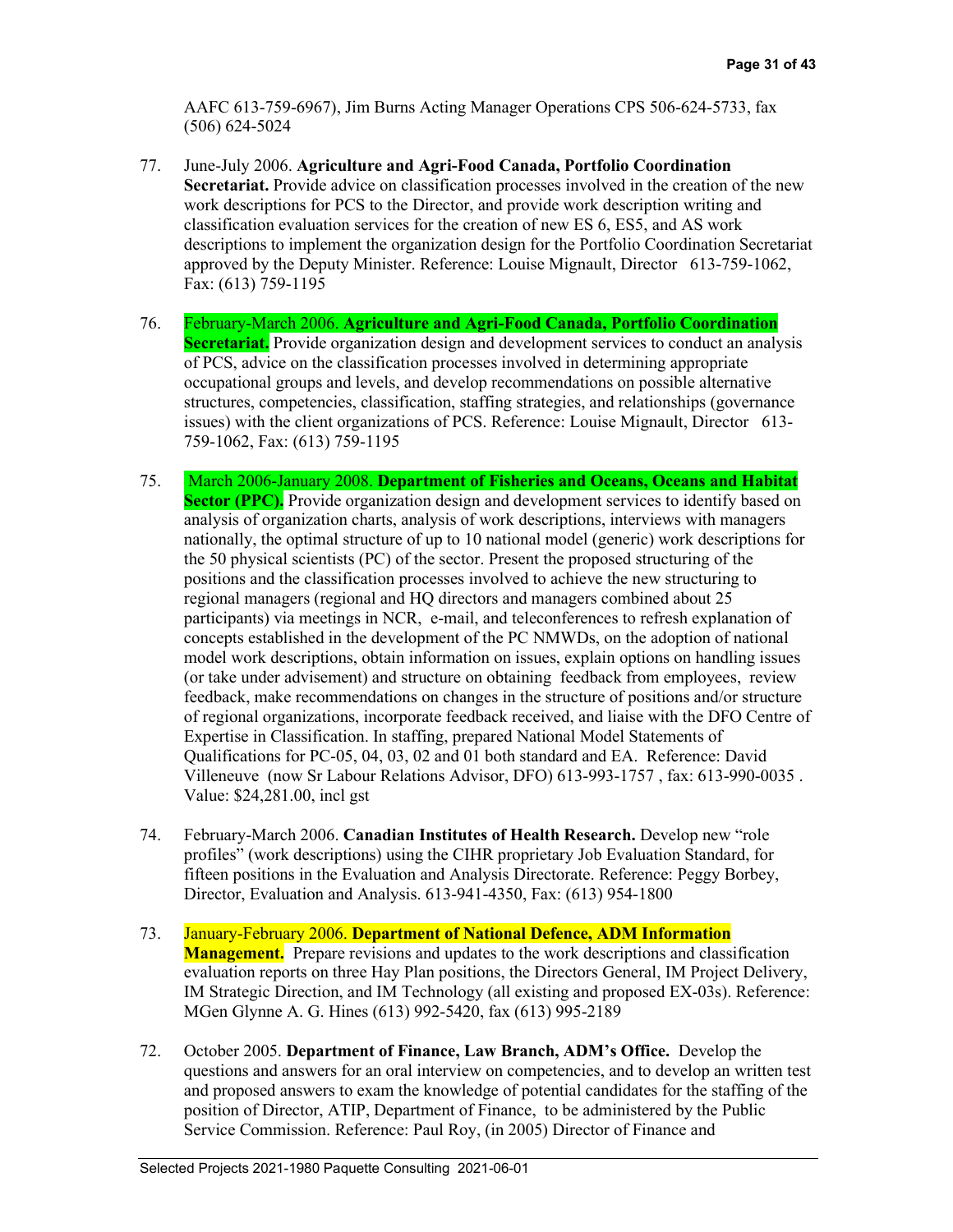Administration, Office of the ADM, now (Jan 2012 ) Director Business Management, SADMO Justice Canada, Tel: 613-954-3890, Fax: 613-957-9949

- 71. September 2005. **Department of Justice, Policy Sector, Policy Integration and Coordination, Office of the Director General**. Draft a generic EC work description for each of the ES-06, ES-05, and ES-04 work descriptions used in the Evaluation Division/ program evaluation field at DOJ including the mapping of the ES factors on to the new 2005 EC model, and submit the texts to the project leader and/or team for review and comment. Reference: Stan Lipinski A/Deputy DG, PICS (Intergovernmental and External Relations Division) (613) 941-2267, or Clair Pelletier Policy Classification Advisor (613) 941-1857.
- 70. 18 July-30 November, 2005. **Industry Canada, Communications and Marketing Branch, Operations, Multimedia and Editorial Services Section.** Provide organization design and development services, and classification services to carry out an update of the organizational design of the Section, based on interviews with incumbents and a review of background documents prepare a work description and draft classification rational EX under the EGPEP (Hay) for a proposed Director Multimedia Production; prepare a selection profile for the new position of Director Multimedia Production; and prepare a revised work description integrating the duties of the IS5 Team Leader Editors (19192) with the new duties as Head Editorial Services; prepare a revised work description integrating the duties of the former IS4 Senior Editor (English Language) and Quality Assurance Advisor with the work description of the Senior English Writer/Editor/Revisor; prepare a revised work description integrating the duties of the former IS4 Senior Editor (French Language) and Quality Assurance Advisor with the work description of the Senior English Writer/Editor ; and produce unique work descriptions for each of the editorial positions in the unit (four English and five French), and provide draft classification rationales for all. Reference: Ginette Robertson, Manager, Multimedia and Editorial Services Section (retired 2008).
- 69. May-June 2005. **Department of Justice. Francophonie, Justice in Official Languages and Legal Dualism**. Assist the General Counsel (Suzanne Poirier) address the organization and classification issues associated with key positions of Francophonie, Justice in Official Languages, and Legal Dualism in the Office of the Associate Deputy Minister of Justice Michel Bouchard through producing a new/revised work description and associated classification rationales and statements of qualifications for the Counsel and Manager Access to Justice in Both Official Languages, the position of administrative officer for the Justice in Official Languages Unit and for the General Counsel and Director FJOLLD in the Office of the Associate DM Michel Bouchard. Reference: Suzann Poirier, General Counsel FJOLLD. (613) 952-1119, fax (613) 946-3106
- 68. April-May 2005. **Department of Justice, Office of the Associate Deputy Minister of Justice Michel Bouchard.** Assist the EA and Counsel to the Associate DM of Justice Michel Bouchard to address the organization and classification issues associated with the executive assistant and administrative positions in the Office of the Associate Deputy Minister of Justice Michel Bouchard by drafting work descriptions and classification rationales for a proposed Senior Counsel position and two administrative positions. Reference: Joanne Taché, Senior Counsel Office of the Associate DM of Justice Michel Bouchard. (613) 957-4681, (613) 941-4074
- 67. March 2005. **Department of Justice. Francophonie, Justice in Official Languages and Legal Dualism**. Prepared an organizational proposal, two work descriptions and related classification rationales and statements of qualifications for the placement of the team of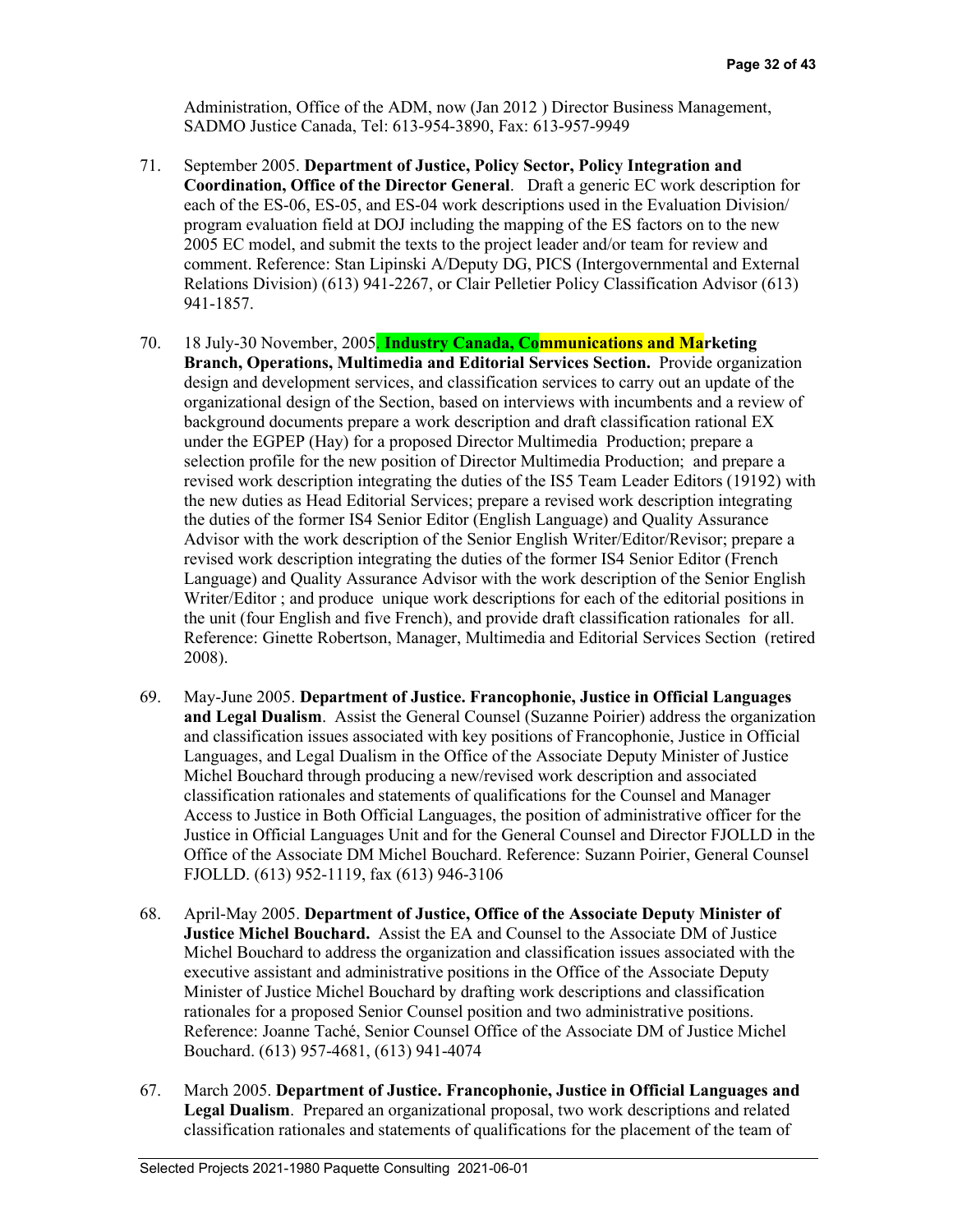researchers engaged to develop reference tools to assist legal counsel in the Department of Justice, and legal counsel across Canada understand the implications of the socio-cultural nature of Bi-Juralism, and the increased risk of avoidable litigation owing to the different socio-cultural linguistic practices (and hence interpretations) of the bi-juralistic law of Canada by different cultures, and in different provincial and territorial jurisdictions within which federal law is applied across Canada. Reference: Anne Des Ormeaux, Counsel. (613) 952-0516.

- 66. December 2004-June 2005. **Department of Fisheries and Oceans, Oceans and Habitat Sector (PPC).** Provide organization design and development services to identify based on analysis of organization charts, analysis of work descriptions, interviews with managers nationally, the optimal structure of national model (generic) work descriptions for the 400 biologists (BI) of the sector and the organizations to which they are assigned. Present the proposed structuring of the positions to regional managers (regional and HQ directors and managers combined about 25 participants) at workshop in Toronto (part of a national meeting) to explain concepts on the adoption of national model work descriptions, obtain information on issues, explain options on handling issues (or take under advisement) and structure on obtaining feedback from employees, review feedback, make recommendations on changes in the structure of positions and/or structure of regional organizations, incorporate feedback received, and liaise with the DFO Centre of Expertise in Classification. Reference: Valerie Heaman Senior Advisor (now Senior Advisor at Shared Services Canada 613-790-5054) and Reference: David Villeneuve (now Sr Labour Relations Advisor, DFO) 613-993-1757 , fax: 613-990-0035 . Value: \$21,875.00, incl hst
- 65. December 2004. **Department of Justice, Office of the Deputy Minister**. Assist the Acting EA to the Deputy Minister in preparing a new work description and classification rationale for the position of ADAG Aboriginal Affairs reflecting its horizontal responsibilities, and modifying the proposed Chief Legal Counsel, Public Law (proposed LA 3C) work description/rationale, and that of the new Senior ADM Policy (proposed LA 3C) to ensure clear accountability allocation among the positions as requested by the DM. Reference: Acting EA to the DM and DG Programs Branch (Carolina Giliberti now Executive Director, Departmental Secretariat Health Canada (613) 957-9515), Lyne Coté Director HRPP (613) 941-1879, or Jyoti Grewal Manager, Classification and Org. Design 613-952-8507.
- 64. October 2004-February 2005. **PWGSC/TBS, OCIOB, Organizational Readiness Office Office (contract funded by Treasury Board classification).** Update 25-30 draft model CS Group Generic Work Descriptions incorporating departmental and central agency feedback: review all documentation on the IT Career Continuum Project and comments received on the existing draft generic work descriptions, carry out a thorough review and revision of a set of five core (one for each level) proposed CS work descriptions to incorporate comments received and to streamline texts; carry out a classification evaluation of these five core work descriptions under the CS Classification Standard, and write the classification rationale narrative for the classification of these positions; carry out a revision of up to twenty other current work descriptions bringing them in line with the five core descriptions revised and produce classification rationale narratives in line with the five core work description rationales. Reference: John Devlin Organizational Readiness Executive Director's Office (613) 948-2925, fax (613) 946-9342
- 63. October-November 2004. **Department of Justice, Office of the Deputy Minister**. Assist the Acting EA to the Deputy Minister in preparing a new work description and classification rationale for the position of Senior ADM Policy subsequent to the retirement of Joy Kane replacing the EX-05 with an LA 3C making revisions as requested by the DM.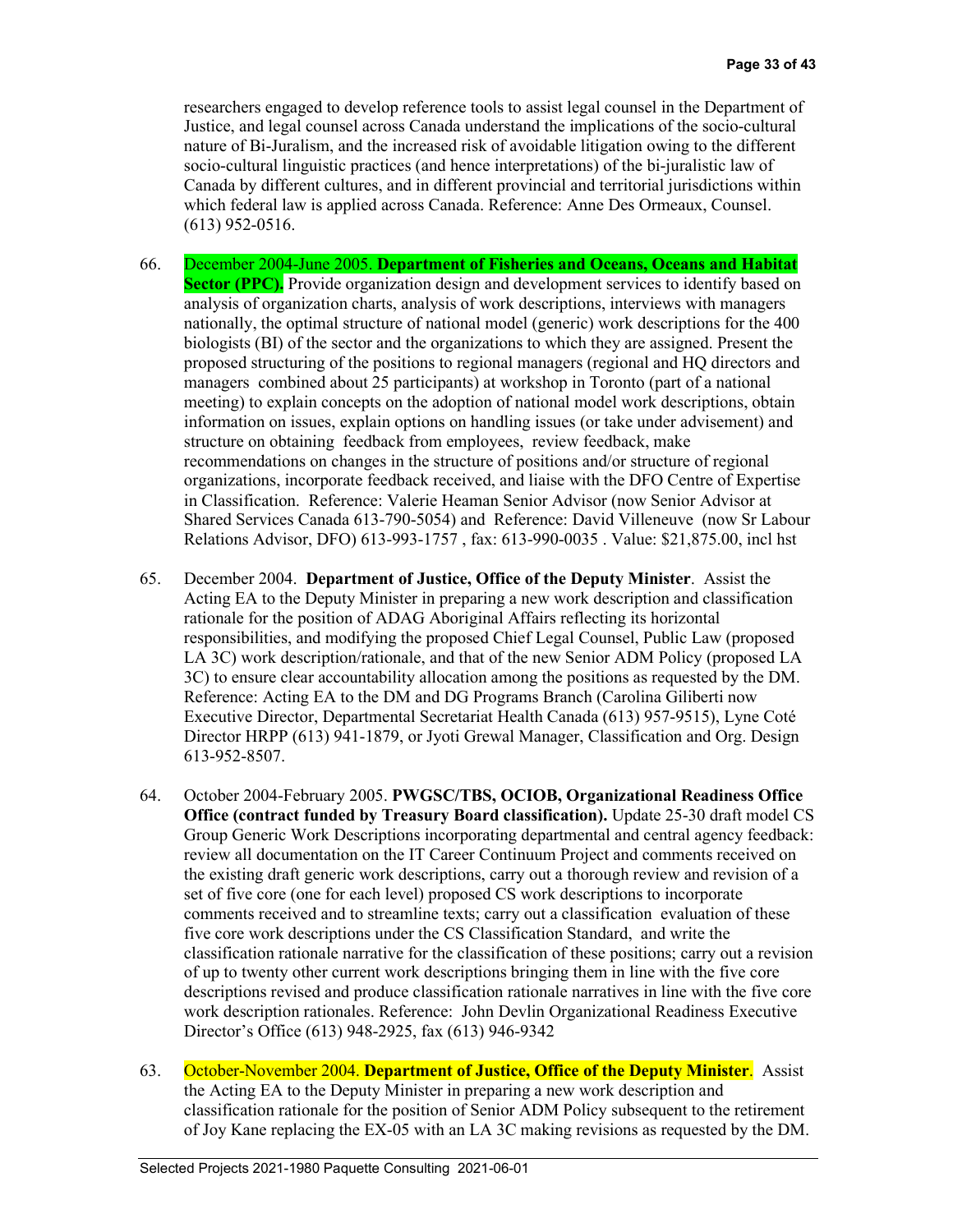Reference: Acting EA to the DM and DG Programs Branch (Carolina Giliberti now Executive Director, Departmental Secretariat Health Canada (613) 957-9515), Lyne Coté Director HRPP (613) 941-1879, or Jyoti Grewal Manager, Classification and Org. Design 613-952-8507.

- 62. September-December 2004. **Department of Justice. Office of the Assistant Deputy Minister Corporate Services (Josée Touchette)**. Provide organizational design advice on, and produce, revised work descriptions and classification rationales for the EX positions of Director of Human Resources Policy and Strategic Planning, and the Director of HR Operations, Director General, Human Resources Management, and a revised work description, classification evaluation and TB Submission for the position of ADM Corporate Services to reflect the proposed organization of the HR Directorate. References: Since Josée Touchette is no longer at Justice, either Corrinne Peppley (now at PSHRMAC 613-957-7176) or Lyne Coté Director HRPP (613) 941-1879, should be able to attest to this project.
- 61. September-December 2004. **Citizenship and Immigration Canada, Public Rights Administration Directorate.** Planned, developed, and managed the delivery of an organization design and development analysis project to review the operation and management of Public Rights Administration by CIC (some 52 direct positions 23 full time continuing, the rest terms and consultants), plus at least that many more distributed across the Department involved) to identify ways and means (governance, competencies, workload management processes) to bring CIC Public Rights Administration into compliance with the requirements of the Access to Information Act, the Privacy Act, and the Human Rights Act on a sustainable basis, as quickly as possible, at the lowest total cost to the Department. Reference: **Diane Mikaelsson**, (Jan 2012)DG Human Resources. (613) 941-7788, Fax. (613) 957-3882 (Ms Mikaelsson was DG Executive Services at the time of the project)
- 60. March 2004- January 2005. **Department of Justice. Public Law Sector.** Provide organization design and development and classification services required to prepare work descriptions, classification rationales (i.e. proposals for the creation of the subject positions based on proposed governance and competency models) and statements of qualifications for a new Chief Legal Counsel - Public Law (LA-3C), Senior General Counsel - Domestic Public Law (LA-3B), Senior General Counsel - International Public Law (LA-3B), then within a different organizational configuration for an Associate Chief Legal Counsel - Public Law Group (LA-3B). Part of the project was to prepare a briefing and hold a miniworkshop, as part of a planning meeting chaired by Oonagh Fitzgerald, for with all Sector managers to explain the process I was proposing for gathering information on their current complement of counsel, para-legals, and administrative staff, the business plan reasons why this current level might require adjustment upwards or downwards and why (retirement, work load, etc) what constraints existed on increasing numbers, and hence the need to be as conservative as possible, but to seek what was needed recognizing that in the final draft adjustments might be required. This included an explanation of the questions and the answers and obtaining a commitment to collaborate on completing the project in time to permit the submission of the business plan, then the conduct of individual interviews and consultations on the proposals put forward by each, and the preparation of two increasingly detailed drafts of a Human Resources Plan for the Public Law Sector (219 FTEs) defining the adequacy of the current complement of LA positions and levels as well as of paralegal positions (SI) and other administrative positions over the planning period – a requirement by HR prior to permitting classification and staffing of senior LA positions. Reference: Oonagh Fitzgerald (613) 866-4132.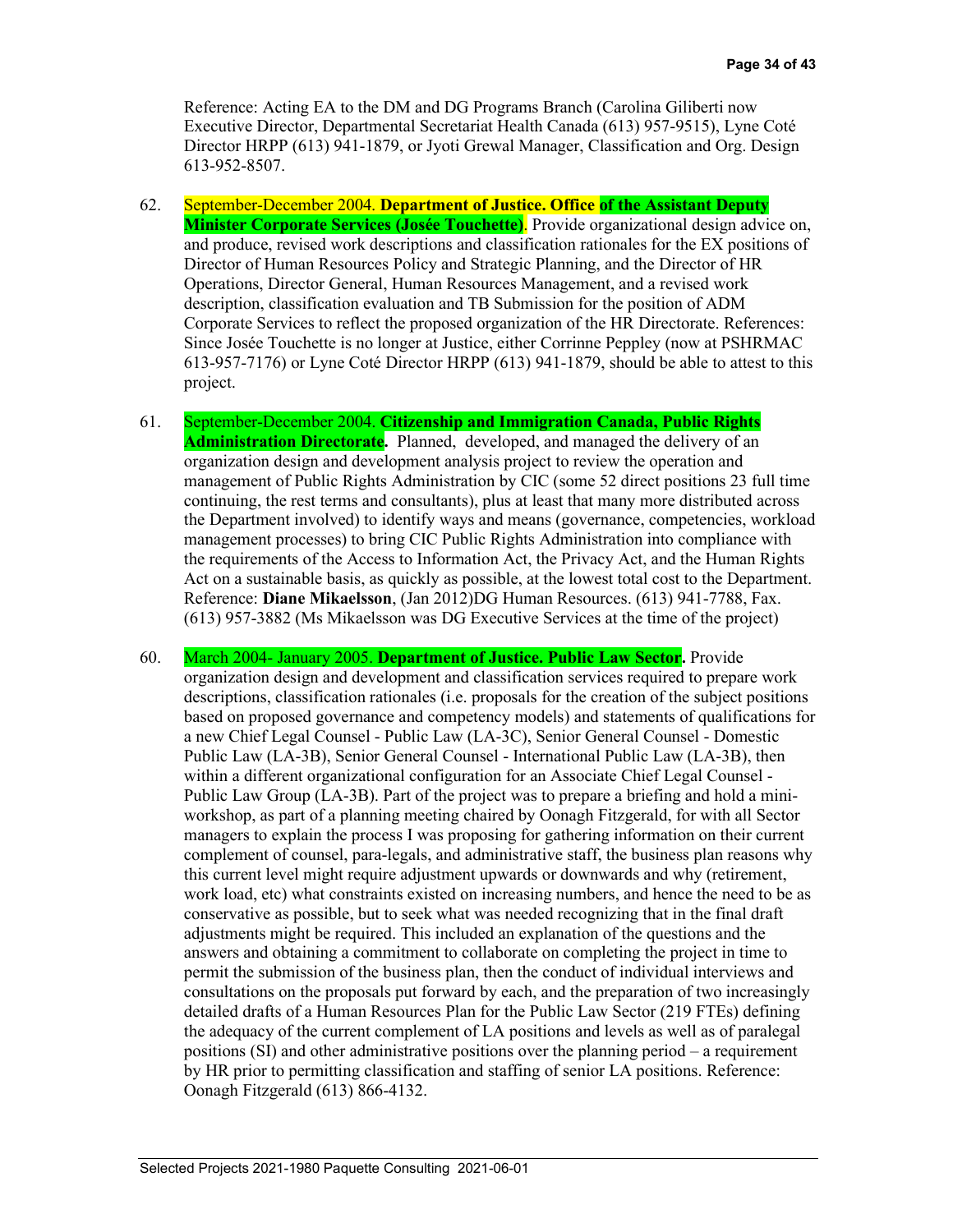- 59. July-September 2003. **Health Canada, First Nations and Inuit Health Branch, Strategic Policy and Planning Division**. Provide organization development and design analysis, and classification, services to the Director SPP and produce one unique ES-05, one generic ES-04, and one revised ES-06 work descriptions as well as addenda for the ES-04 to create two unique applications of the generic ES-04 work descriptions classifiable under the ES Classification Standard, prepare draft classification rationales, and liaise as required with HC HR specialists to achieve the classification of these positions. Reference: Catherine Adam, Director SPP (613) 957-7712
- 58. June 2003-March 2004. **PWGSC Maintenance Support**. Planned, developed, and managed the delivery of a project to provide Organization design and development, classification, and staffing services to assist in the reorganization of the Maintenance Support Unit (approx. 110 positions), evaluate outstanding classification issues (GT, GL) and draft four work descriptions and proposed classification rationales and other justification material for the update and/or reclassification of positions. Reference: Jeff Charlebois, Manager (613) 998-8619
- 57. April-September 2003. **HRDC Strategic Policy Branch**. Provide organizational design and development services for the delivery of Curriculum Development For the ES Community of Strategic Policy – Global Curriculum and First Module, Provide organization and classification knowledge specifically with the ES group in HRDC combined with training, curriculum development and organization development experience to provide counsel to develop a competency-based learning program for the ES's of Strategic Policy, and of HRDC to translate the architectural design of the program into concrete tools that can be used by members of the community for their professional development. Carried out with HRDC Senior Executives and Managers and in consultation with CCMD. Reference: Jocelyne Durand (in 2003) A/Chief, Career Development Programs, Management Services, Strategic Management and Modern Practices, Strategic Policy, HRDC (currently Jan 2012) with AANDC at tel: 819-994-7204; Fax: 819-9343-6103.
- 56. April 2003. **Department of Justice, Corporate Services Sector (**Monique Collette**)**. Provide organization design services to the Senior ADM Corporate Services and CFO (SFO at that time) in the restructuring of the two most senior levels of the Corporate Services Sector and documentation required to submit the chosen structure to Treasury Board for approval (work descriptions, draft classification rationale, and Treasury Board Submission). Reference: Monique Collette was the Senior ADM at the time, now she is the President of ACOA. 506-851-6128; an alternate might be Corrinne Peppley the Director from HR associated with this project (now at PSHRMAC) 613-957-7176.
- 55. February-March 2003. **DIMPD AA for EAS, ADM (IM), DND.** Provided organizational functional guidance in work description writing and classification to implement the *DND Enterprise Applications Services Concept of Operations*, developing and preparing job descriptions for one EX-03, one EX-02, two proposed CS-05's, and classification rationales and selection/competency profiles or statements of qualifications for each. Reference : Susan Quinn Tel. (819) 956-1904
- 54. January-February 2003. **Canadian Space Agency, Financial Planning and Analysis Division.** Organization Design services to examine the structure and mandate of the Financial Planning and Analysis Division, make recommendations on possible structures, develop the rationale for its reorganization, and prepare key work descriptions**. Reference: Odette St-André** (450) 926-4853, Fax: (450) 926-4999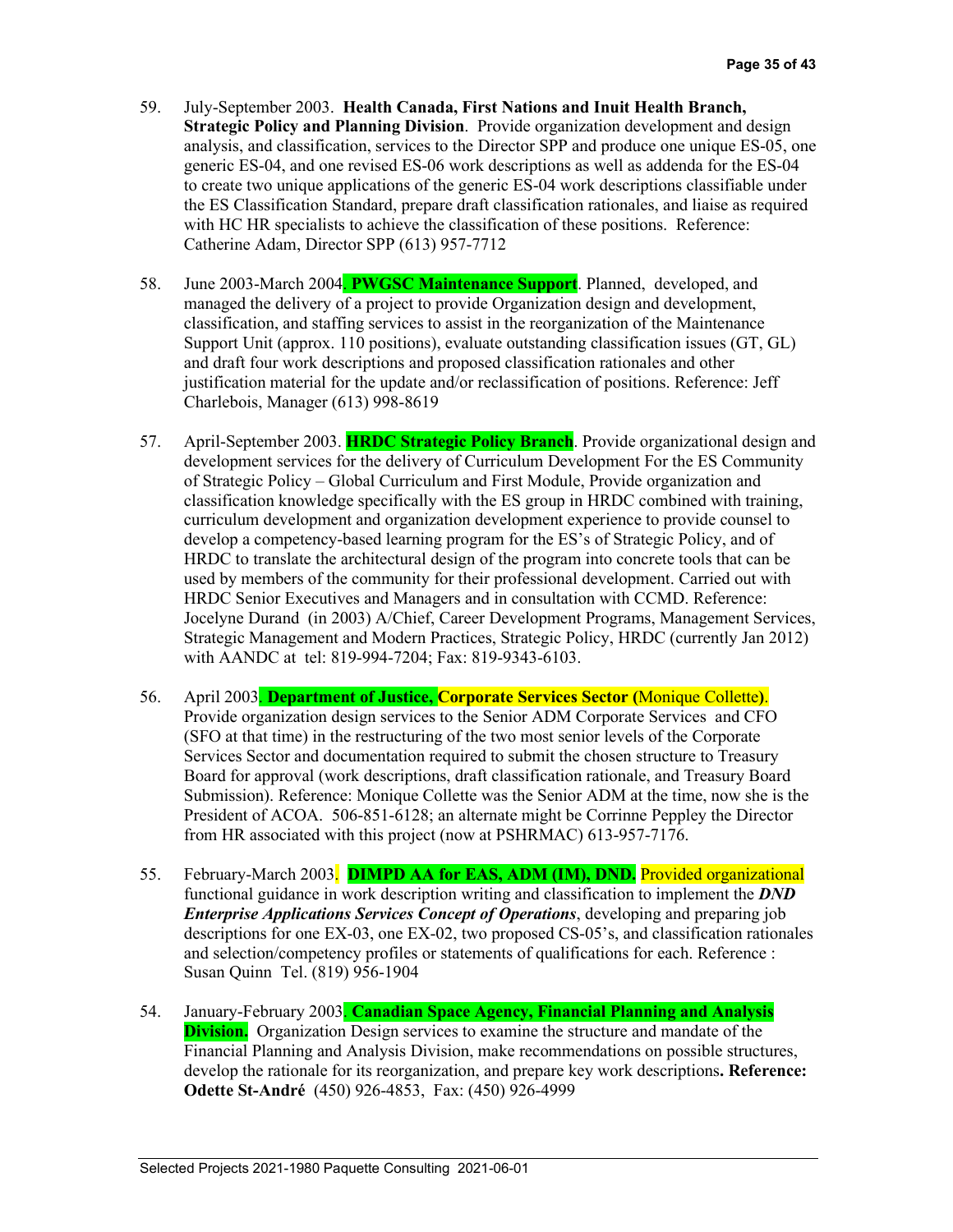- 53. Sept 2002-January 2003. **Department of Justice. Policy Sector, Office of the Senior ADM.** Assist the Senor ADM Policy (Joy Kane) restructure the Policy Sector to create a new position of ADM Policy and to create a new position of Deputy Executive Director of the National Crime Prevention Centre being integrated into the Policy Sector, including the writing of work descriptions (Hay Plan) classification evaluation reports, and Treasury Board Submissions in support of the creation of the new ADM level position. As Joy Kane has retired. References could be Corrinne Peppley the HR Director involved (now at PSHRMAC, Human Resources Council 613-957-7176), or Michelle Gosselin, DG PICS 613-952-8755.
- 52. 1 April 2002- 30 November 2007. **Canadian Federal Pilot's Association.** Provided organization and classification expertise in challenging Transport Canada's allocation of AO positions to other occupational groups, provided counsel on Transport Canada's project to create an amended AO Classification Standard, provided expert counsel to the CFPA legal counsel in a Section 58 Challenge on the allocation of three AO positions to other occupational groups, and appeared as an expert witness on behalf of CFPA before the PSLRB hearings chaired by Barry Done November 2007. Decision handed down in September 19, 2008 (Citation: 2008 PSLRB 42) in favour of the CFPA, and two appeals to the Federal Court of Appeal dismissed 2 July 2009. Reference: Greg Holbrook, National Chairman throughout this case. Tel: (613) 230-5476, Fax: 613-230-2668. Or Denis Brunelle, National Vice Chair throughout this project.
- 51. April 2002 **Justice Canada, Information Management Branch - Consultant**. Counsel on strategies for the restructuring of the IM/IT function in Justice Canada, and write two (2) EX work descriptions and draft classification evaluation reports. Reference: Simon Labrie (613) 941-3444
- 50. July-November 2001 **Health Canada, Information/Knowledge Management Division** - Carry out an organizational analysis, and suggested redesign to produce a new organization of the Information/Knowledge Management Division to address its rapidly evolving responsibilities, and to serve as a Departmental input to a Treasury Board Study on the structure and organization of the IM/KM function. Reference: Marie Lalonde (Director), 613-946-8011, fax: (613) 952-6407. (\$9,000.00)
- 49. April 2001 June 2021. **Association of Canadian Financial Officers (ACFO).** Planned, developed, managed, and delivered projects to provide organization and classification services to the members of ACFO serving federal government departments and agencies including the assessment of existing FI work descriptions to determine whether they have been classified correctly, and where not prepare the arguments for, appear as an expert witness at classification committee hearings on the reasoning for a difference classification decision; evaluate work descriptions classified to the AS or other occupational groups to determine if they are properly allocated and if not, recommend they be challenged under the PSLRA s.58 before the PSLREB. Mr. Paquette has also advised ACFO on the merits of the exclusion of employees from the bargaining unit at NavCan under the Canada Labour Code, and on the exclusion of employees from the bargaining unit in federal departments under the PLSLRA. Since April 2001, Mr. Paquette has assessed some two hundred (200) unique, generic, and proposed unique or generic work descriptions, has advised departments on the writing and classification of FI work descriptions, has written FI work descriptions that were classified at the proposed level (by a number of departments), has been instrumental in obtaining agreement classification grievance committees on several grievances. Mr. Paquette has provided training to ACFO Labour Relations Advisors on classification in the Public Service and specifically on the application of the FI Classification Standard, and he has provided training to a government department on the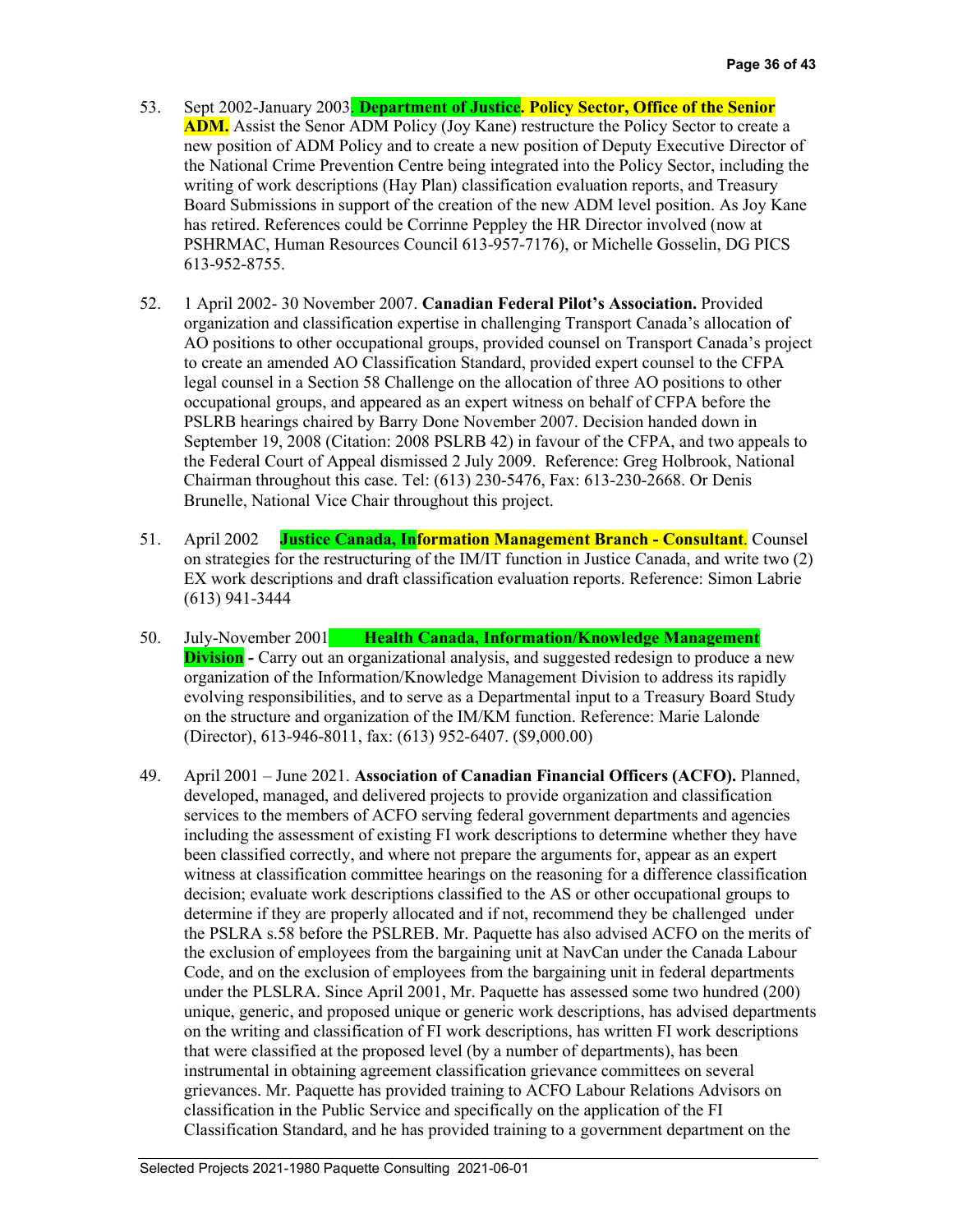application of the FI Classification Standard. Mr. Paquette has prepared briefs, reports, and presentations to the Assistant Secretary for Classification at Treasury Board, and to the Comptroller General of Canada on the strengths and shortcomings of the 1987 FI Classification Standard.. Reference: Scott Chamberlain, LL.B., Director of Labour Relations and General Counsel, ACFO. Tel./Tél.: 613-728-0695 ext. 225 Fax/Télécopieur: 613-761-9568; e-mail/courriel: [schamberlain@acfo-acaf.com](mailto:schamberlain@acfo-acaf.com)

- 48. April 2001- March 2002 **Health Canada, Information Management Services Directorate:** . Advise on the UCS classification of IMSD positions, provide quality control on the writing of positions, represent the Branch in the conduct of Branch Reviews with Departmental HR specialists, provide presentations and counsel to IMSD employees, resolve disputes over the description and rating of work descriptions under the existing and UCS standards, provide interdepartmental comparisons and advice on strategic direction. Reference Tonette Allen (Director, RPMS) (613) 941-9242.
- 47. February –September 2001. **Department of National Defence, ADM Information Management.** Planned, developed, and managed the delivery of a project to prepare new Hay Plan work descriptions and draft classification rationales for all the executive direct reports to the ADM IM, pursuant to the adoption of the DND IM Strategy and subsequent reorganization of ADM IM, including those of the proposed DG IM Operations, DG IM Strategic Direction, DG IM Project Delivery, DG Knowledge Management and Innovation (all existing and proposed/modified EX-03s); prepare Statements of Qualifications for each of these, and assist the ADM IM and his Chief of Staff with the staffing of the position of DG IMPD (screening candidates, providing advice on dealing with the Public Service Commission over screening criteria, preparing the selection instrument (Qs&As) and rating guide Reference: Howard C. DICKSON, ADM IM (left the department in 2005 or 2006).
- 46. February-March 2001 **Library and Archives Canada**. **Information Technology Services Branch (now Information Technology Branch)** Planned, developed, and managed the delivery of a project to provide advice and recommendations on the strategy for the merger of the IT organization of the National Archives (NA) with those of the National Library of Canada, on the design, classification, and staffing of nine senior positions of the merged IT organization to serve both the NLC and the NA, including Two EX positions and classification evaluation rationales (EX3, DG ITSB; and EX1, Director R&S), three CS5's and others. Reference : Louis Forget (now retired)was the DG ITSB at the time, whether Peter Bruce the current DG ITB can attest to this I am not sure, but other may be able to. Tel: (819) 997-7223
- 45. November 2000-February 2001 **Health Canada Information Management Services Directorate (IMSD).** Planned, developed, and managed the delivery of a project to evaluate the background documentation provided by the DG IMSD for a possible reorganization (restructuring, division and merging of units), conduct an analysis of possible allocation of functions, and develop recommendations on the allocation of functions to create an organization with the flexibility and responsiveness the DG IMSD was seeking. With the general direction approved, drafted the three key EX positions (EX3, CIO; EX-2, Ex.Dir. Client Services Centre, EX-2, Ex.Dir. Network and Systems) and the six first level of direct reports (CS5's) to implement the transformation (including draft classification rationales). Reference: (John Riddle, CIO at the time retired, however the current CIO was present for at least part of that reorganization, Christina Hastings current CIO- Health (613) 954-8713; Fax: (613) 952-8635.
- 44. May 2000- March 31, 2001. **Public Service Commission, Personnel Psychology Centre.. .** Provide organizational design consulting services to the DG PPC on optional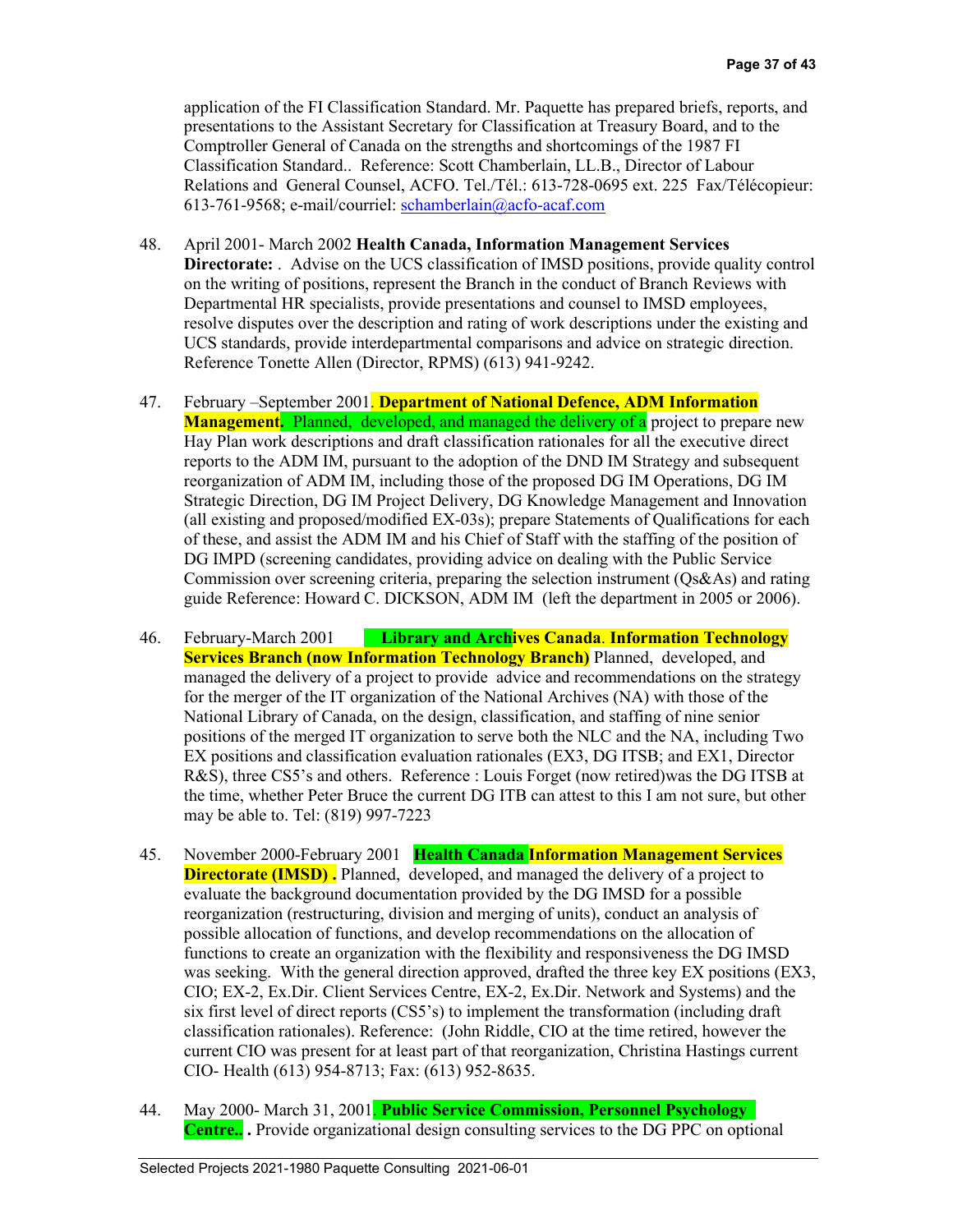approaches to the description and classification of client services activities delivered by three positions. Reference: Maryse Brunet-Lalonde, Director General (613) 996-8841

- 43. February 2000- March 2001**. Health Canada, Information Management Services Directorate:** . Advise on the UCS classification of IMSD (CS) positions, provide quality control on the writing of positions, represent the Branch in the conduct of Branch Reviews with Departmental HR specialists, provide presentations and counsel to IMSD employees, resolve disputes over the description and rating of work descriptions under the existing and UCS standards, provide interdepartmental comparisons and advice on strategic direction. Reference Brenda Hayward Project Manager (1999-2000) 613-946-9263; Tonette Allen (Project Manager 2000-2001) (613) 941-9242.
- 42. July- December 1999. **Department of Fisheries and Oceans, Central and Arctic Region (Winnipeg).** Planned, developed, and managed the delivery of a project to provide organizational design and functional guidance on the structure and functions of the Central and Arctic Region of DFO, provide fourteen (14) work descriptions in UCS format for UCS evaluation, provided advice on the evaluation of UCS work descriptions, provided advice on classification under current standards, and wrote classification rationales for each work description using existing classification standards for AS, PM, CO, IS, ES, BI, CR and ST-SCY to permit immediate classification and staffing. Client Reference: Helen Fast (UCS Coordinator), Tel: (204) 984-3483; Fax: (204) 984-2403
- 41. February 1999- January 2000 **Department of Fisheries and Oceans, Oceans Sector, Oceans Directorate**. Planned, developed, and managed the delivery of a project to provide work descriptions and rationales necessary to permit the staffing of positions necessary to create the various branches of the new Oceans Sector providing advice on proposed structures and classification, and providing work descriptions for the creation of eighteen new positions in UCS format for UCS evaluation with sufficient information to classify the positions using current standards, and providing classification rationales for each for current standards (for 2-PM, 4-ES,1-FI,1-CR,1- CO,2-BI, 2-PC, 5-AS positions) for immediate staffing; liaise with DFO classification specialists on classification. Client Reference: Daniel McDougall, (DG, Oceans): Tel:(613) 990-0001 Fax: (613) 990-4810, or Kathryn Bruce, (former DG, Oceans): Tel: (819) 994-8178; Fax: (819) 953-7177
- 40. August 1998- March 2000. **Department of Fisheries and Oceans, Oceans Sector** (Set-up and UCS) Provided organization design counsel to the ADM Oceans, to the DG Oceans Directorate, and to a number of managers of Oceans and Science in Ottawa and Winnipeg. Wrote twelve (12) work descriptions UCS evaluations, classification rationales, resolved classification issues with respect to level and allocation (for 2-PC, 1-BI, 4-AS, 1-ES,1-SE-RES, 1-PM positions). Provided counsel on the resolution of UCS writing and assessment issues, quality control reviews and re-writes off thirty-five (35), science PC, BI, and other UCS work descriptions. Reference: Lorraine Touchette (613) 990-6930
- 39. September 1998- March 1999. **The Leadership Network (A Department).** Design of new organization: wrote fourteen (14) new work descriptions, including AS, CS, ES, FI, PE, and PM groups of various levels in the UCS format, as well as the classification rationales required for the TB 330's to classify these positions under the respective (older) standards. Reference: Gilles Vezina telephone (613) 996-9285.
- 38. September-October 1998 **Canadian Tourism Commission, The Alternative Marketing Services Group** Planned, developed, and managed the delivery of a project to assist in creation of new organization, providing advice and writing an EX and evaluation report, a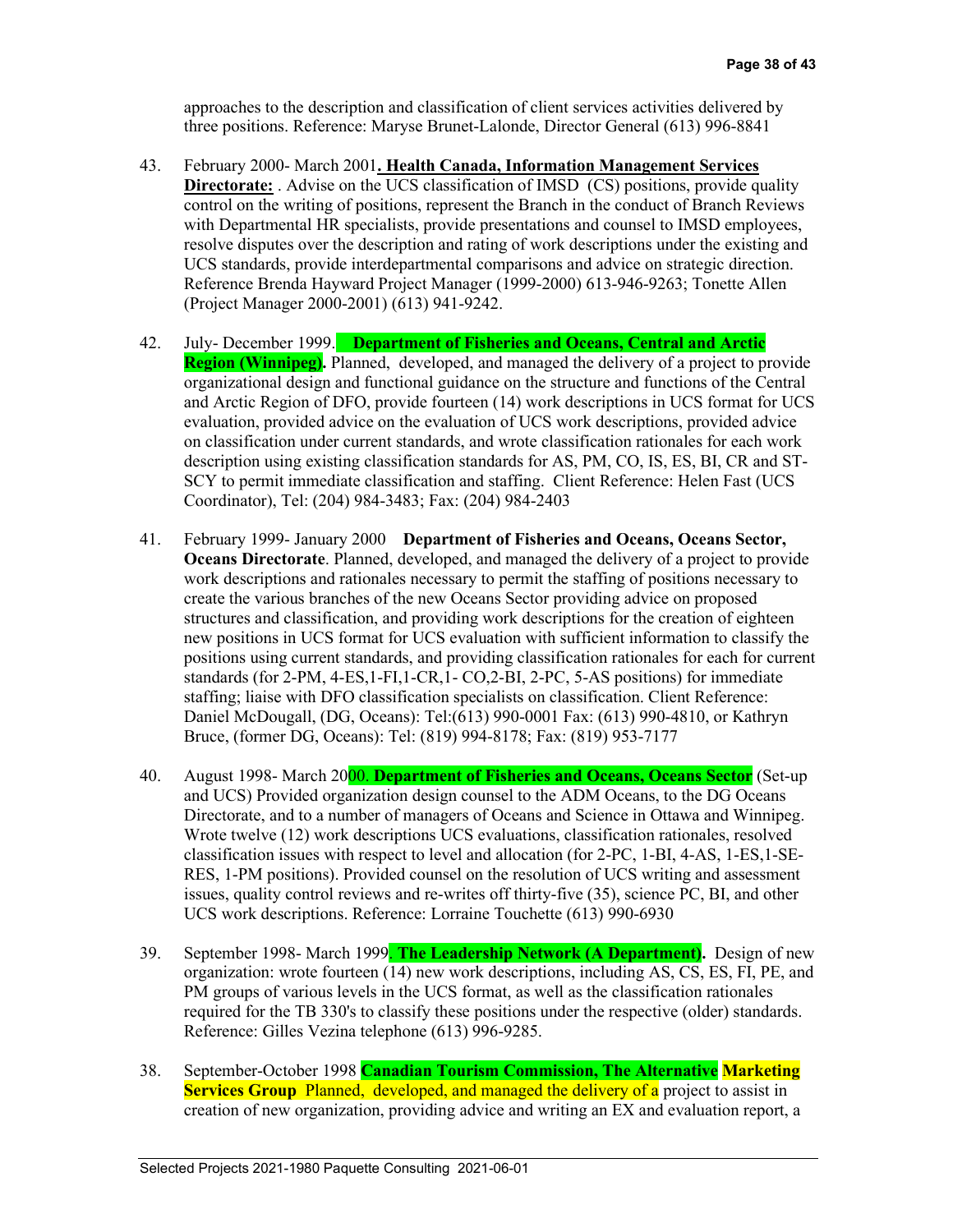CO-02 and an IS06 with classification rationales for TB 330's. Reference: Pierre Gauthier, Telephone 613-954-3956.

- 37. September-December 1998. **Citizenship and Immigration Canada, Communications Branch.** Write forty-one work descriptions in the UCS format, of which thirty(30) were unique, and the other eleven (11) were variations. Reference: Lois Lohmann, telephone (613) 941-7723, or Ian Wilson telephone (613) 941-7731, or Hélène Arial, Telephone (613) 941-7026.
- 36. May 1998. **Agriculture and Agri-Food Canada. Market and Industry Services**. Write four Hay Plan work descriptions for one EX3 and3 EX-1s. Reference: Gilles Lavoie (957- 7078) and Chris Klus (of KPMG) (598-3680).
- 35. March-April 1996. International Joint Commission, Canadian Branch. Planned, developed, and managed the delivery of a project to provide an analysis of the organization to advise the Executive Director and the Canadian Commissioners and Canadian Chair on the efficiency and effectiveness of the existing organization, and on recommendations for change in the structure of the organization, functions and positions required (through elimination, expansion or merger of separate functions, units, or positions), and staffing strategy. Reference: George Rejohn, Acting Executive Director (995-0113).
- 34. November-December 1994. JUSTICE Canada, Research and Development Directorate, Office of the Director General. Planned, developed, and managed the delivery of a project to provide a new organization structure for the implementation of changes to the mandate of the Director General and creating a series of eight new positions (work descriptions and rationales for anEX3, 2 ES7's, 2 ES6s; and 2 ES5's, and an ES4.) The EX3 produced in English and French, the other positions produced in English only. Provide counsel respecting on two other positions (an ES5, and an IS2)Reference: Richard Berger, Director General (957-8281)
- 33. May-October 1993. **Canada Employment And Immigration Commission (CEIC), EMPLOYMENT, Occupation and Career Information Branch** Planned, developed, and managed the delivery of a project to develop a rationale for reorganization, structure of reorganization (merging, eliminating, and expanding functions and activities), briefing notes for DM and ADM, write six (6) EX and ES position descriptions, write classification rationales, write framework to create special operating agency. Reference: Lionel Dixon, Director General 953-7432, Margaret Roberts, Director Occ Systems 953-7461, and Jo-Ann Sobkow Director Career Information 953-7448.
- 32. August-October 1993. **Canada Employment And Immigration Commission (CEIC), SPP,** Research Coordinator, PPA Provide advice on organization structure and classification options. Write EX-03, 3ES7's, 3ES5's (and wrote 3 additional ES5 variants) with associated draft classification rationales. Reference: Jean-Pierre Voyer, Research Coordinator, Policy and Program Analysis.
- 31. May 1993. **Canada Employment And Immigration Commission (CEIC), Strategic Policy and Planning Group, Unemployment Insurance Analysis Directorate** Planned, developed, and managed the delivery of a project to provide organizational design, advice on classification and staffing; Revise 1ES7, 1ES5, write 1 ES6 and 2 ES5 job descriptions with draft classification rationales to reflect new mandate acquired. Reference: Danielle Labonté, Chief U.I.Policy Analysis (997-0087)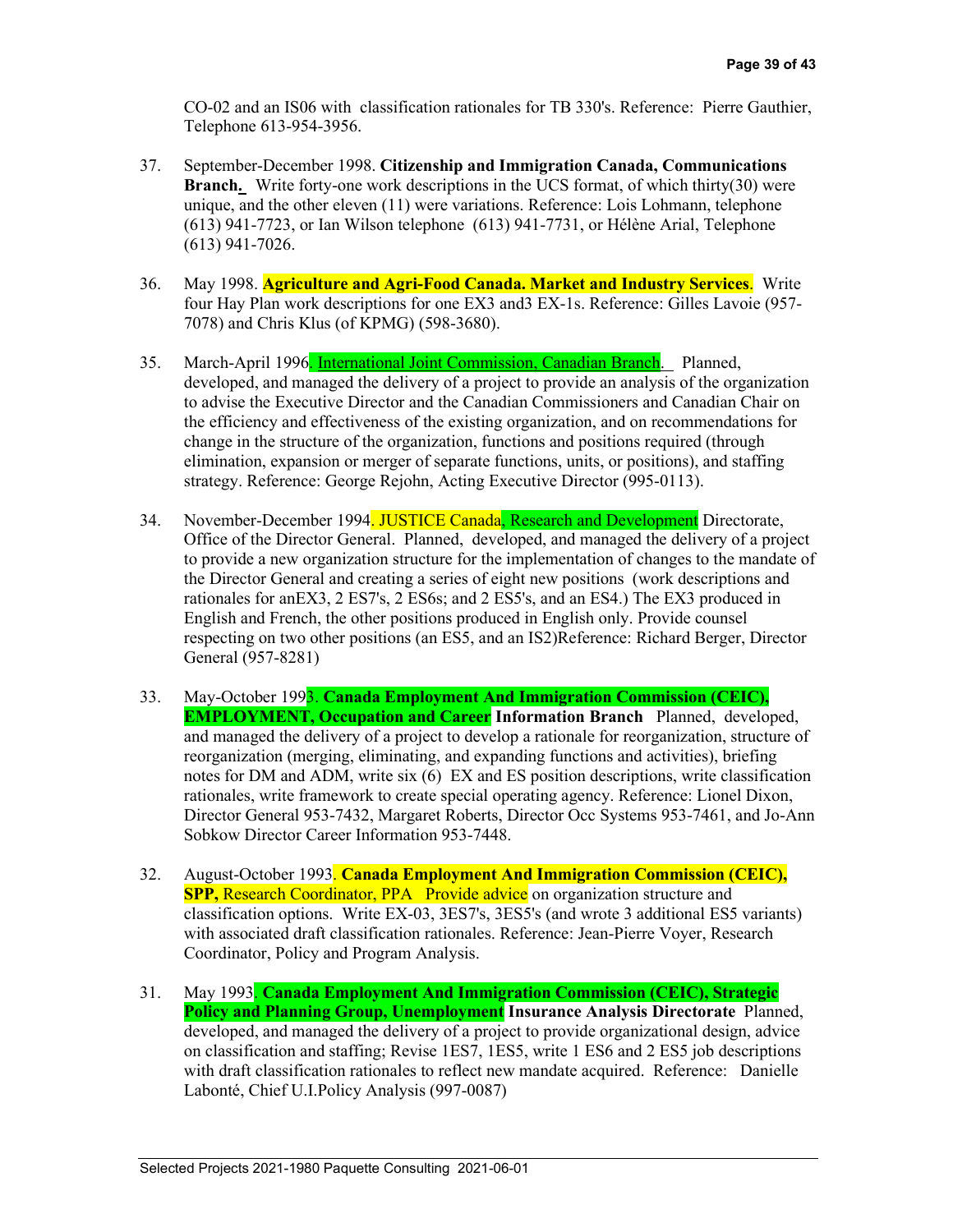- 30. January-March 1993. **Canada Employment And Immigration Commission (CEIC), SPP, LMOSA, Cross Sectoral Strategies and Analysis Directorate** Planned, developed, and managed the delivery of a project to provide organization and classification advice to the Director General LMOSA and to the Director CSSA. Draft a mandate and rationale for the organization, recommend an optimal structure for the organization to carry out its mandate. Based on approved mandate and organizational structure chosen, draft up to six EX and ES position descriptions with proposed classification rationales. Reference: Michael Nicod, Director (994-1780).
- 29. November 1992-July 1993. **PSC, Program Evaluation Division** Planned, developed, and managed the delivery of a project to provide organization and classification advice on GE conversion for Program Evaluation, Internal Audit, and External Audit for level comparability (PE, AS, ES positions). Draft AS7 AS6, AS5, AS2, CR4, and OCE3 position and work descriptions, develop functions and competencies matrices for the Program Evaluation, Internal Audit, and External Audit position/work units, provide advice on the PE work descriptions of External Audit in relation to maintaining the relativity of work descriptions between External Audit, Internal Audit, and Program Evaluation; preparing and presenting a half-day workshop on the drafting of UCS (UGEP) work descriptions for personnel of Program Evaluation and Internal Audit. Reference: Robert Lahey, Director, Program Evaluation (992-8592)
- 28. June-July 1992. **CIDA, Institutional Cooperation and Development Services Division**  Provision of advice on the clarification of accountabilities and the writing of two position descriptions for three positions to reflect a realignment in accountabilities. Reference: Louise Chartrand, Admin. Asst to the Director General (994-0021)
- 27. March- April 1992. **CIDA, Policy, Systems and Liaison Division Canadian Partnership Branch** Provision of advice on organizational design and human resource management issues, write six position descriptions for positions ranging from AS-06 to CR-04. Reference: Jim Hurd, Director, Information Management (997-0593).
- 26. April-July 1991. **CIDA, Human Resource Planning** Conduct research and analysis to develop a skills / competencies matrix of the Administrative and Support Career Track (CR1-SCY1- OCE1 through AS4) at CIDA to serve as a basis for the development of a Professional Development Plan for the incumbents of positions in this career track. Reference: Sheilagh McFadyen 994-4402.
- 25. June 1991. **EMR, Technology Marketing Division** Provide counsel on and write a position description for the reclassification of an AS1 position to an AS-2. Reference: Keith Belinko, Director, 995-4267. June 1991
- 24. January-March 1991 Canada Employment And Immigration Commission (CEIC), Innovations Branch, SPP Planned, developed, and managed the delivery of a project to provide counsel on organization and classification options of EX, ES, and PM positions, draft rationale for reorganization, draft eight position descriptions and classification rationales. Reference: Louise Bourgault, Director General, 953-1832.
- 23. January 1991. **Canada Employment And Immigration Commission (CEIC), Strategic Policy and Planning Group Office of the Senior ADM** Provide a rating, comparisons, and talking points respecting the classification of an EX 3 position for the Senior ADM. Reference: Larry Gagné, Manager Group Services, 994-2620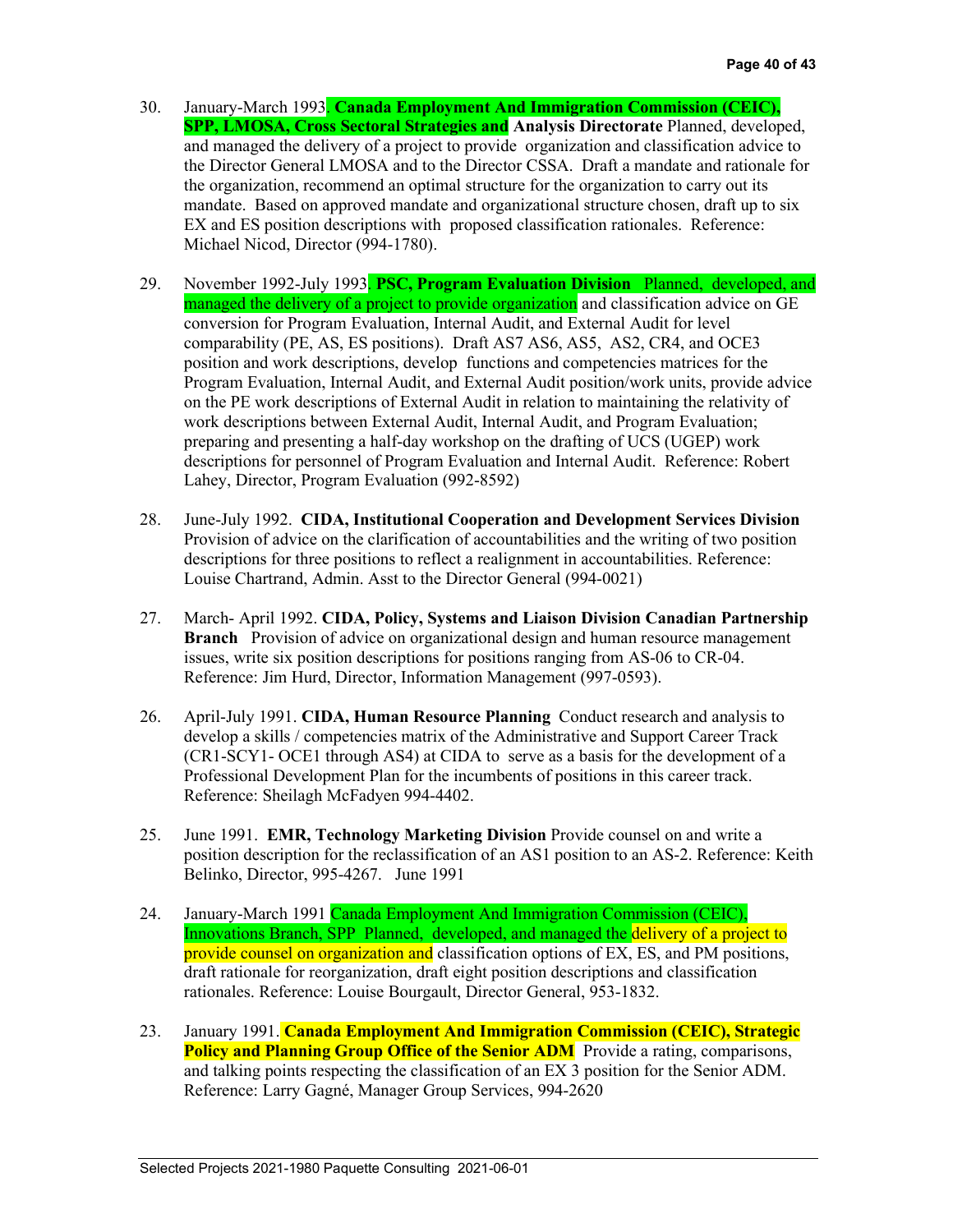- 22. Nov-Dec 1990. **Canada Employment And Immigration Commission (CEIC), Youth Affairs Branch** Planned, developed, and managed the delivery of a project to provide organizational and program analysis, organizational design, advice on classification and staffing; write one EX job description; write rationale for a reorganization for the consideration of classification .Reference: Judith Moses\Virginia Miller, Director General, Youth Affairs, 997-6406
- 21. July-October 1990. **Canada Employment And Immigration Commission (CEIC), Strategic Policy and Planning Branch**. Organizational and program analysis, organizational design, advice on classification and staffing; write 2 EX, 26 ES, one SI, and one AS work descriptions and classification rationales. Reference: Ging Wong, Project Manager, Labour Market Outlook and Structural Analysis Directorate, 994-2280 1990
- 20. November 1989-January1990. **EMR, Organization and Classification** Planned, developed, and managed the delivery of a project to provide a study and recommendations , through interview of key players throughout Surveys and Mapping Sector, of the validity of the classification of EG-ESS and DD positions and the relationship of positions in Sherbrooke to positions in Ottawa in light of the EG-ESS settlement. Reference: Pam Leblanc, 995-9229
- 19. July-October 1989. **DIAND, Natural Resources and Economic Development Branch** Planned, developed, and managed the delivery of a project to provide organizational analysis, write a rationale for submission to TB including the reasons for the change, the proposed changes in structure, the organization and classification implications (actions required by TB) the impact on the ratings of the existing and proposed positions and the resourcing of all EX positions; write three EX and ES job descriptions and associated draft classification rationales. Reference: Hiram Beaubier, DG 997-9381
- 18. July -October 1989. **EMR, CANMET, Research Program Office** Planned, developed, and managed the delivery of a project to provide Organization and program analysis, organization design and advice on classification options; write 19 AS, EX, REM, PC, CR, CS, and SCY job descriptions and draft classification rationales; write an analysis of the need for reorganization, and the rationale for the proposed reorganization with a detailed functional analysis for all positions. Reference: Roy Sage, 995-4060
- 17. April-July 1989. **CIDA, Special Programs Branch, NGO Division** Planned, developed, and managed the delivery of a project to provide Facilitate the analysis of the organization and allocation of accountabilities to improve effectiveness and efficiency; construct functional analyses of all groups and levels and make recommendations on changes in functions of all 30 PM, CR, and SCY positions. Reference: Kendel Rust, Regional Director Asia, 997-1784
- 16. December 1988- March 1989. **EMR, CANMET, Technology Marketing Division** Planned, developed, and managed the delivery of a project to provide organizational analysis and design, advice on classification, liaison with classification; write 10 AS, CO, ES, EX, IS, CR, and DD job descriptions and draft classification rationales; provide advice on TB presentation. Reference: Dr. Keith Belinko, Director 995-4267
- 15. October-December 1988. **PUBLIC SERVICE COMMISSION** Planned, developed, and managed the delivery of a project to provide organizational analysis, advice on classification options; write 3 EX, SM, and AS job descriptions with draft classification rationales; provide advice on drafting the rationale for the new organization. Reference: Lise Pigeon, Secretary General, 996-4814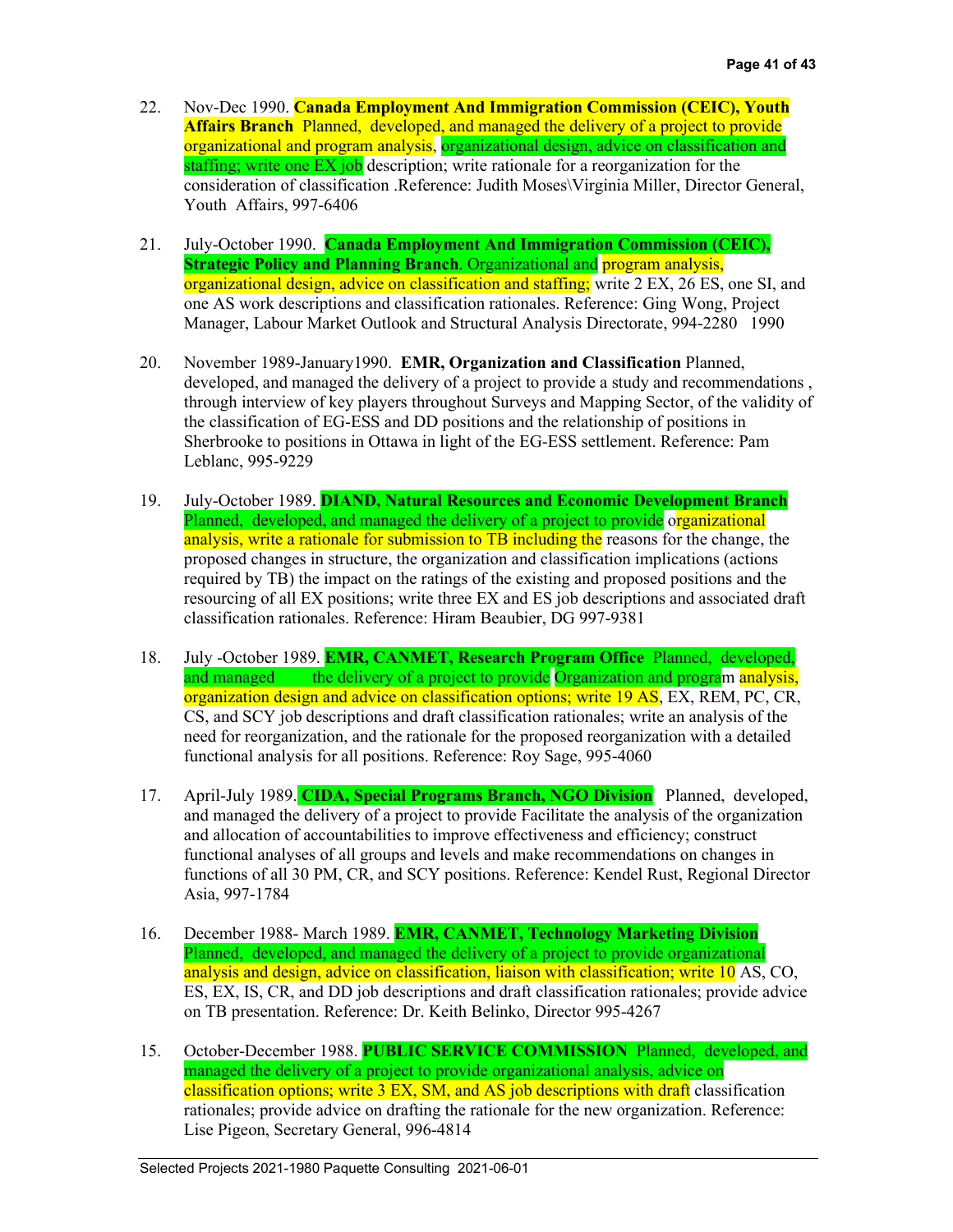- 14. September-October, 1988. **Health and Welfare Canada, Heath Services and Promotion Branch , Health Services Directorate.** Provide advice on options open to the client as to the classification of his position, draft one AS-6 position. Reference:, Thomas J. McGovern, Manager, Program Administration, Institutional and Professional Services Division, , HWC 954-8657 8-9/1988
- 13. April-December 1988. **DIAND, Natural Resource and Economic Development Branch, Mining Management and Infrastructure Directorate.** Planned, developed, and managed the delivery of a project to provide organization analysis and design, advice on classification options, liaison with classification, advice on reorganization rationale, wrote 13 EX, ES, CO, PC job descriptions and draft classification rationales. Reference: Dr. Joseph Lazarovich, Director, 997-9828
- 12. February-March 1988. **EMR, Mineral Policy Sector, Mineral and Metal Commodities Branch** Planned, developed, and managed the delivery of a project to provide advice on strategic direction, organizational analysis and design; 12 EX, SM, ES job descriptions; classification rationales and presentations to HR, TB rationale. Reference: William McCann, DG, MMCB 992-4482.
- 11. February-March, 1988. **EMR, Mineral Policy Sector** Mineral Strategy Branch, International Mineral Affairs Division. Organization analysis; one AS job description; reorganization rationale for classification. Reference: Gordon Peeling, Director 995-9466
- 10. December 1987-February 1988. **Environment Canada – National Water Research Institute. (NWRI)**. Organization analysis and advice; write 9 AR, EG-ESS, AS, and CH job descriptions. Reference: Susan Nameth 416-336-4656.
- 9. August-September 1987. **Transport Canada, Air Statistics and Forecasts Branch**. Organization analysis; 16 ES, SI, and CR job descriptions. Reference: M.G. (Mike) Baker, Director, Air Statistics and Forecasts Branch 990-3818

## AS AN INTERNAL CONSULTANT

- 8. May-October 1985.**EMR, Mineral Policy Sector** Organization design, staffing recommendations for the EX, ES, SI, AS, and CR positions of 150 person Mineral Policy Sector. Reference: Pierre Perron: Associate Deputy Minister.
- 7. December 1981-November 1982. **EMR, Mineral Policy Sector** Organization design, analysis; write 6 EX/SM job descriptions and reorganization rationale, conduct consultations with classification specialists for TB presentation arguments on appropriate levels. Sponsor positions at classification committee. Reference: C.G. Miller, ADM Mineral Policy Sector
- 6. November 1981- March 1982. **EMR, Mineral Policy Sector** Development of an employee profile and skills Inventory of the Sector's 150 employees, and a competencies matrix for all classifications used by the Sector as basis for retraining strategy. Development of training strategy targeted to address skill and knowledge deficiencies. Reference: C.G. Miller, ADM Mineral Policy Sector.
- 5. August- December 1981. **EMR, Mineral Policy Sector.** Provide formal evaluation (assign points and prepare rationale) for conversion of 60 ES positions negotiate/consult with TB over point allocation and the modification of the ES Standard benchmarks -- nineteen